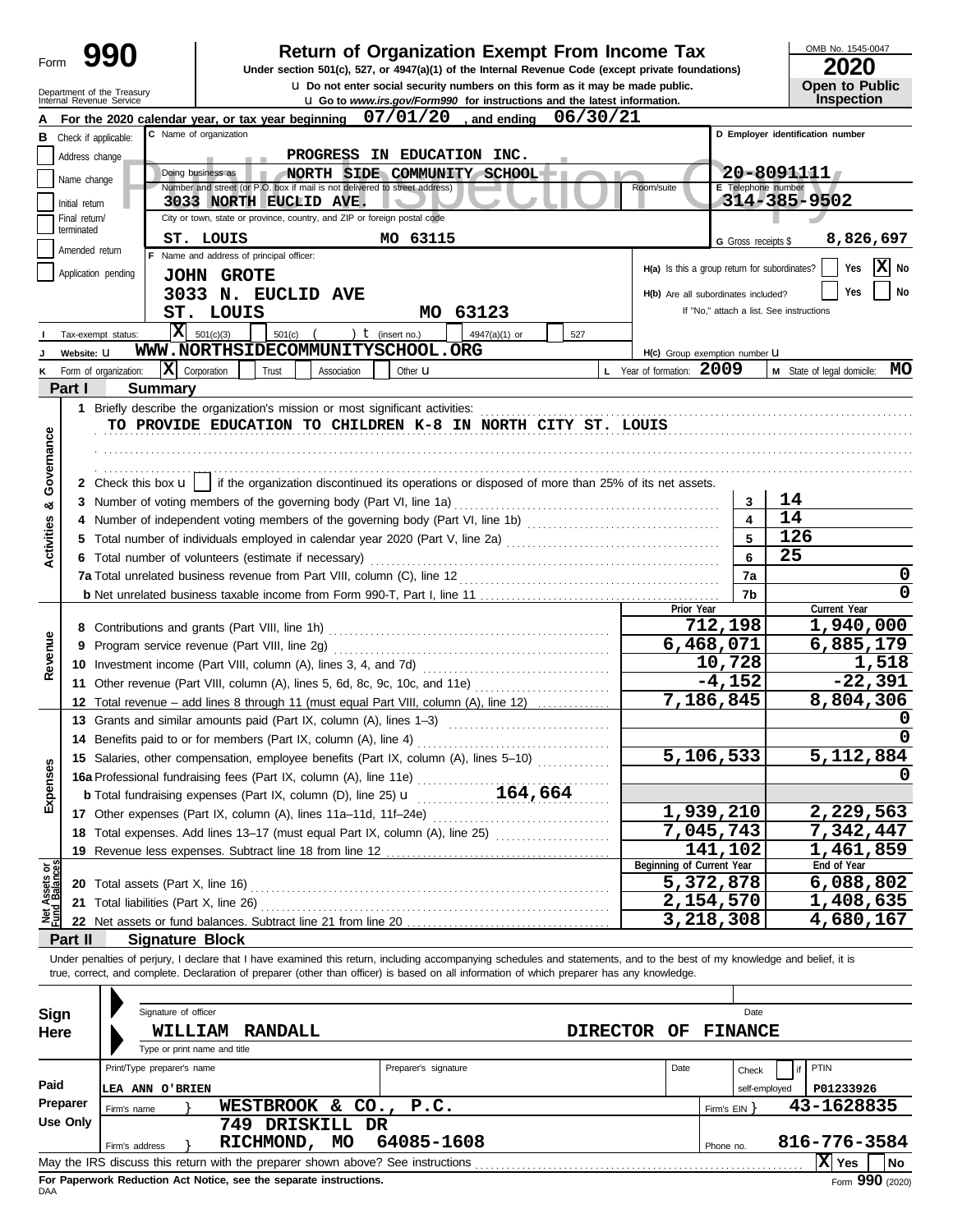|              | Form 990 (2020) PROGRESS IN EDUCATION INC.                                                                                                                                                                    |                                                                                                                                                                                                                                                                                                                             | 20-8091111                       |                 | Page 2                       |
|--------------|---------------------------------------------------------------------------------------------------------------------------------------------------------------------------------------------------------------|-----------------------------------------------------------------------------------------------------------------------------------------------------------------------------------------------------------------------------------------------------------------------------------------------------------------------------|----------------------------------|-----------------|------------------------------|
|              | Part III                                                                                                                                                                                                      | <b>Statement of Program Service Accomplishments</b>                                                                                                                                                                                                                                                                         |                                  |                 |                              |
|              |                                                                                                                                                                                                               |                                                                                                                                                                                                                                                                                                                             |                                  |                 |                              |
|              | 1 Briefly describe the organization's mission:<br>TO ENSURE ALL STUDENTS ACQUIRE SKILLS, KNOWLEDGE, AND PERSONAL QUALITIES<br>NEEDED FOR SUCCESS IN MIDDLE AND HIGH SCHOOL.                                   |                                                                                                                                                                                                                                                                                                                             |                                  |                 |                              |
|              |                                                                                                                                                                                                               |                                                                                                                                                                                                                                                                                                                             |                                  |                 |                              |
| $\mathbf{2}$ | Did the organization undertake any significant program services during the year which were not listed on the<br>prior Form 990 or 990-EZ?                                                                     |                                                                                                                                                                                                                                                                                                                             |                                  |                 | Yes $ X $ No                 |
|              | If "Yes," describe these new services on Schedule O.                                                                                                                                                          |                                                                                                                                                                                                                                                                                                                             |                                  |                 |                              |
| 3            | Did the organization cease conducting, or make significant changes in how it conducts, any program<br>services?                                                                                               |                                                                                                                                                                                                                                                                                                                             |                                  |                 | $\Box$ Yes $\overline{X}$ No |
|              | If "Yes," describe these changes on Schedule O.                                                                                                                                                               |                                                                                                                                                                                                                                                                                                                             |                                  |                 |                              |
|              | Describe the organization's program service accomplishments for each of its three largest program services, as measured by                                                                                    |                                                                                                                                                                                                                                                                                                                             |                                  |                 |                              |
|              | expenses. Section 501(c)(3) and 501(c)(4) organizations are required to report the amount of grants and allocations to others,<br>the total expenses, and revenue, if any, for each program service reported. |                                                                                                                                                                                                                                                                                                                             |                                  |                 |                              |
|              | ) (Expenses \$<br>4a (Code:<br>OPERATE AND MAINTAIN AN EDUCATIONAL INSTITUTION SERVING 484 ENROLLED                                                                                                           | 6,011,099 including grants of $\sqrt[6]{\ }$                                                                                                                                                                                                                                                                                |                                  | ) (Revenue \$   | 6,885,179                    |
|              | STUDENTS IN SCHOOL GRADES K-8.                                                                                                                                                                                |                                                                                                                                                                                                                                                                                                                             |                                  |                 |                              |
|              |                                                                                                                                                                                                               |                                                                                                                                                                                                                                                                                                                             |                                  |                 |                              |
|              |                                                                                                                                                                                                               |                                                                                                                                                                                                                                                                                                                             |                                  |                 |                              |
|              |                                                                                                                                                                                                               |                                                                                                                                                                                                                                                                                                                             |                                  |                 |                              |
|              |                                                                                                                                                                                                               |                                                                                                                                                                                                                                                                                                                             |                                  |                 |                              |
|              |                                                                                                                                                                                                               |                                                                                                                                                                                                                                                                                                                             |                                  |                 |                              |
|              |                                                                                                                                                                                                               |                                                                                                                                                                                                                                                                                                                             |                                  |                 |                              |
|              |                                                                                                                                                                                                               |                                                                                                                                                                                                                                                                                                                             |                                  |                 |                              |
|              |                                                                                                                                                                                                               |                                                                                                                                                                                                                                                                                                                             |                                  |                 |                              |
|              |                                                                                                                                                                                                               |                                                                                                                                                                                                                                                                                                                             |                                  |                 |                              |
|              |                                                                                                                                                                                                               |                                                                                                                                                                                                                                                                                                                             |                                  |                 |                              |
|              | 4b (Code:                                                                                                                                                                                                     | ) (Expenses $\frac{1}{2}$ , $\frac{1}{2}$ , $\frac{1}{2}$ , $\frac{1}{2}$ , $\frac{1}{2}$ , $\frac{1}{2}$ , $\frac{1}{2}$ , $\frac{1}{2}$ , $\frac{1}{2}$ , $\frac{1}{2}$ , $\frac{1}{2}$ , $\frac{1}{2}$ , $\frac{1}{2}$ , $\frac{1}{2}$ , $\frac{1}{2}$ , $\frac{1}{2}$ , $\frac{1}{2}$ , $\frac{1}{2}$ , $\frac{1}{2}$ , |                                  |                 |                              |
|              | N/A                                                                                                                                                                                                           |                                                                                                                                                                                                                                                                                                                             |                                  |                 |                              |
|              |                                                                                                                                                                                                               |                                                                                                                                                                                                                                                                                                                             |                                  |                 |                              |
|              |                                                                                                                                                                                                               |                                                                                                                                                                                                                                                                                                                             |                                  |                 |                              |
|              |                                                                                                                                                                                                               |                                                                                                                                                                                                                                                                                                                             |                                  |                 |                              |
|              |                                                                                                                                                                                                               |                                                                                                                                                                                                                                                                                                                             |                                  |                 |                              |
|              |                                                                                                                                                                                                               |                                                                                                                                                                                                                                                                                                                             |                                  |                 |                              |
|              |                                                                                                                                                                                                               |                                                                                                                                                                                                                                                                                                                             |                                  |                 |                              |
|              |                                                                                                                                                                                                               |                                                                                                                                                                                                                                                                                                                             |                                  |                 |                              |
|              |                                                                                                                                                                                                               |                                                                                                                                                                                                                                                                                                                             |                                  |                 |                              |
|              |                                                                                                                                                                                                               |                                                                                                                                                                                                                                                                                                                             |                                  |                 |                              |
|              |                                                                                                                                                                                                               |                                                                                                                                                                                                                                                                                                                             |                                  |                 |                              |
|              |                                                                                                                                                                                                               |                                                                                                                                                                                                                                                                                                                             |                                  |                 |                              |
|              |                                                                                                                                                                                                               |                                                                                                                                                                                                                                                                                                                             |                                  |                 |                              |
|              | 4c (Code:<br>) (Expenses \$<br>N/A                                                                                                                                                                            |                                                                                                                                                                                                                                                                                                                             | including grants of $\$\ldots$ . | $($ (Revenue \$ |                              |
|              |                                                                                                                                                                                                               |                                                                                                                                                                                                                                                                                                                             |                                  |                 |                              |
|              |                                                                                                                                                                                                               |                                                                                                                                                                                                                                                                                                                             |                                  |                 |                              |
|              |                                                                                                                                                                                                               |                                                                                                                                                                                                                                                                                                                             |                                  |                 |                              |
|              |                                                                                                                                                                                                               |                                                                                                                                                                                                                                                                                                                             |                                  |                 |                              |
|              |                                                                                                                                                                                                               |                                                                                                                                                                                                                                                                                                                             |                                  |                 |                              |
|              |                                                                                                                                                                                                               |                                                                                                                                                                                                                                                                                                                             |                                  |                 |                              |
|              |                                                                                                                                                                                                               |                                                                                                                                                                                                                                                                                                                             |                                  |                 |                              |
|              |                                                                                                                                                                                                               |                                                                                                                                                                                                                                                                                                                             |                                  |                 |                              |
|              |                                                                                                                                                                                                               |                                                                                                                                                                                                                                                                                                                             |                                  |                 |                              |
|              |                                                                                                                                                                                                               |                                                                                                                                                                                                                                                                                                                             |                                  |                 |                              |
|              |                                                                                                                                                                                                               |                                                                                                                                                                                                                                                                                                                             |                                  |                 |                              |
|              |                                                                                                                                                                                                               |                                                                                                                                                                                                                                                                                                                             |                                  |                 |                              |
|              | 4d Other program services (Describe on Schedule O.)                                                                                                                                                           |                                                                                                                                                                                                                                                                                                                             |                                  |                 |                              |
|              | (Expenses \$                                                                                                                                                                                                  | including grants of \$                                                                                                                                                                                                                                                                                                      | (Revenue \$                      |                 |                              |
|              | 4e Total program service expenses u                                                                                                                                                                           | 6,011,099                                                                                                                                                                                                                                                                                                                   |                                  |                 |                              |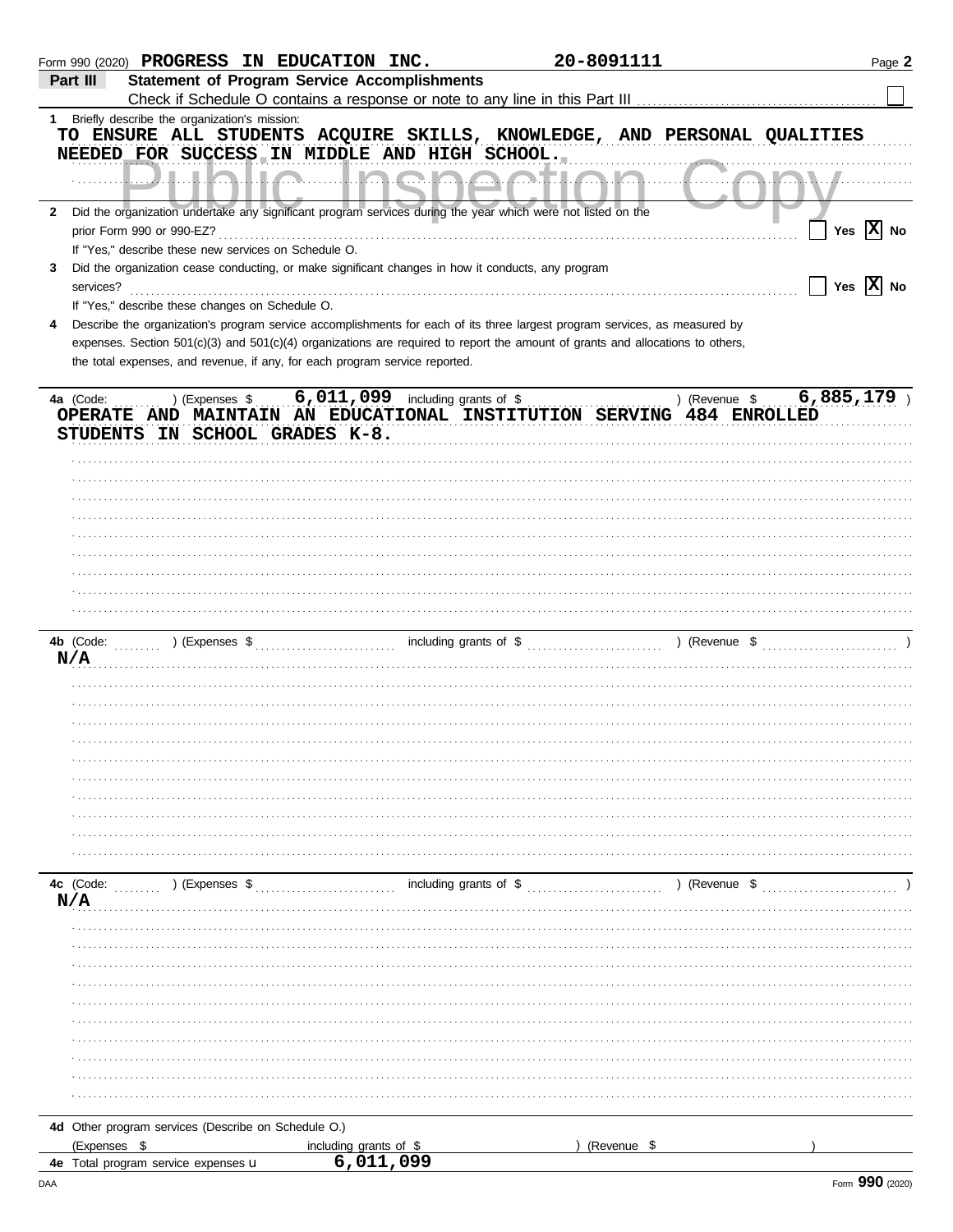**Form 990 (2020) PROGRESS IN EDUCATION INC.** 20-8091111 2001 2008 2009 20

**Part IV Checklist of Required Schedules**

|     |                                                                                                                                                                                                                                 |                       | Yes         | No          |
|-----|---------------------------------------------------------------------------------------------------------------------------------------------------------------------------------------------------------------------------------|-----------------------|-------------|-------------|
| 1   | Is the organization described in section $501(c)(3)$ or $4947(a)(1)$ (other than a private foundation)? If "Yes,"<br>complete Schedule A                                                                                        | 1                     | X           |             |
| 2   | Is the organization required to complete Schedule B, Schedule of Contributors (see instructions)?                                                                                                                               | $\mathbf{2}$          | $\mathbf x$ |             |
| 3   | Did the organization engage in direct or indirect political campaign activities on behalf of or in opposition to<br>candidates for public office? If "Yes," complete Schedule C, Part I<br>.                                    | $\mathbf{3}^{\prime}$ |             | x           |
| 4   | Section 501(c)(3) organizations. Did the organization engage in lobbying activities, or have a section 501(h)<br>election in effect during the tax year? If "Yes," complete Schedule C, Part II                                 | 4                     |             | X           |
| 5   | Is the organization a section $501(c)(4)$ , $501(c)(5)$ , or $501(c)(6)$ organization that receives membership dues,                                                                                                            |                       |             |             |
|     | assessments, or similar amounts as defined in Revenue Procedure 98-19? If "Yes," complete Schedule C, Part III                                                                                                                  | 5                     |             | $\mathbf x$ |
| 6   | Did the organization maintain any donor advised funds or any similar funds or accounts for which donors                                                                                                                         |                       |             |             |
|     | have the right to provide advice on the distribution or investment of amounts in such funds or accounts? If                                                                                                                     |                       |             |             |
|     | "Yes," complete Schedule D, Part I                                                                                                                                                                                              | 6                     |             | X           |
| 7   | Did the organization receive or hold a conservation easement, including easements to preserve open space,                                                                                                                       |                       |             |             |
|     | the environment, historic land areas, or historic structures? If "Yes," complete Schedule D, Part II                                                                                                                            | 7                     |             | X           |
| 8   | Did the organization maintain collections of works of art, historical treasures, or other similar assets? If "Yes,"<br>complete Schedule D, Part III                                                                            | 8                     |             | $\mathbf x$ |
| 9   | Did the organization report an amount in Part X, line 21, for escrow or custodial account liability, serve as a                                                                                                                 |                       |             |             |
|     | custodian for amounts not listed in Part X; or provide credit counseling, debt management, credit repair, or                                                                                                                    |                       |             |             |
|     | debt negotiation services? If "Yes," complete Schedule D, Part IV                                                                                                                                                               | 9                     |             | X           |
| 10  | Did the organization, directly or through a related organization, hold assets in donor-restricted endowments                                                                                                                    |                       |             |             |
|     | or in quasi endowments? If "Yes," complete Schedule D, Part V                                                                                                                                                                   | 10                    |             | $\mathbf x$ |
| 11  | If the organization's answer to any of the following questions is "Yes," then complete Schedule D, Parts VI,                                                                                                                    |                       |             |             |
|     | VII, VIII, IX, or X as applicable.                                                                                                                                                                                              |                       |             |             |
| a   | Did the organization report an amount for land, buildings, and equipment in Part X, line 10? If "Yes,"                                                                                                                          |                       |             |             |
|     | complete Schedule D, Part VI                                                                                                                                                                                                    | 11a                   | X           |             |
| b   | Did the organization report an amount for investments—other securities in Part X, line 12, that is 5% or more                                                                                                                   | 11b                   |             | x           |
| c   | Did the organization report an amount for investments—program related in Part X, line 13, that is 5% or more                                                                                                                    |                       |             |             |
|     |                                                                                                                                                                                                                                 | 11c                   |             | x           |
| d   | Did the organization report an amount for other assets in Part X, line 15, that is 5% or more of its total assets                                                                                                               |                       |             |             |
|     | reported in Part X, line 16? If "Yes," complete Schedule D, Part IX                                                                                                                                                             | 11d                   |             | X           |
| е   |                                                                                                                                                                                                                                 | 11e                   |             | X           |
| f   | Did the organization's separate or consolidated financial statements for the tax year include a footnote that addresses                                                                                                         |                       |             |             |
|     | the organization's liability for uncertain tax positions under FIN 48 (ASC 740)? If "Yes," complete Schedule D, Part X<br>.                                                                                                     | 11f                   |             | x           |
| 12a | Did the organization obtain separate, independent audited financial statements for the tax year? If "Yes," complete<br>Schedule D, Parts XI and XII                                                                             | 12a                   | X           |             |
|     | <b>b</b> Was the organization included in consolidated, independent audited financial statements for the tax year? If                                                                                                           |                       |             |             |
|     | "Yes," and if the organization answered "No" to line 12a, then completing Schedule D, Parts XI and XII is optional                                                                                                              | 12 <sub>b</sub>       |             | X           |
| 13  |                                                                                                                                                                                                                                 | 13                    | $\mathbf x$ |             |
| 14a |                                                                                                                                                                                                                                 | 14a                   |             | X           |
| b   | Did the organization have aggregate revenues or expenses of more than \$10,000 from grantmaking,                                                                                                                                |                       |             |             |
|     | fundraising, business, investment, and program service activities outside the United States, or aggregate                                                                                                                       |                       |             |             |
|     | foreign investments valued at \$100,000 or more? If "Yes," complete Schedule F, Parts I and IV [[[[[[[[[[[[[[[[                                                                                                                 | 14b                   |             | X           |
| 15  | Did the organization report on Part IX, column (A), line 3, more than \$5,000 of grants or other assistance to or                                                                                                               |                       |             |             |
|     |                                                                                                                                                                                                                                 | 15                    |             | X           |
| 16  | Did the organization report on Part IX, column (A), line 3, more than \$5,000 of aggregate grants or other                                                                                                                      | 16                    |             | X           |
| 17  | assistance to or for foreign individuals? If "Yes," complete Schedule F, Parts III and IV [[[[[[[[[[[[[[[[[[[<br>Did the organization report a total of more than \$15,000 of expenses for professional fundraising services on |                       |             |             |
|     |                                                                                                                                                                                                                                 | 17                    |             | X           |
| 18  | Did the organization report more than \$15,000 total of fundraising event gross income and contributions on                                                                                                                     |                       |             |             |
|     |                                                                                                                                                                                                                                 | 18                    | X           |             |
| 19  | Did the organization report more than \$15,000 of gross income from gaming activities on Part VIII, line 9a?                                                                                                                    |                       |             |             |
|     |                                                                                                                                                                                                                                 | 19                    |             | X           |
| 20a |                                                                                                                                                                                                                                 | 20a                   |             | x           |
| b   |                                                                                                                                                                                                                                 | 20 <sub>b</sub>       |             |             |
| 21  | Did the organization report more than \$5,000 of grants or other assistance to any domestic organization or                                                                                                                     |                       |             |             |
|     |                                                                                                                                                                                                                                 | 21                    |             | X           |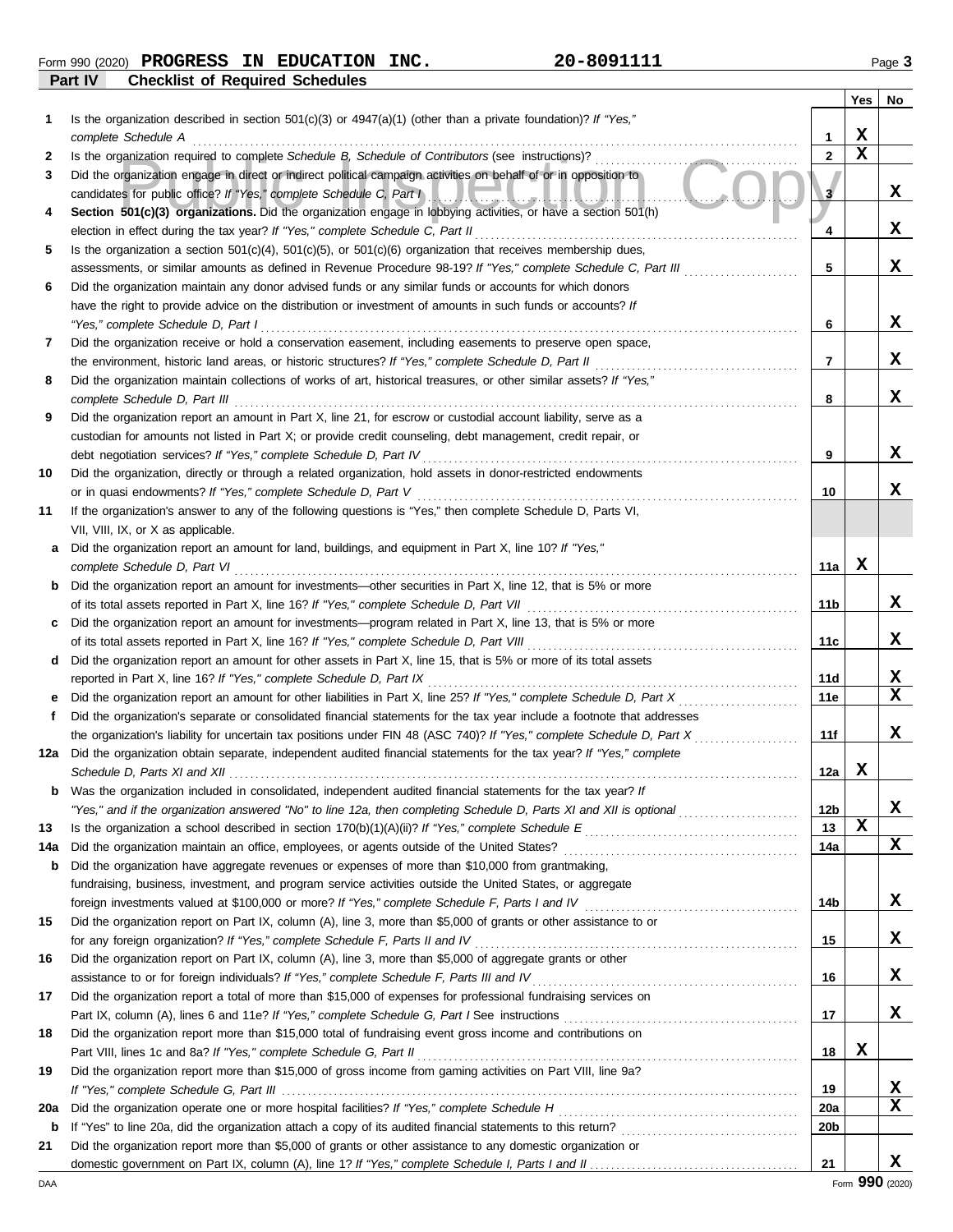**Part IV Checklist of Required Schedules** *(continued)*

|        |                                                                                                                                                                                                                                  |                |             |                 | Yes        | No              |
|--------|----------------------------------------------------------------------------------------------------------------------------------------------------------------------------------------------------------------------------------|----------------|-------------|-----------------|------------|-----------------|
| 22     | Did the organization report more than \$5,000 of grants or other assistance to or for domestic individuals on                                                                                                                    |                |             |                 |            |                 |
|        | Part IX, column (A), line 2? If "Yes," complete Schedule I, Parts I and III                                                                                                                                                      |                |             | 22              |            | X               |
| 23     | Did the organization answer "Yes" to Part VII, Section A, line 3, 4, or 5 about compensation of the                                                                                                                              |                |             |                 |            |                 |
|        | organization's current and former officers, directors, trustees, key employees, and highest compensated                                                                                                                          |                |             |                 |            | x               |
|        | employees? If "Yes," complete Schedule J                                                                                                                                                                                         |                |             | 23              |            |                 |
| 24a    | Did the organization have a tax-exempt bond issue with an outstanding principal amount of more than                                                                                                                              |                |             |                 |            |                 |
|        | \$100,000 as of the last day of the year, that was issued after December 31, 2002? If "Yes," answer lines 24b<br>through 24d and complete Schedule K. If "No," go to line 25a                                                    |                |             | 24a             |            | X               |
| b      |                                                                                                                                                                                                                                  |                |             | 24b             |            |                 |
| c      | Did the organization maintain an escrow account other than a refunding escrow at any time during the year                                                                                                                        |                |             |                 |            |                 |
|        | to defease any tax-exempt bonds?                                                                                                                                                                                                 |                |             | 24c             |            |                 |
| d      | Did the organization act as an "on behalf of" issuer for bonds outstanding at any time during the year?                                                                                                                          |                |             | 24d             |            |                 |
| 25a    | Section 501(c)(3), 501(c)(4), and 501(c)(29) organizations. Did the organization engage in an excess benefit                                                                                                                     |                |             |                 |            |                 |
|        | transaction with a disqualified person during the year? If "Yes," complete Schedule L, Part I                                                                                                                                    |                |             | 25a             |            | X               |
| b      | Is the organization aware that it engaged in an excess benefit transaction with a disqualified person in a prior                                                                                                                 |                |             |                 |            |                 |
|        | year, and that the transaction has not been reported on any of the organization's prior Forms 990 or 990-EZ?                                                                                                                     |                |             |                 |            |                 |
|        | If "Yes," complete Schedule L, Part I                                                                                                                                                                                            |                |             | 25 <sub>b</sub> |            | x               |
| 26     | Did the organization report any amount on Part X, line 5 or 22, for receivables from or payables to any current                                                                                                                  |                |             |                 |            |                 |
|        | or former officer, director, trustee, key employee, creator or founder, substantial contributor, or 35%                                                                                                                          |                |             |                 |            |                 |
|        | controlled entity or family member of any of these persons? If "Yes," complete Schedule L, Part II                                                                                                                               |                |             | 26              |            | x               |
| 27     | Did the organization provide a grant or other assistance to any current or former officer, director, trustee, key                                                                                                                |                |             |                 |            |                 |
|        | employee, creator or founder, substantial contributor or employee thereof, a grant selection committee                                                                                                                           |                |             |                 |            |                 |
|        | member, or to a 35% controlled entity (including an employee thereof) or family member of any of these                                                                                                                           |                |             |                 |            |                 |
|        | persons? If "Yes," complete Schedule L, Part III                                                                                                                                                                                 |                |             | 27              |            | x               |
| 28     | Was the organization a party to a business transaction with one of the following parties (see Schedule L, Part                                                                                                                   |                |             |                 |            |                 |
|        | IV instructions, for applicable filing thresholds, conditions, and exceptions):                                                                                                                                                  |                |             |                 |            |                 |
| a      | A current or former officer, director, trustee, key employee, creator or founder, or substantial contributor? If                                                                                                                 |                |             |                 |            | x               |
|        | "Yes," complete Schedule L, Part IV                                                                                                                                                                                              |                |             | 28a<br>28b      |            | x               |
| b<br>c | A family member of any individual described in line 28a? If "Yes," complete Schedule L, Part IV<br>A 35% controlled entity of one or more individuals and/or organizations described in lines 28a or 28b? If                     |                |             |                 |            |                 |
|        | "Yes," complete Schedule L, Part IV                                                                                                                                                                                              |                |             | 28c             |            | X               |
| 29     |                                                                                                                                                                                                                                  |                |             | 29              |            | $\mathbf x$     |
| 30     | Did the organization receive contributions of art, historical treasures, or other similar assets, or qualified                                                                                                                   |                |             |                 |            |                 |
|        | conservation contributions? If "Yes," complete Schedule M                                                                                                                                                                        |                |             | 30              |            | X               |
| 31     | Did the organization liquidate, terminate, or dissolve and cease operations? If "Yes," complete Schedule N, Part I                                                                                                               |                |             | 31              |            | X               |
| 32     | Did the organization sell, exchange, dispose of, or transfer more than 25% of its net assets? If "Yes,"                                                                                                                          |                |             |                 |            |                 |
|        | complete Schedule N, Part II                                                                                                                                                                                                     |                |             | 32              |            | х               |
| 33     | Did the organization own 100% of an entity disregarded as separate from the organization under Regulations                                                                                                                       |                |             |                 |            |                 |
|        | sections 301.7701-2 and 301.7701-3? If "Yes," complete Schedule R, Part I                                                                                                                                                        |                |             | 33              |            | X               |
| 34     | Was the organization related to any tax-exempt or taxable entity? If "Yes," complete Schedule R, Part II, III,                                                                                                                   |                |             |                 |            |                 |
|        | or IV, and Part V, line 1                                                                                                                                                                                                        |                |             | 34              |            | x               |
| 35a    |                                                                                                                                                                                                                                  |                |             | <b>35a</b>      |            | $\mathbf x$     |
| b      | If "Yes" to line 35a, did the organization receive any payment from or engage in any transaction with a                                                                                                                          |                |             |                 |            |                 |
|        | controlled entity within the meaning of section 512(b)(13)? If "Yes," complete Schedule R, Part V, line 2                                                                                                                        |                |             | 35b             |            |                 |
| 36     | Section 501(c)(3) organizations. Did the organization make any transfers to an exempt non-charitable                                                                                                                             |                |             |                 |            |                 |
|        | related organization? If "Yes," complete Schedule R, Part V, line 2                                                                                                                                                              |                |             | 36              |            | x               |
| 37     | Did the organization conduct more than 5% of its activities through an entity that is not a related organization<br>and that is treated as a partnership for federal income tax purposes? If "Yes," complete Schedule R, Part VI |                |             | 37              |            | x               |
| 38     | Did the organization complete Schedule O and provide explanations in Schedule O for Part VI, lines 11b and                                                                                                                       |                |             |                 |            |                 |
|        | 19? Note: All Form 990 filers are required to complete Schedule O.                                                                                                                                                               |                |             | 38              | X          |                 |
|        | Statements Regarding Other IRS Filings and Tax Compliance<br>Part V                                                                                                                                                              |                |             |                 |            |                 |
|        |                                                                                                                                                                                                                                  |                |             |                 |            |                 |
|        |                                                                                                                                                                                                                                  |                |             |                 | <b>Yes</b> | No              |
| 1a     | Enter the number reported in Box 3 of Form 1096. Enter -0- if not applicable                                                                                                                                                     | 1а             | 14          |                 |            |                 |
| b      | Enter the number of Forms W-2G included in line 1a. Enter -0- if not applicable                                                                                                                                                  | 1 <sub>b</sub> | $\mathbf 0$ |                 |            |                 |
| c      | Did the organization comply with backup withholding rules for reportable payments to vendors and                                                                                                                                 |                |             |                 |            |                 |
|        |                                                                                                                                                                                                                                  |                |             | 1c              | X          |                 |
| DAA    |                                                                                                                                                                                                                                  |                |             |                 |            | Form 990 (2020) |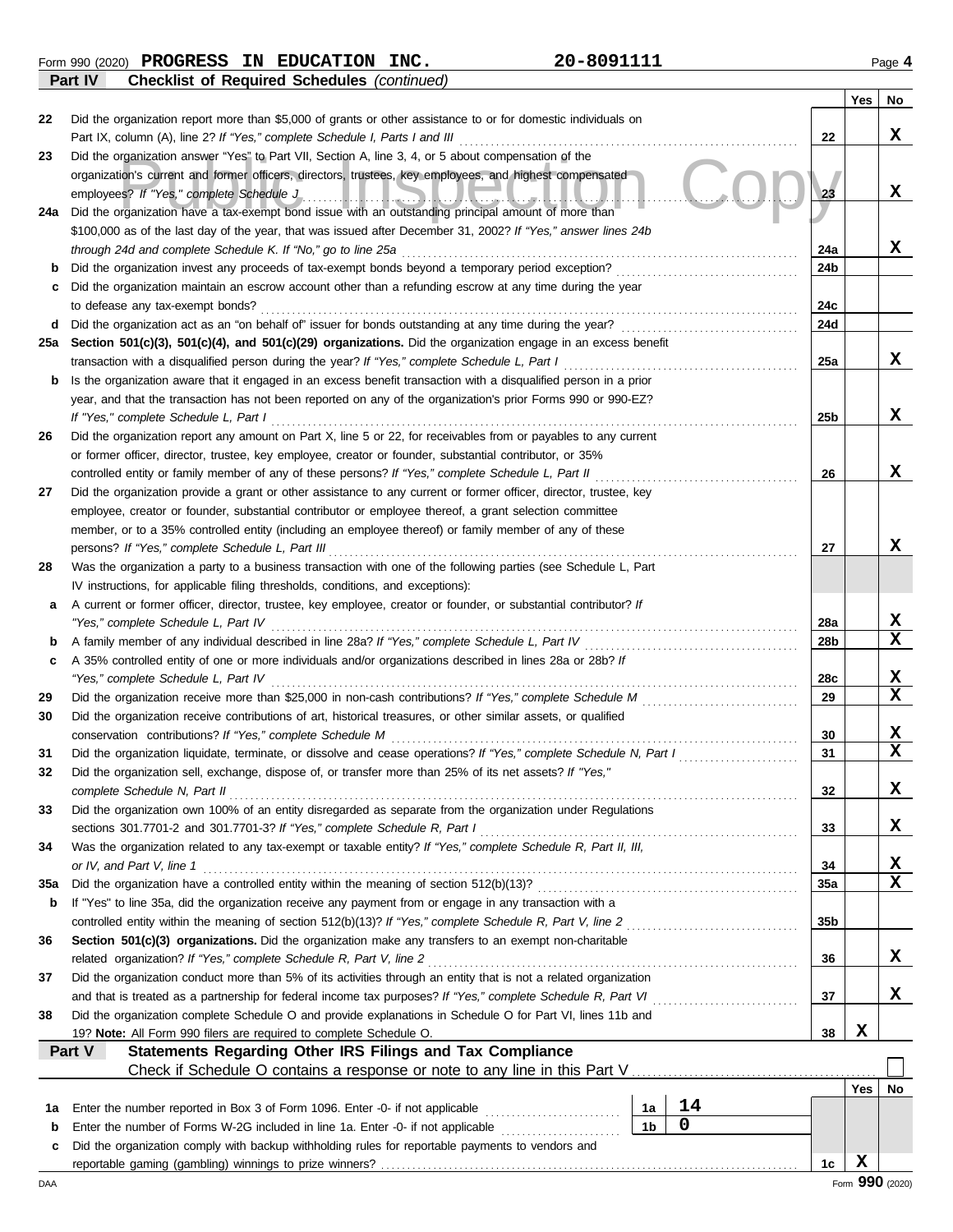|  | - - |  |
|--|-----|--|
|  |     |  |
|  |     |  |
|  |     |  |
|  |     |  |
|  |     |  |
|  |     |  |

**b**

**2a**

**b**

**3a**

**6a**

#### If at least one is reported on line 2a, did the organization file all required tederal employment tax returns?<br> **Note:** If the sum of lines 1a and 2a is greater than 250, you may be required to e-file (see instructions)<br>
D **b 4a b** If "Yes," enter the name of the foreign country **u 5a b** At any time during the calendar year, did the organization have an interest in, or a signature or other authority over, a financial account in a foreign country (such as a bank account, securities account, or other financial account)? If "Yes," enter the name of the foreign country u . . . . . . . . . . . . . . . . . . . . . . . . . . . . . . . . . . . . . . . . . . . . . . . . . . . . . . . . . . . . . . . . . . . . . . . . . . . . . . . . . . . . . . . . . . See instructions for filing requirements for FinCEN Form 114, Report of Foreign Bank and Financial Accounts (FBAR). Was the organization a party to a prohibited tax shelter transaction at any time during the tax year? . . . . . . . . . . . . . . . . . . . . . . . . . . . . . . . . . . . . . Did any taxable party notify the organization that it was or is a party to a prohibited tax shelter transaction? . . . . . . . . . . . . . . . . . . . . . . . . . . . . . . **c** If "Yes" to line 5a or 5b, did the organization file Form 8886-T? . . . . . . . . . . . . . . . . . . . . . . . . . . . . . . . . . . . . . . . . . . . . . . . . . . . . . . . . . . . . . . . . . . . . . . . . . .

organization solicit any contributions that were not tax deductible as charitable contributions? . . . . . . . . . . . . . . . . . . . . . . . . . . . . . . . . . . . . . . . . . . .

| b   | If "Yes," did the organization include with every solicitation an express statement that such contributions or                     |     |
|-----|------------------------------------------------------------------------------------------------------------------------------------|-----|
|     | gifts were not tax deductible?                                                                                                     | 6b  |
| 7   | Organizations that may receive deductible contributions under section 170(c).                                                      |     |
| а   | Did the organization receive a payment in excess of \$75 made partly as a contribution and partly for goods                        |     |
|     | and services provided to the payor?                                                                                                | 7a  |
| b   | If "Yes," did the organization notify the donor of the value of the goods or services provided?                                    | 7b  |
| с   | Did the organization sell, exchange, or otherwise dispose of tangible personal property for which it was                           |     |
|     | required to file Form 8282?                                                                                                        | 7c  |
| d   | 7d<br>If "Yes," indicate the number of Forms 8282 filed during the year                                                            |     |
| е   |                                                                                                                                    | 7e  |
|     |                                                                                                                                    | 7f  |
| a   | If the organization received a contribution of qualified intellectual property, did the organization file Form 8899 as required?   | 7g  |
| h   | If the organization received a contribution of cars, boats, airplanes, or other vehicles, did the organization file a Form 1098-C? | 7h  |
| 8   | Sponsoring organizations maintaining donor advised funds. Did a donor advised fund maintained by the                               |     |
|     | sponsoring organization have excess business holdings at any time during the year?                                                 | 8   |
| 9   | Sponsoring organizations maintaining donor advised funds.                                                                          |     |
| a   | Did the sponsoring organization make any taxable distributions under section 4966?                                                 | 9a  |
| b   |                                                                                                                                    | 9b  |
| 10  | Section 501(c)(7) organizations. Enter:                                                                                            |     |
| а   | 10a                                                                                                                                |     |
| b   | 10 <sub>b</sub><br>Gross receipts, included on Form 990, Part VIII, line 12, for public use of club facilities                     |     |
| 11  | Section 501(c)(12) organizations. Enter:                                                                                           |     |
| a   | 11a<br>Gross income from members or shareholders                                                                                   |     |
| b   | Gross income from other sources (Do not net amounts due or paid to other sources                                                   |     |
|     | 11 <sub>b</sub><br>against amounts due or received from them.)                                                                     |     |
| 12a | Section 4947(a)(1) non-exempt charitable trusts. Is the organization filing Form 990 in lieu of Form 1041?                         | 12a |
| b   | If "Yes," enter the amount of tax-exempt interest received or accrued during the year<br>12 <sub>b</sub>                           |     |
| 13  | Section 501(c)(29) qualified nonprofit health insurance issuers.                                                                   |     |
| а   | Is the organization licensed to issue qualified health plans in more than one state?                                               | 13a |

**Note:** See the instructions for additional information the organization must report on Schedule O. Enter the amount of reserves the organization is required to maintain by the states in which the organization is licensed to issue qualified health plans . . . . . . . . . . . . . . . . . . . . . . . . . . . . . . . . . . . . . . . . . . . . .

Enter the amount of reserves on hand . . . . . . . . . . . . . . . . . . . . . . . . . . . . . . . . . . . . . . . . . . . . . . . . . . . . . . . . . . . . . . . . . **c 13c**

**14a** Did the organization receive any payments for indoor tanning services during the tax year? . . . . . . . . . . . . . . . . . . . . . . . . . . . . . . . . . . . . . . . . . . . . . .

**15** Is the organization subject to the section 4960 tax on payment(s) of more than \$1,000,000 in remuneration or

**16** Is the organization an educational institution subject to the section 4968 excise tax on net investment income?

If "Yes," see instructions and file Form 4720, Schedule N.

If "Yes," complete Form 4720, Schedule O.

excess parachute payment(s) during the year? . . . . . . . . . . . . . . . . . . . . . . . . . . . . . . . . . . . . . . . . . . . . . . . . . . . . . . . . . . . . . . . . . . . . . . . . . . . . . . . . . . . . . . . . . .

**b 14b** If "Yes," has it filed a Form 720 to report these payments? *If "No," provide an explanation on Schedule O* . . . . . . . . . . . . . . . . . . . . . . . . . . . . . . .

Enter the number of employees reported on Form W-3, Transmittal of Wage and Tax

|               |  | Form 990 (2020) PROGRESS IN EDUCATION | INC. | 20-8091111                                                                   | Page 5 |
|---------------|--|---------------------------------------|------|------------------------------------------------------------------------------|--------|
| <b>Part V</b> |  |                                       |      | <b>Statements Regarding Other IRS Filings and Tax Compliance (continued)</b> |        |

Statements, filed for the calendar year ending with or within the year covered by this return If at least one is reported on line 2a, did the organization file all required federal employment tax returns? **Note:** If the sum of lines 1a and 2a is greater than 250, you may be required to *e-file* (see instructions) Did the organization have unrelated business gross income of \$1,000 or more during the year?

Does the organization have annual gross receipts that are normally greater than \$100,000, and did the

**X**

**X**

**X**

**X**

**X**

**X X**

**X**

**Yes No**

**X**

**2b**

**3a 3b**

**4a**

**5a 5b 5c**

**6a**

**14a**

**15**

**16**

**2a**

**13b**

**126**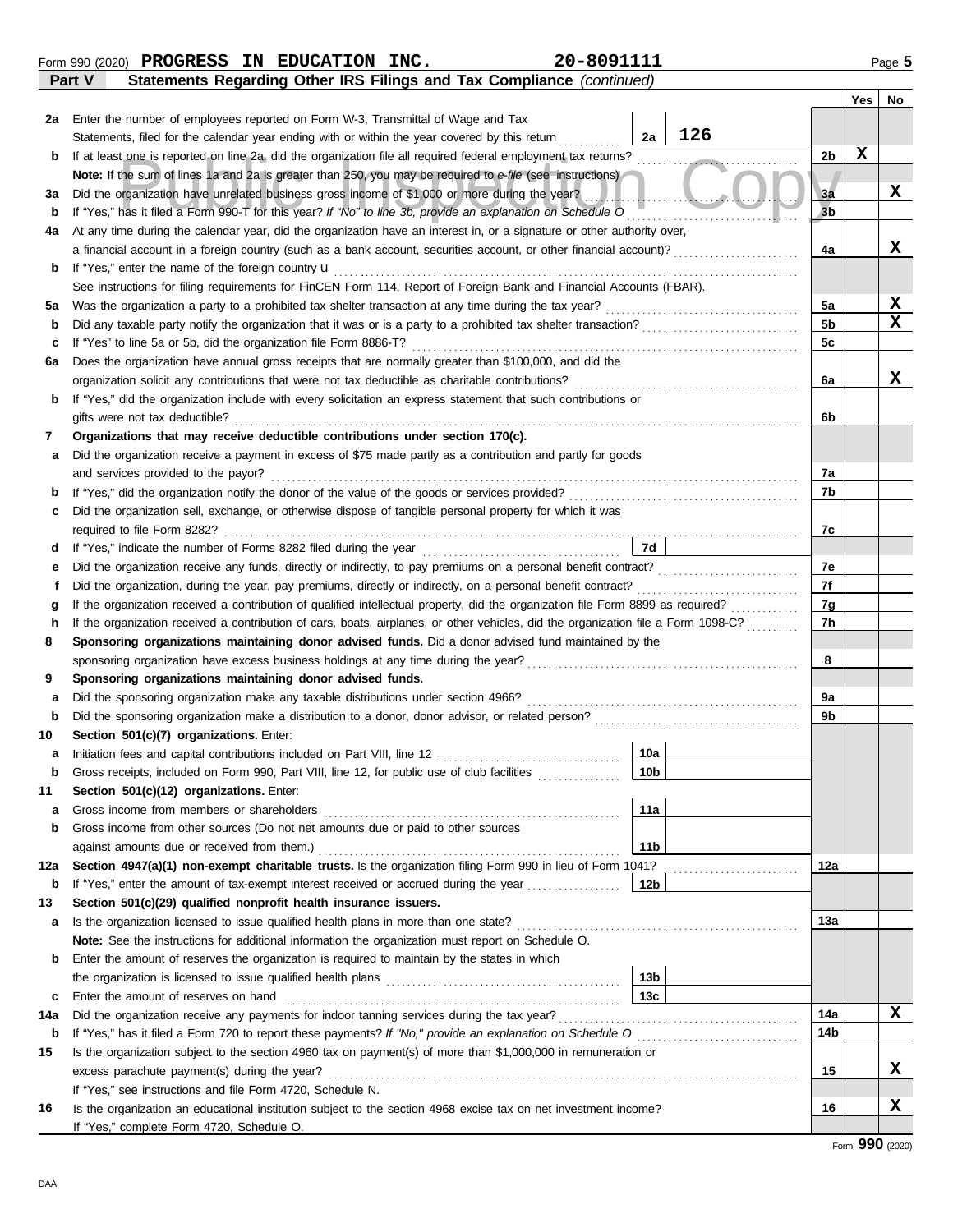|        | response to line 8a, 8b, or 10b below, describe the circumstances, processes, or changes on Schedule O. See instructions.                                                                                                                                                                                            |              |             |                 |
|--------|----------------------------------------------------------------------------------------------------------------------------------------------------------------------------------------------------------------------------------------------------------------------------------------------------------------------|--------------|-------------|-----------------|
|        |                                                                                                                                                                                                                                                                                                                      |              |             | ΙXΙ             |
|        | Section A. Governing Body and Management                                                                                                                                                                                                                                                                             |              |             |                 |
| 1а     | Enter the number of voting members of the governing body at the end of the tax year<br>1a<br>If there are material differences in voting rights among members of the governing body, or<br>if the governing body delegated broad authority to an executive committee or similar<br>committee, explain on Schedule O. |              | Yes         | No              |
|        | 14<br>1 <sub>b</sub>                                                                                                                                                                                                                                                                                                 |              |             |                 |
| b      | Enter the number of voting members included on line 1a, above, who are independent<br>Did any officer, director, trustee, or key employee have a family relationship or a business relationship with                                                                                                                 |              |             |                 |
| 2      |                                                                                                                                                                                                                                                                                                                      |              |             | X               |
|        | any other officer, director, trustee, or key employee?<br>Did the organization delegate control over management duties customarily performed by or under the direct                                                                                                                                                  | 2            |             |                 |
| 3      |                                                                                                                                                                                                                                                                                                                      | 3            |             | X               |
|        | supervision of officers, directors, trustees, or key employees to a management company or other person?<br>.                                                                                                                                                                                                         | 4            |             | $\mathbf x$     |
| 4      | Did the organization make any significant changes to its governing documents since the prior Form 990 was filed?                                                                                                                                                                                                     | 5            |             | $\mathbf x$     |
| 5      | Did the organization become aware during the year of a significant diversion of the organization's assets?                                                                                                                                                                                                           | 6            |             | $\mathbf x$     |
| 6      | Did the organization have members or stockholders?                                                                                                                                                                                                                                                                   |              |             |                 |
| 7a     | Did the organization have members, stockholders, or other persons who had the power to elect or appoint                                                                                                                                                                                                              |              |             | X               |
|        | one or more members of the governing body?                                                                                                                                                                                                                                                                           | 7а           |             |                 |
| b      | Are any governance decisions of the organization reserved to (or subject to approval by) members,                                                                                                                                                                                                                    |              |             | x               |
|        | stockholders, or persons other than the governing body?                                                                                                                                                                                                                                                              | 7b           |             |                 |
| 8      | Did the organization contemporaneously document the meetings held or written actions undertaken during the year by the following:                                                                                                                                                                                    |              | X           |                 |
| а      | The governing body?<br>Each committee with authority to act on behalf of the governing body?                                                                                                                                                                                                                         | 8а<br>8b     | X           |                 |
| b<br>9 | Is there any officer, director, trustee, or key employee listed in Part VII, Section A, who cannot be reached at                                                                                                                                                                                                     |              |             |                 |
|        |                                                                                                                                                                                                                                                                                                                      | 9            |             | x               |
|        | Section B. Policies (This Section B requests information about policies not required by the Internal Revenue Code.)                                                                                                                                                                                                  |              |             |                 |
|        |                                                                                                                                                                                                                                                                                                                      |              | Yes         | No              |
| 10a    | Did the organization have local chapters, branches, or affiliates?                                                                                                                                                                                                                                                   | 10a          |             | $\mathbf x$     |
| b      | If "Yes," did the organization have written policies and procedures governing the activities of such chapters,                                                                                                                                                                                                       |              |             |                 |
|        | affiliates, and branches to ensure their operations are consistent with the organization's exempt purposes?                                                                                                                                                                                                          | 10b          |             |                 |
| 11a    | Has the organization provided a complete copy of this Form 990 to all members of its governing body before filing the form?                                                                                                                                                                                          | 11a          | X           |                 |
| b      | Describe in Schedule O the process, if any, used by the organization to review this Form 990.                                                                                                                                                                                                                        |              |             |                 |
| 12a    | Did the organization have a written conflict of interest policy? If "No," go to line 13                                                                                                                                                                                                                              | 12a          | X           |                 |
| b      | Were officers, directors, or trustees, and key employees required to disclose annually interests that could give rise to conflicts?                                                                                                                                                                                  | 12b          | X           |                 |
| c      | Did the organization regularly and consistently monitor and enforce compliance with the policy? If "Yes,"                                                                                                                                                                                                            |              |             |                 |
|        | describe in Schedule O how this was done                                                                                                                                                                                                                                                                             | 12c          | $\mathbf x$ |                 |
| 13     | Did the organization have a written whistleblower policy?                                                                                                                                                                                                                                                            | 13           |             | $\mathbf x$     |
|        | Did the organization have a written document retention and destruction policy?                                                                                                                                                                                                                                       | 14           | X           |                 |
| 15     | Did the process for determining compensation of the following persons include a review and approval by                                                                                                                                                                                                               |              |             |                 |
|        | independent persons, comparability data, and contemporaneous substantiation of the deliberation and decision?                                                                                                                                                                                                        |              |             |                 |
| а      | The organization's CEO, Executive Director, or top management official                                                                                                                                                                                                                                               | 15a          | $\mathbf x$ |                 |
| b      | Other officers or key employees of the organization                                                                                                                                                                                                                                                                  | 15b          |             | $\mathbf x$     |
|        | If "Yes" to line 15a or 15b, describe the process in Schedule O (see instructions).                                                                                                                                                                                                                                  |              |             |                 |
| 16a    | Did the organization invest in, contribute assets to, or participate in a joint venture or similar arrangement                                                                                                                                                                                                       |              |             |                 |
|        | with a taxable entity during the year?                                                                                                                                                                                                                                                                               | 16a          |             | x               |
| b      | If "Yes," did the organization follow a written policy or procedure requiring the organization to evaluate its                                                                                                                                                                                                       |              |             |                 |
|        | participation in joint venture arrangements under applicable federal tax law, and take steps to safeguard the                                                                                                                                                                                                        |              |             |                 |
|        |                                                                                                                                                                                                                                                                                                                      | 16b          |             |                 |
|        | <b>Section C. Disclosure</b>                                                                                                                                                                                                                                                                                         |              |             |                 |
| 17     | List the states with which a copy of this Form 990 is required to be filed $\mathbf u$<br><b>NONE</b>                                                                                                                                                                                                                |              |             |                 |
| 18     | Section 6104 requires an organization to make its Forms 1023 (1024 or 1024-A, if applicable), 990, and 990-T (Section 501(c)                                                                                                                                                                                         |              |             |                 |
|        | (3)s only) available for public inspection. Indicate how you made these available. Check all that apply.                                                                                                                                                                                                             |              |             |                 |
|        | Another's website $ \mathbf{X} $ Upon request<br>Other (explain on Schedule O)<br>Own website                                                                                                                                                                                                                        |              |             |                 |
| 19     | Describe on Schedule O whether (and if so, how) the organization made its governing documents, conflict of interest policy, and                                                                                                                                                                                      |              |             |                 |
|        | financial statements available to the public during the tax year.                                                                                                                                                                                                                                                    |              |             |                 |
| 20     | State the name, address, and telephone number of the person who possesses the organization's books and records u                                                                                                                                                                                                     |              |             |                 |
|        | 3033 N. EUCLID AVE<br><b>JOHN GROTE</b>                                                                                                                                                                                                                                                                              |              |             |                 |
|        | 63123<br>MO<br>LOUIS<br>ST.                                                                                                                                                                                                                                                                                          | 314-385-9502 |             |                 |
| DAA    |                                                                                                                                                                                                                                                                                                                      |              |             | Form 990 (2020) |

**Form 990 (2020) PROGRESS IN EDUCATION INC.** 20-8091111 PAGE 6

**Part VI Governance, Management, and Disclosure** *For each "Yes" response to lines 2 through 7b below, and for a "No"*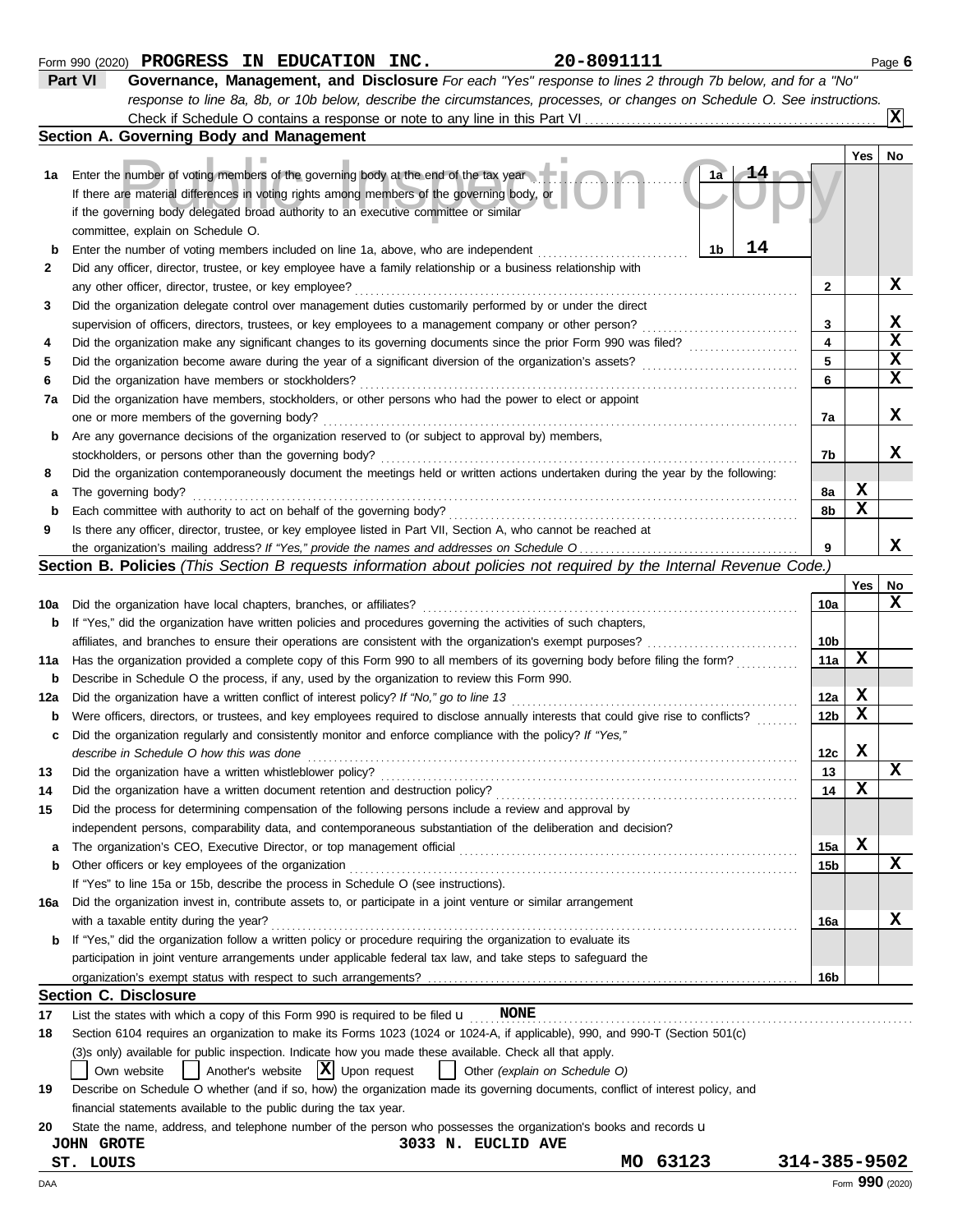| Part VII Compensation of Officers, Directors, Trustees, Key Employees, Highest Compensated Employees, and                                                                                                                                                                                                                   |                        |            |              |             |          |                                 |        |                                                                                 |                                  |                              |
|-----------------------------------------------------------------------------------------------------------------------------------------------------------------------------------------------------------------------------------------------------------------------------------------------------------------------------|------------------------|------------|--------------|-------------|----------|---------------------------------|--------|---------------------------------------------------------------------------------|----------------------------------|------------------------------|
| <b>Independent Contractors</b>                                                                                                                                                                                                                                                                                              |                        |            |              |             |          |                                 |        | Check if Schedule O contains a response or note to any line in this Part VII    |                                  |                              |
| Section A.                                                                                                                                                                                                                                                                                                                  |                        |            |              |             |          |                                 |        | Officers, Directors, Trustees, Key Employees, and Highest Compensated Employees |                                  |                              |
| 1a Complete this table for all persons required to be listed. Report compensation for the calendar year ending with or within the<br>organization's tax year.                                                                                                                                                               |                        |            |              |             |          |                                 |        |                                                                                 |                                  |                              |
| • List all of the organization's current officers, directors, trustees (whether individuals or organizations), regardless of amount of<br>compensation. Enter -0- in columns (D), $(E)$ , and $(F)$ if no compensation was paid.                                                                                            |                        |            |              |             |          |                                 |        |                                                                                 |                                  |                              |
| • List all of the organization's current key employees, if any. See instructions for definition of "key employee."                                                                                                                                                                                                          |                        |            |              |             |          |                                 |        |                                                                                 |                                  |                              |
| List the organization's five current highest compensated employees (other than an officer, director, trustee, or key employee)<br>who received reportable compensation (Box 5 of Form W-2 and/or Box 7 of Form 1099-MISC) of more than \$100,000 from the<br>organization and any related organizations.                    |                        |            |              |             |          |                                 |        |                                                                                 |                                  |                              |
| • List all of the organization's former officers, key employees, and highest compensated employees who received more than<br>\$100,000 of reportable compensation from the organization and any related organizations.                                                                                                      |                        |            |              |             |          |                                 |        |                                                                                 |                                  |                              |
| List all of the organization's former directors or trustees that received, in the capacity as a former director or trustee of the<br>organization, more than \$10,000 of reportable compensation from the organization and any related organizations.<br>See instructions for the order in which to list the persons above. |                        |            |              |             |          |                                 |        |                                                                                 |                                  |                              |
| Check this box if neither the organization nor any related organization compensated any current officer, director, or trustee.                                                                                                                                                                                              |                        |            |              |             |          |                                 |        |                                                                                 |                                  |                              |
| (A)                                                                                                                                                                                                                                                                                                                         | (B)                    |            |              |             | (C)      |                                 |        | (D)                                                                             | (E)                              | (F)                          |
| Name and title                                                                                                                                                                                                                                                                                                              | Average<br>hours       |            |              |             | Position | (do not check more than one     |        | Reportable<br>compensation                                                      | Reportable<br>compensation       | Estimated amount<br>of other |
|                                                                                                                                                                                                                                                                                                                             | per week               |            |              |             |          | box, unless person is both an   |        | from the                                                                        | from related                     | compensation                 |
|                                                                                                                                                                                                                                                                                                                             | (list any<br>hours for |            |              |             |          | officer and a director/trustee) |        | organization<br>(W-2/1099-MISC)                                                 | organizations<br>(W-2/1099-MISC) | from the<br>organization and |
|                                                                                                                                                                                                                                                                                                                             | related                | Individual | hstitutional | Officer     | Ķey      |                                 | Former |                                                                                 |                                  | related organizations        |
|                                                                                                                                                                                                                                                                                                                             | organizations<br>below | ō          |              |             | employee |                                 |        |                                                                                 |                                  |                              |
|                                                                                                                                                                                                                                                                                                                             | dotted line)           | trustee    |              |             |          |                                 |        |                                                                                 |                                  |                              |
|                                                                                                                                                                                                                                                                                                                             |                        |            | trustee      |             |          | Highest compensated<br>employee |        |                                                                                 |                                  |                              |
| (1) STELLA ERONDU                                                                                                                                                                                                                                                                                                           |                        |            |              |             |          |                                 |        |                                                                                 |                                  |                              |
|                                                                                                                                                                                                                                                                                                                             | 40.00                  |            |              |             |          |                                 |        |                                                                                 |                                  |                              |
| <b>PRINCIPAL</b>                                                                                                                                                                                                                                                                                                            | 0.00                   |            |              |             |          | X                               |        | 122,886                                                                         | 0                                | 9,646                        |
| (2) CHESTER ASHER                                                                                                                                                                                                                                                                                                           |                        |            |              |             |          |                                 |        |                                                                                 |                                  |                              |
|                                                                                                                                                                                                                                                                                                                             | 40.00                  |            |              |             |          |                                 |        |                                                                                 |                                  |                              |
| EXECUTIVE DIRECTOR                                                                                                                                                                                                                                                                                                          | 0.00                   |            |              | X           |          |                                 |        | 79,713                                                                          | 0                                | 8,051                        |
| (3) WILLIAM RANDALL                                                                                                                                                                                                                                                                                                         | 40.00                  |            |              |             |          |                                 |        |                                                                                 |                                  |                              |
| DIRECTOR OF FINANCE                                                                                                                                                                                                                                                                                                         | 0.00                   |            |              | X           |          |                                 |        | 51,303                                                                          | 0                                | 6,425                        |
| (4) KATHY ANDERSON                                                                                                                                                                                                                                                                                                          |                        |            |              |             |          |                                 |        |                                                                                 |                                  |                              |
|                                                                                                                                                                                                                                                                                                                             | 6.00                   |            |              |             |          |                                 |        |                                                                                 |                                  |                              |
| <b>VICE PRESIDENT</b>                                                                                                                                                                                                                                                                                                       | 0.00                   | X          |              | $\mathbf x$ |          |                                 |        | 0                                                                               | 0                                | 0                            |
| (5) WILLIAM BALL                                                                                                                                                                                                                                                                                                            |                        |            |              |             |          |                                 |        |                                                                                 |                                  |                              |
|                                                                                                                                                                                                                                                                                                                             | 2.00                   |            |              |             |          |                                 |        |                                                                                 |                                  |                              |
| <b>TRUSTEE</b>                                                                                                                                                                                                                                                                                                              | 0.00                   | X          |              |             |          |                                 |        | 0                                                                               | 0                                | $\mathbf 0$                  |
| (6) RYAN BUMB                                                                                                                                                                                                                                                                                                               |                        |            |              |             |          |                                 |        |                                                                                 |                                  |                              |
|                                                                                                                                                                                                                                                                                                                             | 2.00                   |            |              |             |          |                                 |        |                                                                                 |                                  |                              |
| <b>TRUSTEE</b>                                                                                                                                                                                                                                                                                                              | 0.00                   | X          |              |             |          |                                 |        | 0                                                                               | 0                                | $\mathbf 0$                  |
| (7) MIKE CARPENTER                                                                                                                                                                                                                                                                                                          |                        |            |              |             |          |                                 |        |                                                                                 |                                  |                              |
|                                                                                                                                                                                                                                                                                                                             | 4.00                   |            |              |             |          |                                 |        |                                                                                 |                                  |                              |
| <b>TREASURER</b>                                                                                                                                                                                                                                                                                                            | 0.00                   | X          |              | X           |          |                                 |        | 0                                                                               | 0                                | $\mathbf 0$                  |
| (8) STACY ERKER                                                                                                                                                                                                                                                                                                             |                        |            |              |             |          |                                 |        |                                                                                 |                                  |                              |
|                                                                                                                                                                                                                                                                                                                             | 2.00                   |            |              |             |          |                                 |        |                                                                                 |                                  |                              |
| <b>TRUSTEE</b>                                                                                                                                                                                                                                                                                                              | 0.00                   | X          |              |             |          |                                 |        | 0                                                                               | 0                                | $\mathbf 0$                  |
| (9) CRYSTAL FOWLER                                                                                                                                                                                                                                                                                                          |                        |            |              |             |          |                                 |        |                                                                                 |                                  |                              |
|                                                                                                                                                                                                                                                                                                                             | 2.00                   |            |              |             |          |                                 |        |                                                                                 |                                  |                              |
| <b>TRUSTEE</b>                                                                                                                                                                                                                                                                                                              | 0.00                   | X          |              |             |          |                                 |        | 0                                                                               | 0                                | $\mathbf 0$                  |
| (10) BYRON FRANCIS                                                                                                                                                                                                                                                                                                          | 2.00                   |            |              |             |          |                                 |        |                                                                                 |                                  |                              |
|                                                                                                                                                                                                                                                                                                                             | 0.00                   | X          |              |             |          |                                 |        | 0                                                                               | 0                                | $\mathbf 0$                  |
| <b>TRUSTEE</b><br>(11) BRIAN GROSS                                                                                                                                                                                                                                                                                          |                        |            |              |             |          |                                 |        |                                                                                 |                                  |                              |
|                                                                                                                                                                                                                                                                                                                             | 2.00                   |            |              |             |          |                                 |        |                                                                                 |                                  |                              |
| <b>TRUSTEE</b>                                                                                                                                                                                                                                                                                                              | 0.00                   | X          |              |             |          |                                 |        | 0                                                                               | 0                                | $\mathbf 0$                  |
|                                                                                                                                                                                                                                                                                                                             |                        |            |              |             |          |                                 |        |                                                                                 |                                  |                              |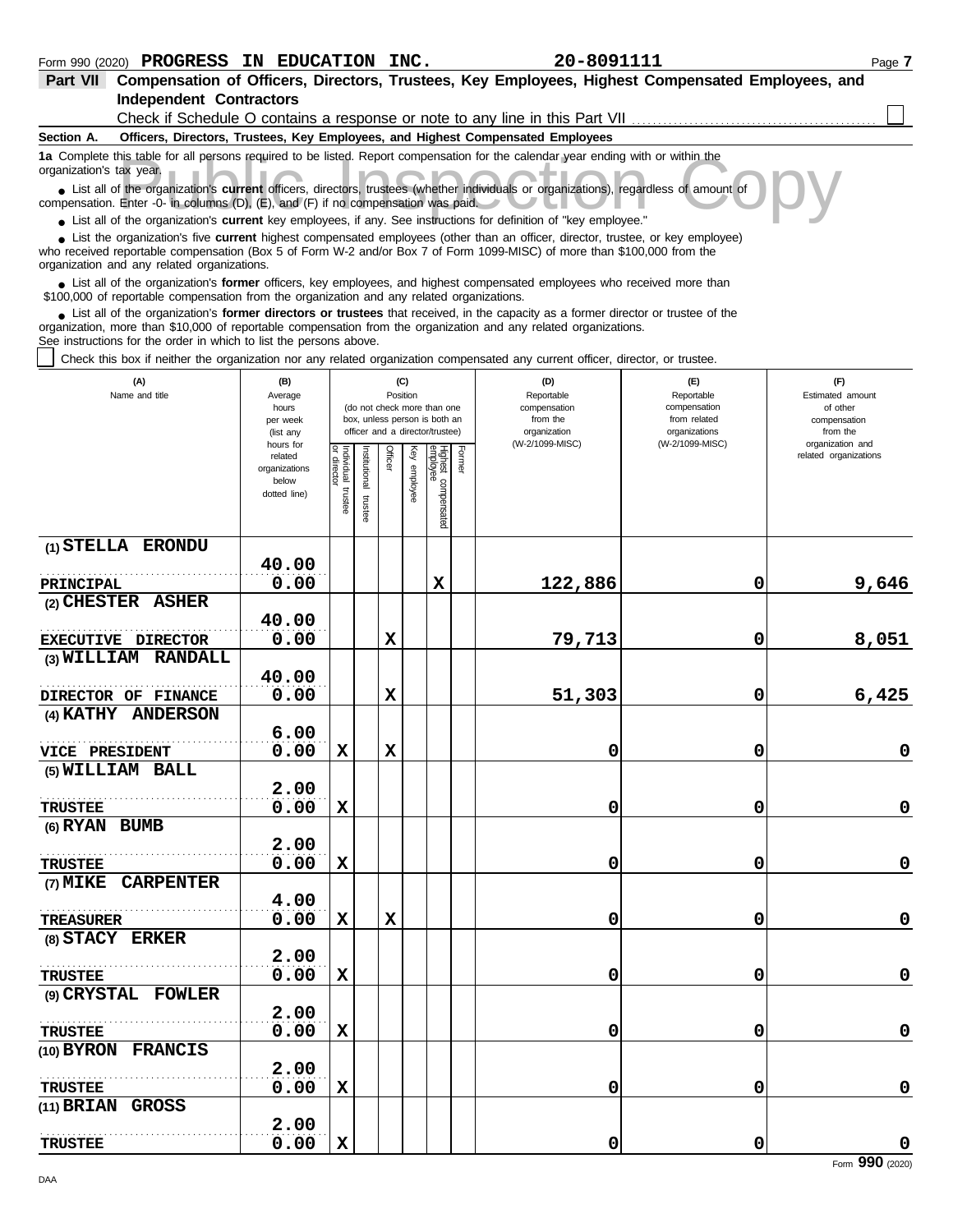| Form 990 (2020) PROGRESS                                                                                                                                                                                                                                                                                                      | IN EDUCATION INC.                                              |                                   |                       |                 |              |                                                                                                 |        | 20-8091111                                                                                             |                                                                    |                                                                 |                     | Page 8      |
|-------------------------------------------------------------------------------------------------------------------------------------------------------------------------------------------------------------------------------------------------------------------------------------------------------------------------------|----------------------------------------------------------------|-----------------------------------|-----------------------|-----------------|--------------|-------------------------------------------------------------------------------------------------|--------|--------------------------------------------------------------------------------------------------------|--------------------------------------------------------------------|-----------------------------------------------------------------|---------------------|-------------|
| Part VII                                                                                                                                                                                                                                                                                                                      |                                                                |                                   |                       |                 |              |                                                                                                 |        | Section A. Officers, Directors, Trustees, Key Employees, and Highest Compensated Employees (continued) |                                                                    |                                                                 |                     |             |
| (A)<br>Name and title                                                                                                                                                                                                                                                                                                         | (B)<br>Average<br>hours<br>per week<br>(list any               |                                   |                       | (C)<br>Position |              | (do not check more than one<br>box, unless person is both an<br>officer and a director/trustee) |        | (D)<br>Reportable<br>compensation<br>from the<br>organization                                          | (E)<br>Reportable<br>compensation<br>from related<br>organizations | (F)<br>Estimated amount<br>of other<br>compensation<br>from the |                     |             |
|                                                                                                                                                                                                                                                                                                                               | hours for<br>related<br>organizations<br>below<br>dotted line) | Individual trustee<br>or director | Institutional trustee | Officer         | Key employee | Highest compensated<br>employee                                                                 | Former | (W-2/1099-MISC)                                                                                        | (W-2/1099-MISC)                                                    | organization and<br>related organizations                       |                     |             |
| <b>TRACEE</b><br>HOLMES<br>(12)                                                                                                                                                                                                                                                                                               | 2.00                                                           |                                   |                       |                 |              |                                                                                                 |        |                                                                                                        |                                                                    |                                                                 |                     |             |
| <b>TRUSTEE</b>                                                                                                                                                                                                                                                                                                                | 0.00                                                           | $\mathbf x$                       |                       |                 |              |                                                                                                 |        | 0                                                                                                      | 0                                                                  |                                                                 |                     | 0           |
| ALISON C. NASH,<br>(13)                                                                                                                                                                                                                                                                                                       | M.D.<br>2.00                                                   |                                   |                       |                 |              |                                                                                                 |        |                                                                                                        |                                                                    |                                                                 |                     |             |
| <b>TRUSTEE</b>                                                                                                                                                                                                                                                                                                                | 0.00                                                           | X                                 |                       |                 |              |                                                                                                 |        | 0                                                                                                      | 0                                                                  |                                                                 |                     | $\mathbf 0$ |
| TOM HOERR, PHD<br>(14)                                                                                                                                                                                                                                                                                                        |                                                                |                                   |                       |                 |              |                                                                                                 |        |                                                                                                        |                                                                    |                                                                 |                     |             |
|                                                                                                                                                                                                                                                                                                                               | 2.00                                                           |                                   |                       |                 |              |                                                                                                 |        |                                                                                                        |                                                                    |                                                                 |                     |             |
| <b>TRUSTEE</b>                                                                                                                                                                                                                                                                                                                | 0.00                                                           | X                                 |                       |                 |              |                                                                                                 |        | 0                                                                                                      | 0                                                                  |                                                                 |                     | $\mathbf 0$ |
| RINDERKNECHT<br>(15)<br>KEN                                                                                                                                                                                                                                                                                                   | 2.00                                                           |                                   |                       |                 |              |                                                                                                 |        |                                                                                                        |                                                                    |                                                                 |                     |             |
| <b>SECRETARY</b>                                                                                                                                                                                                                                                                                                              | 0.00                                                           | X                                 |                       | X               |              |                                                                                                 |        | 0                                                                                                      | 0                                                                  |                                                                 |                     | $\mathbf 0$ |
| <b>PATRICIA</b><br><b>SHIPLEY</b><br>(16)                                                                                                                                                                                                                                                                                     |                                                                |                                   |                       |                 |              |                                                                                                 |        |                                                                                                        |                                                                    |                                                                 |                     |             |
|                                                                                                                                                                                                                                                                                                                               | 2.00                                                           |                                   |                       |                 |              |                                                                                                 |        |                                                                                                        |                                                                    |                                                                 |                     |             |
| <b>TRUSTEE</b>                                                                                                                                                                                                                                                                                                                | 0.00                                                           | X                                 |                       |                 |              |                                                                                                 |        | 0                                                                                                      | 0                                                                  |                                                                 |                     | $\mathbf 0$ |
| LIZA WEISS<br>(17)                                                                                                                                                                                                                                                                                                            | 2.00                                                           |                                   |                       |                 |              |                                                                                                 |        |                                                                                                        |                                                                    |                                                                 |                     |             |
| <b>TRUSTEE</b>                                                                                                                                                                                                                                                                                                                | 0.00                                                           | X                                 |                       |                 |              |                                                                                                 |        | 0                                                                                                      | 0                                                                  |                                                                 |                     | 0           |
|                                                                                                                                                                                                                                                                                                                               |                                                                |                                   |                       |                 |              |                                                                                                 |        |                                                                                                        |                                                                    |                                                                 |                     |             |
|                                                                                                                                                                                                                                                                                                                               |                                                                |                                   |                       |                 |              | . <b>u</b>                                                                                      |        | 253,902                                                                                                |                                                                    |                                                                 | 24,122              |             |
|                                                                                                                                                                                                                                                                                                                               |                                                                |                                   |                       |                 |              |                                                                                                 |        |                                                                                                        |                                                                    |                                                                 |                     |             |
| d Total (add lines 1b and 1c) $\ldots$ $\ldots$ $\ldots$ $\ldots$ $\ldots$ $\ldots$ $\ldots$ $\ldots$ $\ldots$ $\ldots$ $\ldots$ $\ldots$ $\ldots$ $\ldots$ $\ldots$ $\ldots$ $\ldots$ $\ldots$ $\ldots$ $\ldots$ $\ldots$ $\ldots$ $\ldots$ $\ldots$ $\ldots$ $\ldots$ $\ldots$ $\ldots$ $\ldots$ $\ldots$ $\ldots$ $\ldots$ |                                                                |                                   |                       |                 |              |                                                                                                 |        |                                                                                                        |                                                                    |                                                                 | 24,122              |             |
| Total number of individuals (including but not limited to those listed above) who received more than \$100,000 of<br>2<br>reportable compensation from the organization $\mathbf{u} \quad \mathbf{1}$                                                                                                                         |                                                                |                                   |                       |                 |              |                                                                                                 |        |                                                                                                        |                                                                    |                                                                 |                     |             |
|                                                                                                                                                                                                                                                                                                                               |                                                                |                                   |                       |                 |              |                                                                                                 |        |                                                                                                        |                                                                    |                                                                 | Yes                 | No          |
| Did the organization list any former officer, director, trustee, key employee, or highest compensated<br>3                                                                                                                                                                                                                    |                                                                |                                   |                       |                 |              |                                                                                                 |        |                                                                                                        |                                                                    | 3                                                               |                     | x           |
| For any individual listed on line 1a, is the sum of reportable compensation and other compensation from the<br>4                                                                                                                                                                                                              |                                                                |                                   |                       |                 |              |                                                                                                 |        |                                                                                                        |                                                                    |                                                                 |                     |             |
| organization and related organizations greater than \$150,000? If "Yes," complete Schedule J for such                                                                                                                                                                                                                         |                                                                |                                   |                       |                 |              |                                                                                                 |        |                                                                                                        |                                                                    | 4                                                               |                     | x           |
| Did any person listed on line 1a receive or accrue compensation from any unrelated organization or individual<br>5                                                                                                                                                                                                            |                                                                |                                   |                       |                 |              |                                                                                                 |        |                                                                                                        |                                                                    |                                                                 |                     |             |
|                                                                                                                                                                                                                                                                                                                               |                                                                |                                   |                       |                 |              |                                                                                                 |        |                                                                                                        |                                                                    | 5                                                               |                     | x           |
| Section B. Independent Contractors<br>1<br>Complete this table for your five highest compensated independent contractors that received more than \$100,000 of                                                                                                                                                                 |                                                                |                                   |                       |                 |              |                                                                                                 |        |                                                                                                        |                                                                    |                                                                 |                     |             |
| compensation from the organization. Report compensation for the calendar year ending with or within the organization's tax year.                                                                                                                                                                                              |                                                                |                                   |                       |                 |              |                                                                                                 |        |                                                                                                        |                                                                    |                                                                 |                     |             |
|                                                                                                                                                                                                                                                                                                                               | (A)<br>Name and business address                               |                                   |                       |                 |              |                                                                                                 |        |                                                                                                        | (B)<br>Description of services                                     |                                                                 | (C)<br>Compensation |             |
|                                                                                                                                                                                                                                                                                                                               |                                                                |                                   |                       |                 |              |                                                                                                 |        |                                                                                                        |                                                                    |                                                                 |                     |             |
|                                                                                                                                                                                                                                                                                                                               |                                                                |                                   |                       |                 |              |                                                                                                 |        |                                                                                                        |                                                                    |                                                                 |                     |             |
|                                                                                                                                                                                                                                                                                                                               |                                                                |                                   |                       |                 |              |                                                                                                 |        |                                                                                                        |                                                                    |                                                                 |                     |             |
|                                                                                                                                                                                                                                                                                                                               |                                                                |                                   |                       |                 |              |                                                                                                 |        |                                                                                                        |                                                                    |                                                                 |                     |             |
|                                                                                                                                                                                                                                                                                                                               |                                                                |                                   |                       |                 |              |                                                                                                 |        |                                                                                                        |                                                                    |                                                                 |                     |             |
|                                                                                                                                                                                                                                                                                                                               |                                                                |                                   |                       |                 |              |                                                                                                 |        |                                                                                                        |                                                                    |                                                                 |                     |             |
|                                                                                                                                                                                                                                                                                                                               |                                                                |                                   |                       |                 |              |                                                                                                 |        |                                                                                                        |                                                                    |                                                                 |                     |             |
|                                                                                                                                                                                                                                                                                                                               |                                                                |                                   |                       |                 |              |                                                                                                 |        |                                                                                                        |                                                                    |                                                                 |                     |             |
| Total number of independent contractors (including but not limited to those listed above) who<br>2                                                                                                                                                                                                                            |                                                                |                                   |                       |                 |              |                                                                                                 |        |                                                                                                        |                                                                    |                                                                 |                     |             |
| received more than \$100,000 of compensation from the organization u                                                                                                                                                                                                                                                          |                                                                |                                   |                       |                 |              |                                                                                                 |        |                                                                                                        | 0                                                                  |                                                                 |                     |             |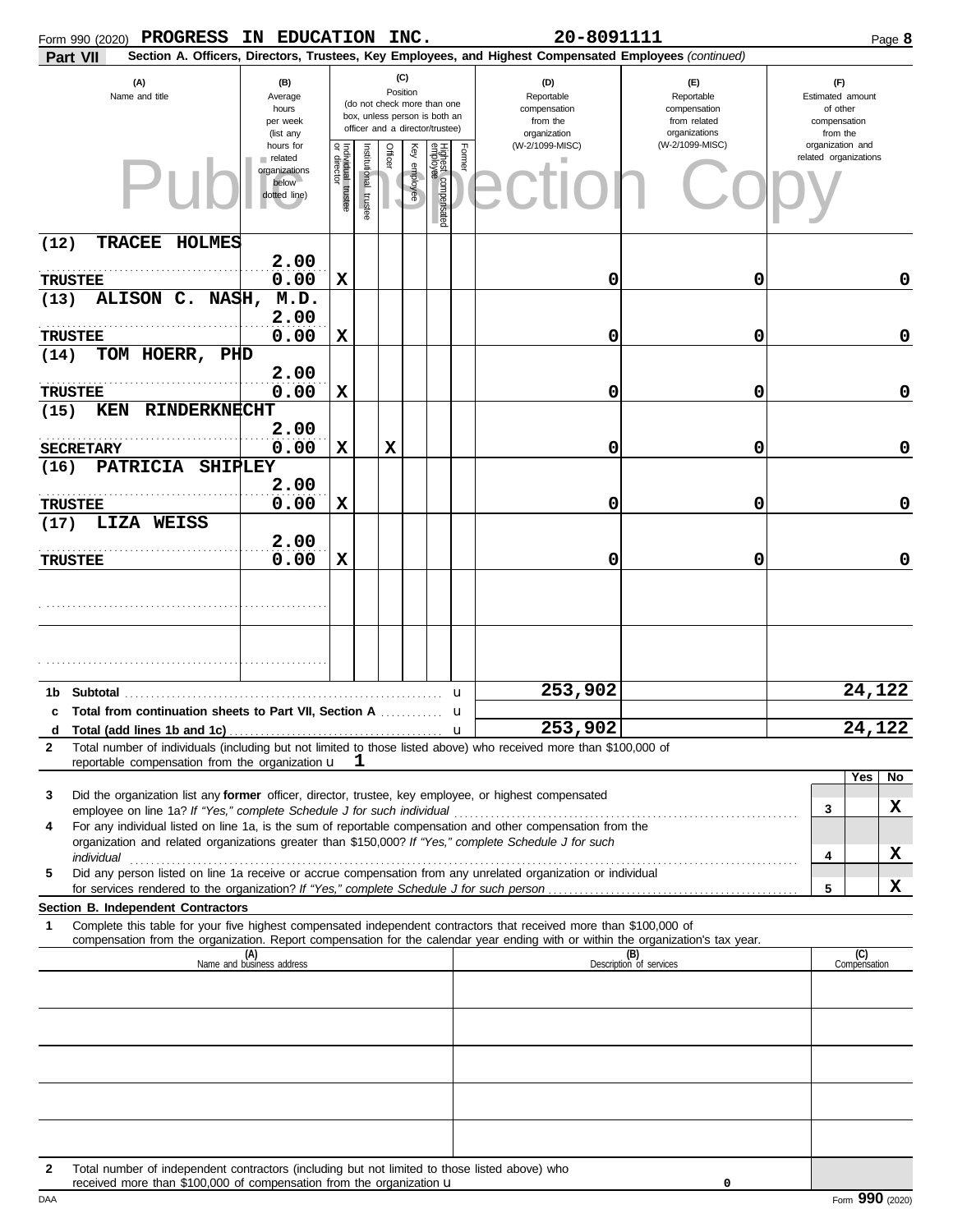| Form 990 (2020) | <b>PROGRESS</b> | ΙN | <b>EDUCATION</b> | INC. | $-809111'$<br>20- | Page |
|-----------------|-----------------|----|------------------|------|-------------------|------|
|                 |                 |    |                  |      |                   |      |

**Part VIII Statement of Revenue**

|                                                           |                          |                                                                                                             |          |                |                            |   |                      | Check if Schedule O contains a response or note to any line in this Part VIII |                                              |                                      |                                                               |
|-----------------------------------------------------------|--------------------------|-------------------------------------------------------------------------------------------------------------|----------|----------------|----------------------------|---|----------------------|-------------------------------------------------------------------------------|----------------------------------------------|--------------------------------------|---------------------------------------------------------------|
|                                                           |                          |                                                                                                             |          |                |                            |   |                      | (A)<br>Total revenue                                                          | (B)<br>Related or exempt<br>function revenue | (C)<br>Unrelated<br>business revenue | (D)<br>Revenue excluded<br>from tax under<br>sections 512-514 |
| Contributions, Gifts, Grants<br>and Other Similar Amounts |                          | 1a Federated campaigns<br><b>b</b> Membership dues<br>c Fundraising events                                  |          |                | 1a<br>1b<br>1 <sub>c</sub> |   | 106,039              |                                                                               |                                              |                                      |                                                               |
|                                                           |                          | d Related organizations<br>e Government grants (contributions)                                              |          |                | 1d<br>1e                   |   | 912,500              |                                                                               |                                              |                                      |                                                               |
|                                                           |                          | f All other contributions, gifts, grants,<br>and similar amounts not included above                         |          |                | 1f                         |   | 921,461              |                                                                               |                                              |                                      |                                                               |
|                                                           |                          | <b>g</b> Noncash contributions included in lines 1a-1f                                                      |          |                | 1g $\sqrt{3}$              |   | $\mathbf u$          | 1,940,000                                                                     |                                              |                                      |                                                               |
|                                                           |                          |                                                                                                             |          |                |                            |   | <b>Business Code</b> |                                                                               |                                              |                                      |                                                               |
|                                                           | 2a<br>GOVERNMENT FUNDING |                                                                                                             |          |                |                            |   | 611710               | 6,814,597                                                                     | 6,814,597                                    |                                      |                                                               |
|                                                           | b                        | PROGRAM FEES                                                                                                |          |                |                            |   | 611710               | 70,582                                                                        | 70,582                                       |                                      |                                                               |
|                                                           | c                        |                                                                                                             |          |                |                            |   |                      |                                                                               |                                              |                                      |                                                               |
| Program Service<br>Revenue                                |                          |                                                                                                             |          |                |                            |   |                      |                                                                               |                                              |                                      |                                                               |
|                                                           |                          |                                                                                                             |          |                |                            |   |                      |                                                                               |                                              |                                      |                                                               |
|                                                           |                          |                                                                                                             |          |                |                            |   |                      |                                                                               |                                              |                                      |                                                               |
|                                                           |                          |                                                                                                             |          |                |                            |   | $\mathbf{u}$         | 6,885,179                                                                     |                                              |                                      |                                                               |
|                                                           | 3                        | Investment income (including dividends, interest, and<br>Income from investment of tax-exempt bond proceeds |          |                |                            |   |                      |                                                                               |                                              |                                      |                                                               |
|                                                           |                          |                                                                                                             |          |                |                            | u | 1,518                |                                                                               |                                              | 1,518                                |                                                               |
|                                                           | 4                        |                                                                                                             |          |                |                            |   | u                    |                                                                               |                                              |                                      |                                                               |
|                                                           | 5                        |                                                                                                             |          |                |                            |   | u                    |                                                                               |                                              |                                      |                                                               |
|                                                           |                          |                                                                                                             |          | (i) Real       |                            |   | (ii) Personal        |                                                                               |                                              |                                      |                                                               |
|                                                           |                          | 6a Gross rents                                                                                              | 6a<br>6b |                |                            |   |                      |                                                                               |                                              |                                      |                                                               |
|                                                           |                          | <b>b</b> Less: rental expenses<br><b>c</b> Rental inc. or (loss)                                            | 6с       |                |                            |   |                      |                                                                               |                                              |                                      |                                                               |
|                                                           |                          | <b>d</b> Net rental income or (loss)                                                                        |          |                |                            |   | u                    |                                                                               |                                              |                                      |                                                               |
|                                                           |                          | <b>7a</b> Gross amount from                                                                                 |          | (i) Securities |                            |   | (ii) Other           |                                                                               |                                              |                                      |                                                               |
|                                                           |                          | sales of assets<br>other than inventory                                                                     | 7а       |                |                            |   |                      |                                                                               |                                              |                                      |                                                               |
|                                                           |                          | <b>b</b> Less: cost or other                                                                                |          |                |                            |   |                      |                                                                               |                                              |                                      |                                                               |
|                                                           |                          | basis and sales exps.                                                                                       | 7b       |                |                            |   |                      |                                                                               |                                              |                                      |                                                               |
| Revenue                                                   |                          | c Gain or (loss)                                                                                            | 7c       |                |                            |   |                      |                                                                               |                                              |                                      |                                                               |
|                                                           |                          |                                                                                                             |          |                |                            |   | u                    |                                                                               |                                              |                                      |                                                               |
| Other                                                     |                          | 8a Gross income from fundraising events                                                                     |          |                |                            |   |                      |                                                                               |                                              |                                      |                                                               |
|                                                           |                          | (not including \$                                                                                           |          | 106,039        |                            |   |                      |                                                                               |                                              |                                      |                                                               |
|                                                           |                          | of contributions reported on line 1c).                                                                      |          |                |                            |   |                      |                                                                               |                                              |                                      |                                                               |
|                                                           |                          | See Part IV, line 18                                                                                        |          |                | 8a                         |   |                      |                                                                               |                                              |                                      |                                                               |
|                                                           |                          | <b>b</b> Less: direct expenses                                                                              |          |                | 8b                         |   | 22,391               |                                                                               |                                              |                                      |                                                               |
|                                                           |                          | c Net income or (loss) from fundraising events                                                              |          |                |                            |   | u                    | $-22,391$                                                                     |                                              |                                      |                                                               |
|                                                           |                          | 9a Gross income from gaming activities.                                                                     |          |                |                            |   |                      |                                                                               |                                              |                                      |                                                               |
|                                                           |                          | See Part IV, line 19                                                                                        |          |                | 9a<br>9 <sub>b</sub>       |   |                      |                                                                               |                                              |                                      |                                                               |
|                                                           |                          | <b>b</b> Less: direct expenses<br>c Net income or (loss) from gaming activities                             |          |                |                            |   | u                    |                                                                               |                                              |                                      |                                                               |
|                                                           |                          | 10a Gross sales of inventory, less                                                                          |          |                |                            |   |                      |                                                                               |                                              |                                      |                                                               |
|                                                           |                          | returns and allowances                                                                                      |          |                | 10a                        |   |                      |                                                                               |                                              |                                      |                                                               |
|                                                           |                          | <b>b</b> Less: cost of goods sold                                                                           |          |                | 10b                        |   |                      |                                                                               |                                              |                                      |                                                               |
|                                                           |                          | c Net income or (loss) from sales of inventory                                                              |          |                |                            |   | $\mathbf u$          |                                                                               |                                              |                                      |                                                               |
|                                                           |                          |                                                                                                             |          |                |                            |   | <b>Business Code</b> |                                                                               |                                              |                                      |                                                               |
|                                                           | 11a                      |                                                                                                             |          |                |                            |   |                      |                                                                               |                                              |                                      |                                                               |
|                                                           | b                        |                                                                                                             |          |                |                            |   |                      |                                                                               |                                              |                                      |                                                               |
| Miscellaneous<br>Revenue                                  | c                        |                                                                                                             |          |                |                            |   |                      |                                                                               |                                              |                                      |                                                               |
|                                                           |                          |                                                                                                             |          |                |                            |   |                      |                                                                               |                                              |                                      |                                                               |
|                                                           |                          |                                                                                                             |          |                |                            |   | $\mathbf{u}$         |                                                                               |                                              |                                      |                                                               |
|                                                           | 12                       |                                                                                                             |          |                |                            |   | $\mathbf{u}$         | 8,804,306                                                                     | 6,885,179                                    | 0                                    | 1,518                                                         |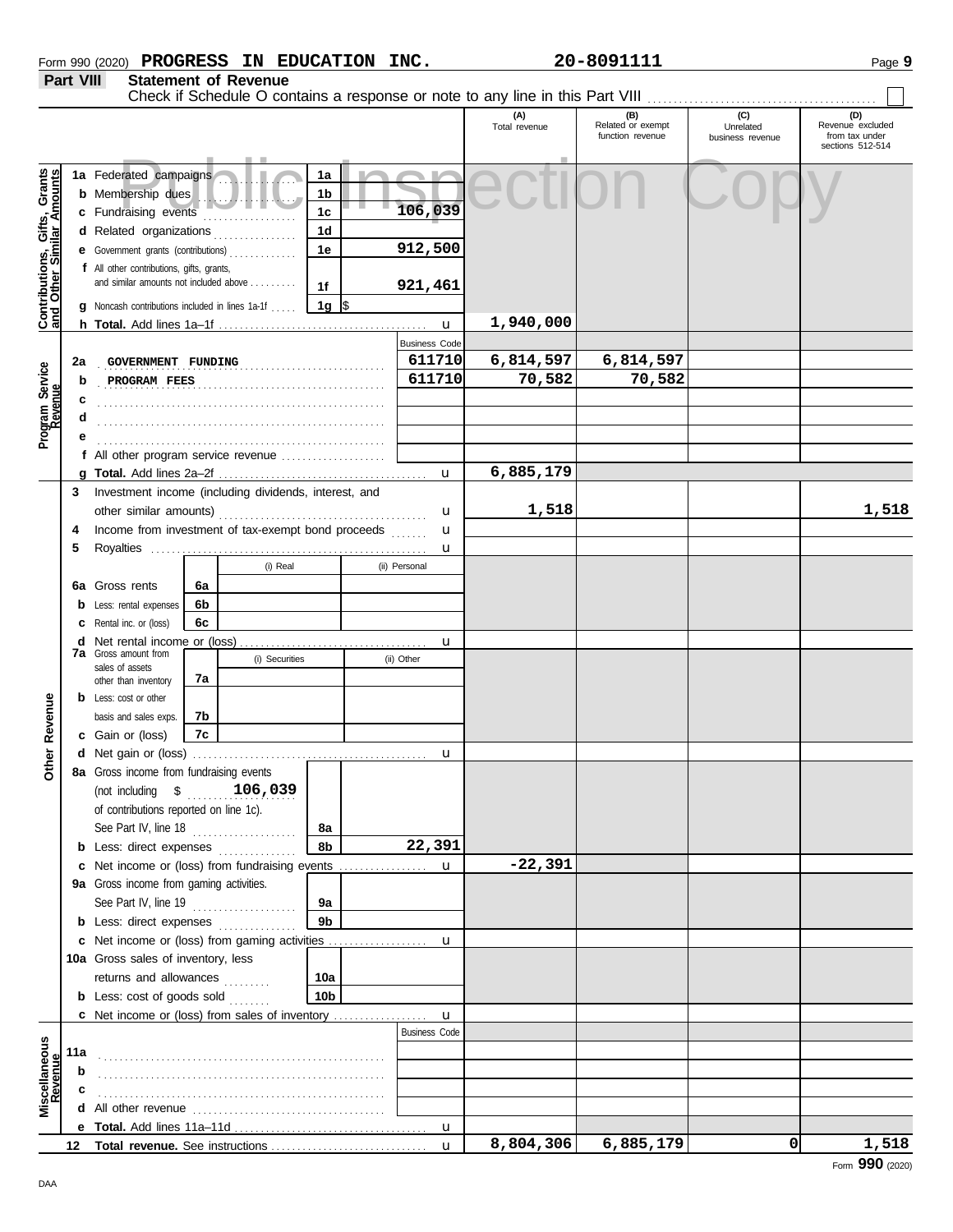|              | Section 501(c)(3) and 501(c)(4) organizations must complete all columns. All other organizations must complete column (A).                                                                                                                                                                                                                                                                                                                                                                                                                                                  |                        |                                    |                                           |                                |  |  |  |  |  |  |
|--------------|-----------------------------------------------------------------------------------------------------------------------------------------------------------------------------------------------------------------------------------------------------------------------------------------------------------------------------------------------------------------------------------------------------------------------------------------------------------------------------------------------------------------------------------------------------------------------------|------------------------|------------------------------------|-------------------------------------------|--------------------------------|--|--|--|--|--|--|
|              | Check if Schedule O contains a response or note to any line in this Part IX                                                                                                                                                                                                                                                                                                                                                                                                                                                                                                 |                        |                                    |                                           |                                |  |  |  |  |  |  |
|              | Do not include amounts reported on lines 6b,<br>7b, 8b, 9b, and 10b of Part VIII.                                                                                                                                                                                                                                                                                                                                                                                                                                                                                           | (A)<br>Total expenses  | (B)<br>Program service<br>expenses | (C)<br>Management and<br>general expenses | (D)<br>Fundraising<br>expenses |  |  |  |  |  |  |
| $\mathbf 1$  | Grants and other assistance to domestic organizations                                                                                                                                                                                                                                                                                                                                                                                                                                                                                                                       |                        |                                    |                                           |                                |  |  |  |  |  |  |
|              | and domestic governments. See Part IV, line 21                                                                                                                                                                                                                                                                                                                                                                                                                                                                                                                              |                        |                                    |                                           |                                |  |  |  |  |  |  |
|              | للمستقطع                                                                                                                                                                                                                                                                                                                                                                                                                                                                                                                                                                    |                        |                                    |                                           |                                |  |  |  |  |  |  |
| $\mathbf{2}$ | Grants and other assistance to domestic                                                                                                                                                                                                                                                                                                                                                                                                                                                                                                                                     |                        |                                    |                                           |                                |  |  |  |  |  |  |
|              | individuals. See Part IV, line 22                                                                                                                                                                                                                                                                                                                                                                                                                                                                                                                                           |                        |                                    |                                           |                                |  |  |  |  |  |  |
| 3            | Grants and other assistance to foreign                                                                                                                                                                                                                                                                                                                                                                                                                                                                                                                                      |                        |                                    |                                           |                                |  |  |  |  |  |  |
|              | organizations, foreign governments, and foreign                                                                                                                                                                                                                                                                                                                                                                                                                                                                                                                             |                        |                                    |                                           |                                |  |  |  |  |  |  |
|              | individuals. See Part IV, lines 15 and 16                                                                                                                                                                                                                                                                                                                                                                                                                                                                                                                                   |                        |                                    |                                           |                                |  |  |  |  |  |  |
| 4            | Benefits paid to or for members                                                                                                                                                                                                                                                                                                                                                                                                                                                                                                                                             |                        |                                    |                                           |                                |  |  |  |  |  |  |
| 5            | Compensation of current officers, directors,                                                                                                                                                                                                                                                                                                                                                                                                                                                                                                                                |                        |                                    |                                           |                                |  |  |  |  |  |  |
|              | trustees, and key employees<br>.                                                                                                                                                                                                                                                                                                                                                                                                                                                                                                                                            |                        |                                    |                                           |                                |  |  |  |  |  |  |
| 6            | Compensation not included above to disqualified                                                                                                                                                                                                                                                                                                                                                                                                                                                                                                                             |                        |                                    |                                           |                                |  |  |  |  |  |  |
|              | persons (as defined under section 4958(f)(1)) and                                                                                                                                                                                                                                                                                                                                                                                                                                                                                                                           |                        |                                    |                                           |                                |  |  |  |  |  |  |
|              | persons described in section 4958(c)(3)(B)                                                                                                                                                                                                                                                                                                                                                                                                                                                                                                                                  |                        |                                    |                                           |                                |  |  |  |  |  |  |
| 7            | Other salaries and wages<br>.                                                                                                                                                                                                                                                                                                                                                                                                                                                                                                                                               | 3,823,615              | 3,129,567                          | 623,615                                   | 70,433                         |  |  |  |  |  |  |
| 8            | Pension plan accruals and contributions (include                                                                                                                                                                                                                                                                                                                                                                                                                                                                                                                            |                        |                                    |                                           |                                |  |  |  |  |  |  |
|              | section 401(k) and 403(b) employer contributions)                                                                                                                                                                                                                                                                                                                                                                                                                                                                                                                           | 576,264                | 471,568                            | 94,515                                    | <u>10,181</u>                  |  |  |  |  |  |  |
| 9            | Other employee benefits                                                                                                                                                                                                                                                                                                                                                                                                                                                                                                                                                     | $\overline{449}$ , 525 | 393,159                            | 46,282                                    | 10,084                         |  |  |  |  |  |  |
| 10           |                                                                                                                                                                                                                                                                                                                                                                                                                                                                                                                                                                             | 263,480                | 211,144                            | 47,026                                    | 5,310                          |  |  |  |  |  |  |
| 11           | Fees for services (nonemployees):                                                                                                                                                                                                                                                                                                                                                                                                                                                                                                                                           |                        |                                    |                                           |                                |  |  |  |  |  |  |
| a            | Management                                                                                                                                                                                                                                                                                                                                                                                                                                                                                                                                                                  |                        |                                    |                                           |                                |  |  |  |  |  |  |
| b            |                                                                                                                                                                                                                                                                                                                                                                                                                                                                                                                                                                             | 10,637                 |                                    | 10,637                                    |                                |  |  |  |  |  |  |
|              |                                                                                                                                                                                                                                                                                                                                                                                                                                                                                                                                                                             | 14,330                 |                                    | 14,330                                    |                                |  |  |  |  |  |  |
| d            | Lobbying                                                                                                                                                                                                                                                                                                                                                                                                                                                                                                                                                                    |                        |                                    |                                           |                                |  |  |  |  |  |  |
|              | Professional fundraising services. See Part IV, line 17                                                                                                                                                                                                                                                                                                                                                                                                                                                                                                                     |                        |                                    |                                           |                                |  |  |  |  |  |  |
| f            | Investment management fees                                                                                                                                                                                                                                                                                                                                                                                                                                                                                                                                                  |                        |                                    |                                           |                                |  |  |  |  |  |  |
| g            | Other. (If line 11g amount exceeds 10% of line 25, column                                                                                                                                                                                                                                                                                                                                                                                                                                                                                                                   |                        |                                    |                                           |                                |  |  |  |  |  |  |
|              | (A) amount, list line 11g expenses on Schedule O.)                                                                                                                                                                                                                                                                                                                                                                                                                                                                                                                          |                        |                                    |                                           |                                |  |  |  |  |  |  |
| 12           | Advertising and promotion                                                                                                                                                                                                                                                                                                                                                                                                                                                                                                                                                   |                        |                                    |                                           |                                |  |  |  |  |  |  |
| 13           |                                                                                                                                                                                                                                                                                                                                                                                                                                                                                                                                                                             | 739                    | 739                                |                                           |                                |  |  |  |  |  |  |
| 14           | Information technology                                                                                                                                                                                                                                                                                                                                                                                                                                                                                                                                                      | 10,489                 |                                    | 10,489                                    |                                |  |  |  |  |  |  |
| 15           |                                                                                                                                                                                                                                                                                                                                                                                                                                                                                                                                                                             |                        |                                    |                                           |                                |  |  |  |  |  |  |
| 16           |                                                                                                                                                                                                                                                                                                                                                                                                                                                                                                                                                                             | 239,105                | 239,105                            |                                           |                                |  |  |  |  |  |  |
| 17           |                                                                                                                                                                                                                                                                                                                                                                                                                                                                                                                                                                             |                        |                                    |                                           |                                |  |  |  |  |  |  |
| 18           | $\begin{minipage}[c]{0.9\linewidth} \begin{tabular}{l} \textbf{Travel} \end{tabular} \end{minipage} \end{minipage} \begin{minipage}[c]{0.9\linewidth} \begin{tabular}{l} \textbf{True} \end{tabular} \end{minipage} \end{minipage} \begin{minipage}[c]{0.9\linewidth} \begin{tabular}{l} \textbf{True} \end{tabular} \end{minipage} \end{minipage} \begin{minipage}[c]{0.9\linewidth} \begin{tabular}{l} \textbf{True} \end{tabular} \end{minipage} \end{minipage} \begin{minipage}[c]{0.9\linewidth} \begin{tabular}{l} \$<br>Payments of travel or entertainment expenses |                        |                                    |                                           |                                |  |  |  |  |  |  |
|              | for any federal, state, or local public officials                                                                                                                                                                                                                                                                                                                                                                                                                                                                                                                           |                        |                                    |                                           |                                |  |  |  |  |  |  |
| 19           | Conferences, conventions, and meetings                                                                                                                                                                                                                                                                                                                                                                                                                                                                                                                                      |                        |                                    |                                           |                                |  |  |  |  |  |  |
| 20           |                                                                                                                                                                                                                                                                                                                                                                                                                                                                                                                                                                             | 68,129                 | 68,129                             |                                           |                                |  |  |  |  |  |  |
| 21           | $\textbf{Interest} \hspace{2em} \begin{minipage}{1em} \begin{minipage}{1em} \begin{minipage}{1em} \begin{minipage}{1em} \end{minipage} \end{minipage} \end{minipage} \begin{minipage}{1em} \begin{minipage}{1em} \begin{minipage}{1em} \begin{minipage}{1em} \end{minipage} \end{minipage} \end{minipage} \end{minipage} \begin{minipage}{1em} \begin{minipage}{1em} \begin{minipage}{1em} \begin{minipage}{1em} \end{minipage} \end{minipage} \end{minipage} \end{minipage} \begin{minipage}{1em}$<br>Payments to affiliates                                               |                        |                                    |                                           |                                |  |  |  |  |  |  |
| 22           | Depreciation, depletion, and amortization                                                                                                                                                                                                                                                                                                                                                                                                                                                                                                                                   | 149,590                | 149,590                            |                                           |                                |  |  |  |  |  |  |
| 23           |                                                                                                                                                                                                                                                                                                                                                                                                                                                                                                                                                                             | 102,832                | 102,832                            |                                           |                                |  |  |  |  |  |  |
| 24           | Other expenses. Itemize expenses not covered                                                                                                                                                                                                                                                                                                                                                                                                                                                                                                                                |                        |                                    |                                           |                                |  |  |  |  |  |  |
|              | above (List miscellaneous expenses on line 24e. If                                                                                                                                                                                                                                                                                                                                                                                                                                                                                                                          |                        |                                    |                                           |                                |  |  |  |  |  |  |
|              | line 24e amount exceeds 10% of line 25, column                                                                                                                                                                                                                                                                                                                                                                                                                                                                                                                              |                        |                                    |                                           |                                |  |  |  |  |  |  |
|              | (A) amount, list line 24e expenses on Schedule O.)                                                                                                                                                                                                                                                                                                                                                                                                                                                                                                                          |                        |                                    |                                           |                                |  |  |  |  |  |  |
|              | OTHER PURCHASED SERVICES                                                                                                                                                                                                                                                                                                                                                                                                                                                                                                                                                    | 823,518                | 610,869                            | 152,597                                   | 60,052                         |  |  |  |  |  |  |
| а            | <b>SUPPLIES</b>                                                                                                                                                                                                                                                                                                                                                                                                                                                                                                                                                             | 251,764                | 198,869                            | 48,466                                    | 4,429                          |  |  |  |  |  |  |
| b            |                                                                                                                                                                                                                                                                                                                                                                                                                                                                                                                                                                             | 187,372                | 187,372                            |                                           |                                |  |  |  |  |  |  |
| с            | FOOD SERVICE                                                                                                                                                                                                                                                                                                                                                                                                                                                                                                                                                                | 113,833                | 87,597                             | 26,236                                    |                                |  |  |  |  |  |  |
| d            | EQUIPMENT RENT                                                                                                                                                                                                                                                                                                                                                                                                                                                                                                                                                              | 257,225                | 160,559                            | 92,491                                    | 4,175                          |  |  |  |  |  |  |
| е            | All other expenses                                                                                                                                                                                                                                                                                                                                                                                                                                                                                                                                                          | 7,342,447              | 6,011,099                          | 1,166,684                                 | 164,664                        |  |  |  |  |  |  |
| 25<br>26     | Total functional expenses. Add lines 1 through 24e<br>Joint costs. Complete this line only if the                                                                                                                                                                                                                                                                                                                                                                                                                                                                           |                        |                                    |                                           |                                |  |  |  |  |  |  |
|              | organization reported in column (B) joint costs                                                                                                                                                                                                                                                                                                                                                                                                                                                                                                                             |                        |                                    |                                           |                                |  |  |  |  |  |  |
|              | from a combined educational campaign and                                                                                                                                                                                                                                                                                                                                                                                                                                                                                                                                    |                        |                                    |                                           |                                |  |  |  |  |  |  |
|              | fundraising solicitation. Check here u<br>if                                                                                                                                                                                                                                                                                                                                                                                                                                                                                                                                |                        |                                    |                                           |                                |  |  |  |  |  |  |
|              | following SOP 98-2 (ASC 958-720)                                                                                                                                                                                                                                                                                                                                                                                                                                                                                                                                            |                        |                                    |                                           |                                |  |  |  |  |  |  |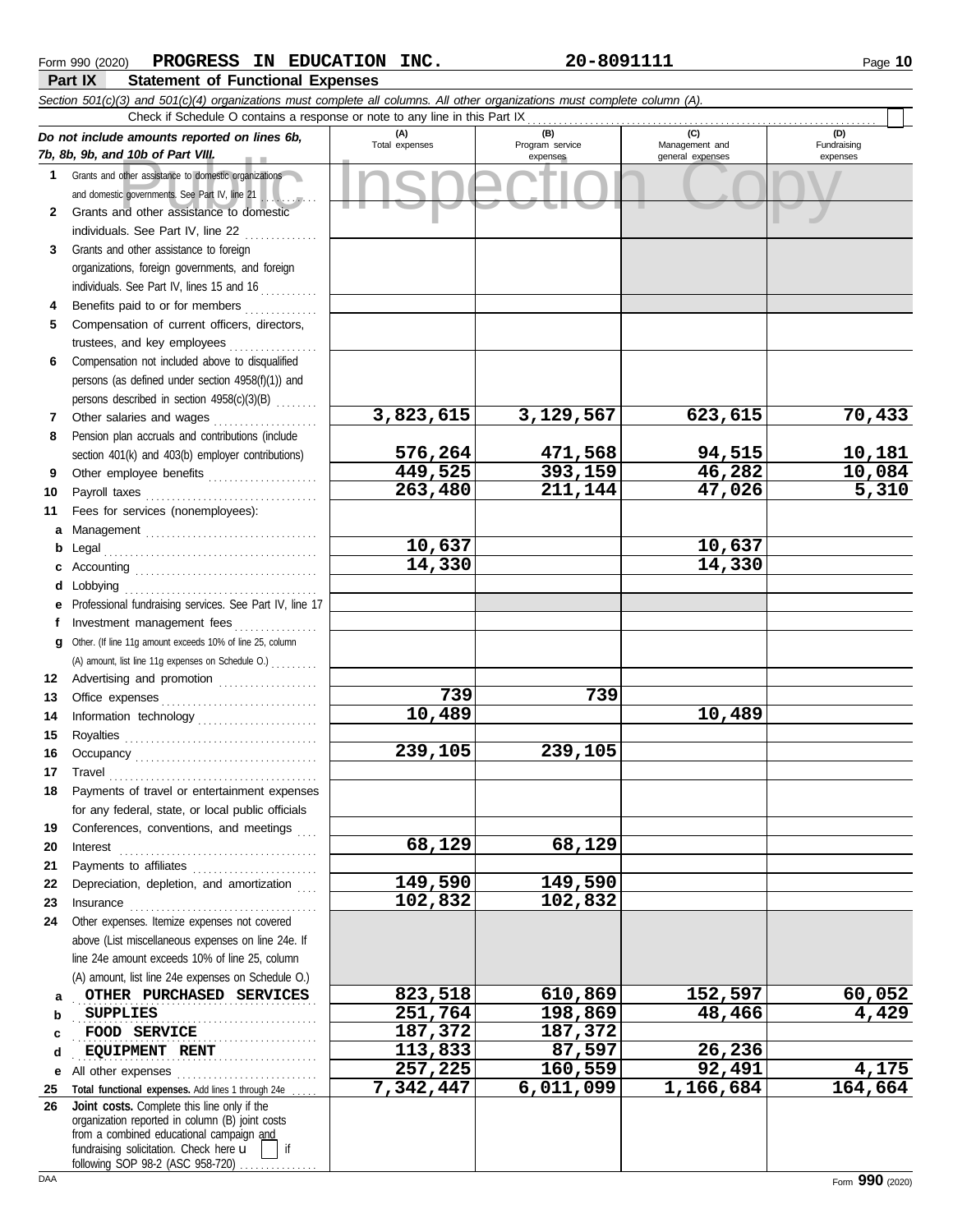| Form 990 (2020) | <b>PROGRESS</b>      | IN | <b>EDUCATION</b> | INC. | 20-8091111 | Page |
|-----------------|----------------------|----|------------------|------|------------|------|
| Part X          | <b>Balance Sheet</b> |    |                  |      |            |      |

|               |    | Check if Schedule O contains a response or note to any line in this Part X                                                                                                                                                           |         |           |                   |                |             |
|---------------|----|--------------------------------------------------------------------------------------------------------------------------------------------------------------------------------------------------------------------------------------|---------|-----------|-------------------|----------------|-------------|
|               |    |                                                                                                                                                                                                                                      |         |           | (A)               |                | (B)         |
|               |    |                                                                                                                                                                                                                                      |         |           | Beginning of year |                | End of year |
|               | 1. | Cash-non-interest-bearing production and contain an account of the cash-non-interest-bearing                                                                                                                                         |         |           |                   | 1              |             |
|               | 2  |                                                                                                                                                                                                                                      |         |           | $-3,054,241$      | $\mathbf{2}$   | 2,168,136   |
|               | 3  | Pledges and grants receivable, net encourage and service and service and service and service and service and service and service and service and service and service and service and service and service and service and servi       |         |           |                   | 3              |             |
|               |    | Accounts receivable, net                                                                                                                                                                                                             |         |           |                   | $\overline{4}$ |             |
|               | 5  | Loans and other receivables from any current or former officer, director,                                                                                                                                                            |         |           |                   |                |             |
|               |    | trustee, key employee, creator or founder, substantial contributor, or 35%                                                                                                                                                           |         |           |                   |                |             |
|               |    | controlled entity or family member of any of these persons                                                                                                                                                                           |         |           |                   | 5              |             |
|               | 6  | Loans and other receivables from other disqualified persons (as defined                                                                                                                                                              |         |           |                   |                |             |
|               |    | under section $4958(f)(1)$ ), and persons described in section $4958(c)(3)(B)$                                                                                                                                                       |         |           |                   | 6              |             |
| Assets        | 7  | Notes and loans receivable, net <b>construction</b> and construction of the state of the state of the state of the state of the state of the state of the state of the state of the state of the state of the state of the state of  |         |           |                   | $\overline{7}$ |             |
|               | 8  | Inventories for sale or use                                                                                                                                                                                                          |         |           |                   | 8              |             |
|               | 9  |                                                                                                                                                                                                                                      |         |           |                   | 9              |             |
|               |    | 10a Land, buildings, and equipment: cost or other                                                                                                                                                                                    |         |           |                   |                |             |
|               |    | basis. Complete Part VI of Schedule D                                                                                                                                                                                                | ∣ 10a   | 4,625,411 |                   |                |             |
|               |    | <b>b</b> Less: accumulated depreciation <i>[[[[[[[[[[[[[[[[[[[[[[[[[[[]]]]</i> ]]                                                                                                                                                    | 704,745 | 2,318,637 | 10c               | 3,920,666      |             |
|               | 11 |                                                                                                                                                                                                                                      |         |           | 11                |                |             |
|               | 12 |                                                                                                                                                                                                                                      |         |           | 12                |                |             |
|               | 13 |                                                                                                                                                                                                                                      |         | 13        |                   |                |             |
|               | 14 | Intangible assets                                                                                                                                                                                                                    |         |           | 14                |                |             |
|               | 15 | Other assets. See Part IV, line 11 <b>Constanting the Constantine Constantine Constantine Constantine Constantine Constantine Constantine Constantine Constantine Constantine Constantine Constantine Constantine Constantine Co</b> |         |           |                   | 15             |             |
|               | 16 |                                                                                                                                                                                                                                      |         |           | 5,372,878         | 16             | 6,088,802   |
|               | 17 |                                                                                                                                                                                                                                      |         |           |                   | 17             |             |
|               | 18 | Grants payable                                                                                                                                                                                                                       |         |           |                   | 18             |             |
|               | 19 |                                                                                                                                                                                                                                      |         |           |                   | 19             |             |
|               | 20 |                                                                                                                                                                                                                                      |         |           |                   | 20             |             |
|               | 21 | Escrow or custodial account liability. Complete Part IV of Schedule D                                                                                                                                                                |         |           |                   | 21             |             |
|               | 22 | Loans and other payables to any current or former officer, director,                                                                                                                                                                 |         |           |                   |                |             |
| Liabilities   |    | trustee, key employee, creator or founder, substantial contributor, or 35%                                                                                                                                                           |         |           |                   |                |             |
|               |    | controlled entity or family member of any of these persons                                                                                                                                                                           |         |           |                   | 22             |             |
|               | 23 | Secured mortgages and notes payable to unrelated third parties [11] [11] Secured mortgages and notes payable to unrelated third parties                                                                                              |         |           | 2,154,570         | 23             | 1,408,635   |
|               | 24 | Unsecured notes and loans payable to unrelated third parties [111] [11] Unsecured notes and loans payable to unrelated third parties                                                                                                 |         |           |                   | 24             |             |
|               | 25 | Other liabilities (including federal income tax, payables to related third                                                                                                                                                           |         |           |                   |                |             |
|               |    | parties, and other liabilities not included on lines 17-24). Complete Part X                                                                                                                                                         |         |           |                   |                |             |
|               |    |                                                                                                                                                                                                                                      |         |           |                   | 25             |             |
|               | 26 |                                                                                                                                                                                                                                      |         |           | 2,154,570         | 26             | 1,408,635   |
|               |    | Organizations that follow FASB ASC 958, check here $\mathbf{u}$  X                                                                                                                                                                   |         |           |                   |                |             |
|               |    | and complete lines 27, 28, 32, and 33.                                                                                                                                                                                               |         |           |                   |                |             |
|               | 27 | Net assets without donor restrictions                                                                                                                                                                                                |         |           | 2,852,741         | 27             | 4,680,167   |
|               | 28 | Net assets with donor restrictions                                                                                                                                                                                                   |         |           | 365,567           | 28             |             |
| Fund Balances |    | Organizations that do not follow FASB ASC 958, check here u                                                                                                                                                                          |         |           |                   |                |             |
|               |    | and complete lines 29 through 33.                                                                                                                                                                                                    |         |           |                   |                |             |
|               | 29 | Capital stock or trust principal, or current funds                                                                                                                                                                                   |         |           |                   | 29             |             |
|               | 30 |                                                                                                                                                                                                                                      |         |           |                   | 30             |             |
| Net Assets or | 31 | Retained earnings, endowment, accumulated income, or other funds                                                                                                                                                                     |         |           |                   | 31             |             |
|               | 32 | Total net assets or fund balances                                                                                                                                                                                                    |         |           | 3,218,308         | 32             | 4,680,167   |
|               | 33 |                                                                                                                                                                                                                                      |         |           | 5,372,878         | 33             | 6,088,802   |

Form **990** (2020)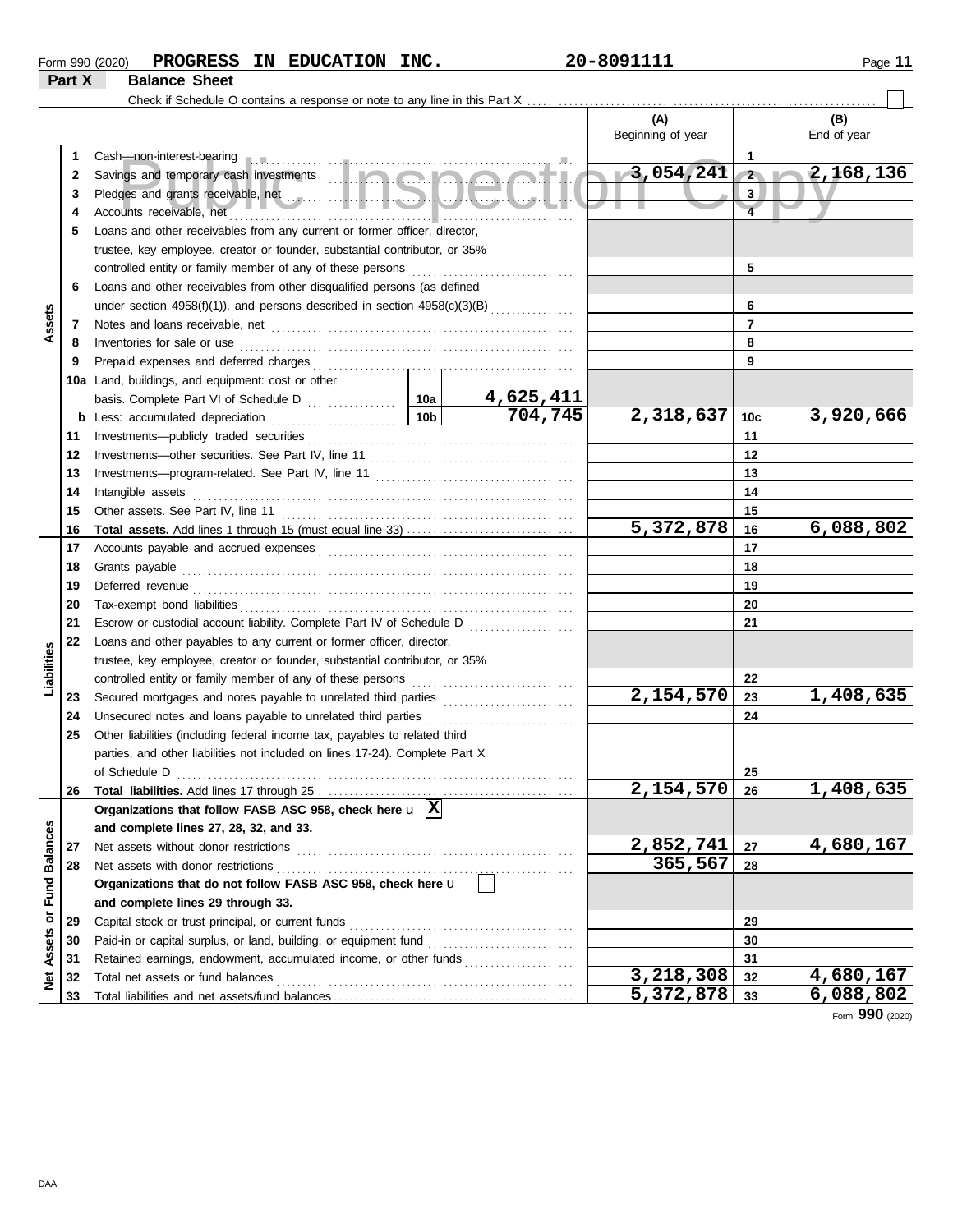|    | 20-8091111<br>Form 990 (2020) PROGRESS IN EDUCATION INC.                                                                  |                      |                |            | Page 12   |
|----|---------------------------------------------------------------------------------------------------------------------------|----------------------|----------------|------------|-----------|
|    | Part XI<br><b>Reconciliation of Net Assets</b>                                                                            |                      |                |            |           |
|    |                                                                                                                           |                      |                |            |           |
| 1  |                                                                                                                           | $\blacktriangleleft$ | 8,804,306      |            |           |
| 2  |                                                                                                                           | $\overline{2}$       | 7,342,447      |            |           |
| 3  |                                                                                                                           | $\mathbf{3}$         | 1,461,859      |            |           |
| 4  | Net assets or fund balances at beginning of year (must equal Part X, line 32, column (A))                                 | $\overline{4}$       | 3,218,308      |            |           |
| 5  |                                                                                                                           | 5                    |                |            |           |
| 6  | Donated services and use of facilities <b>contained a container and a container and a container and use of facilities</b> | 6                    |                |            |           |
| 7  | Investment expenses                                                                                                       | $\overline{7}$       |                |            |           |
| 8  | Prior period adjustments                                                                                                  | 8                    |                |            |           |
| 9  |                                                                                                                           | 9                    |                |            |           |
| 10 | Net assets or fund balances at end of year. Combine lines 3 through 9 (must equal Part X, line                            |                      |                |            |           |
|    | 32, column (B))                                                                                                           | 10                   | 4,680,167      |            |           |
|    | <b>Financial Statements and Reporting</b><br>Part XII                                                                     |                      |                |            |           |
|    |                                                                                                                           |                      |                |            |           |
|    |                                                                                                                           |                      |                | <b>Yes</b> | <b>No</b> |
| 1. | Other MODIFIED CASH<br>$ {\bf x} $<br>Accounting method used to prepare the Form 990:<br>Cash<br>Accrual                  |                      |                |            |           |
|    | If the organization changed its method of accounting from a prior year or checked "Other," explain in                     |                      |                |            |           |
|    | Schedule O.                                                                                                               |                      |                |            |           |
|    | 2a Were the organization's financial statements compiled or reviewed by an independent accountant?                        |                      | 2a             |            | x         |
|    | If "Yes," check a box below to indicate whether the financial statements for the year were compiled or                    |                      |                |            |           |
|    | reviewed on a separate basis, consolidated basis, or both:                                                                |                      |                |            |           |
|    | Separate basis<br>Consolidated basis<br>Both consolidated and separate basis                                              |                      |                |            |           |
|    | <b>b</b> Were the organization's financial statements audited by an independent accountant?                               |                      | 2 <sub>b</sub> | х          |           |
|    | If "Yes," check a box below to indicate whether the financial statements for the year were audited on a                   |                      |                |            |           |
|    | separate basis, consolidated basis, or both:                                                                              |                      |                |            |           |
|    | $ \mathbf{X} $ Separate basis<br>Consolidated basis<br>Both consolidated and separate basis                               |                      |                |            |           |
|    | If "Yes" to line 2a or 2b, does the organization have a committee that assumes responsibility for oversight of            |                      |                |            |           |
|    | the audit, review, or compilation of its financial statements and selection of an independent accountant?                 |                      | 2c             | x          |           |
|    | If the organization changed either its oversight process or selection process during the tax year, explain on             |                      |                |            |           |
|    | Schedule O.                                                                                                               |                      |                |            |           |
|    | 3a As a result of a federal award, was the organization required to undergo an audit or audits as set forth in the        |                      |                |            |           |
|    | Single Audit Act and OMB Circular A-133?                                                                                  |                      | 3a             | х          |           |
|    | <b>b</b> If "Yes," did the organization undergo the required audit or audits? If the organization did not undergo the     |                      |                |            |           |
|    | required audit or audits, explain why on Schedule O and describe any steps taken to undergo such audits                   |                      | 3 <sub>b</sub> | х          |           |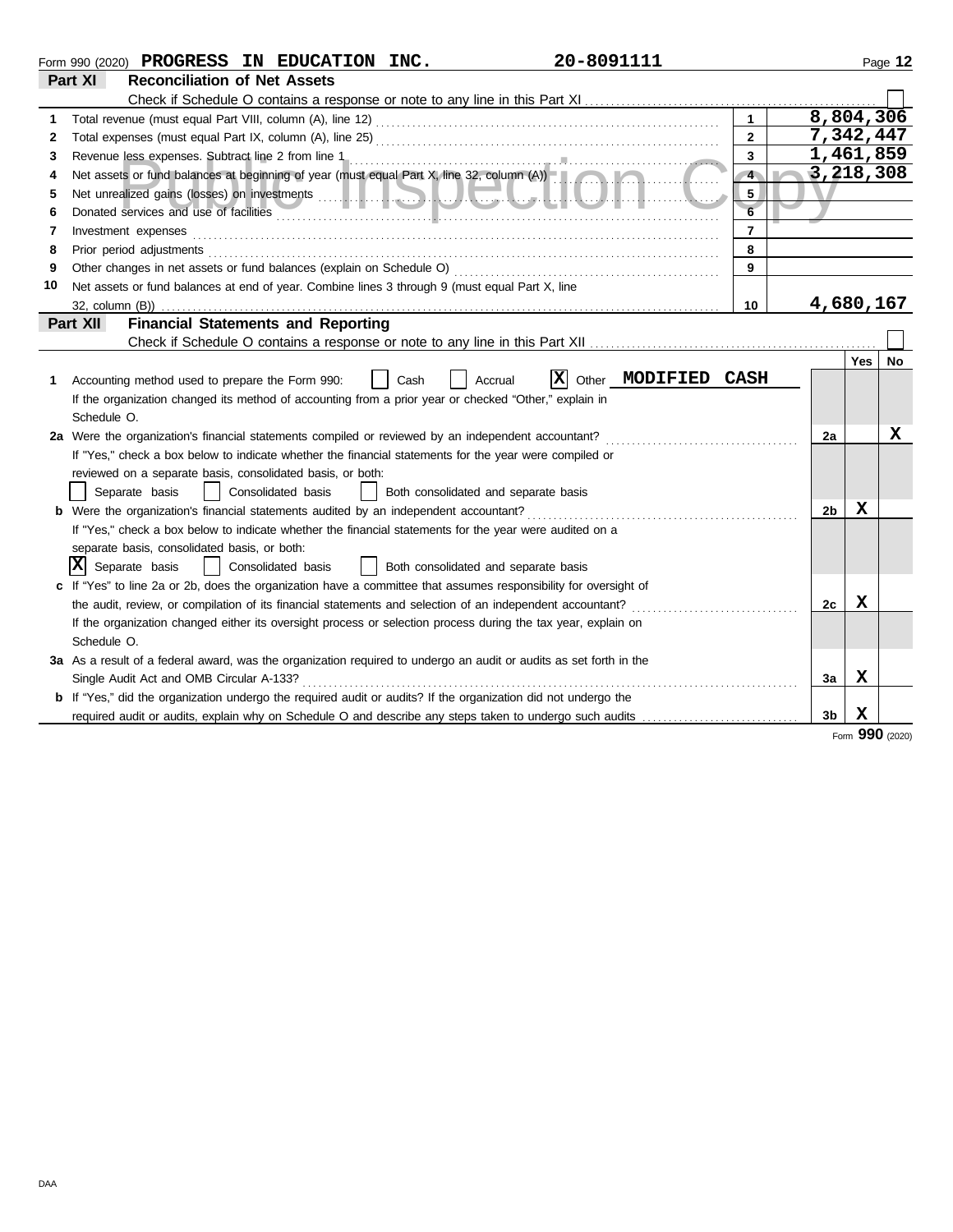|        | <b>SCHEDULE A</b>                     |                                                                                  | <b>Public Charity Status and Public Support</b>                                                                                                                                                                                                                                                                                                                 |                                       |                          |                                                         |                                                       |  |  |  |  |  |
|--------|---------------------------------------|----------------------------------------------------------------------------------|-----------------------------------------------------------------------------------------------------------------------------------------------------------------------------------------------------------------------------------------------------------------------------------------------------------------------------------------------------------------|---------------------------------------|--------------------------|---------------------------------------------------------|-------------------------------------------------------|--|--|--|--|--|
|        | (Form 990 or 990-EZ)                  |                                                                                  | Complete if the organization is a section $501(c)(3)$ organization or a section $4947(a)(1)$ nonexempt charitable trust.                                                                                                                                                                                                                                        |                                       |                          |                                                         |                                                       |  |  |  |  |  |
|        | Department of the Treasury            |                                                                                  | La Attach to Form 990 or Form 990-EZ.                                                                                                                                                                                                                                                                                                                           |                                       |                          |                                                         | Open to Public                                        |  |  |  |  |  |
|        | Internal Revenue Service              |                                                                                  | <b>u</b> Go to www.irs.gov/Form990 for instructions and the latest information.                                                                                                                                                                                                                                                                                 |                                       |                          |                                                         | Inspection                                            |  |  |  |  |  |
|        | Name of the organization              |                                                                                  | PROGRESS IN EDUCATION INC.                                                                                                                                                                                                                                                                                                                                      |                                       |                          | Employer identification number<br>20-8091111            |                                                       |  |  |  |  |  |
| Part I |                                       |                                                                                  | Reason for Public Charity Status. (All organizations must complete this part.) See instructions.                                                                                                                                                                                                                                                                |                                       |                          |                                                         |                                                       |  |  |  |  |  |
|        |                                       |                                                                                  | The organization is not a private foundation because it is: (For lines 1 through 12, check only one box.)                                                                                                                                                                                                                                                       |                                       |                          |                                                         |                                                       |  |  |  |  |  |
| 1      |                                       |                                                                                  | A church, convention of churches, or association of churches described in section 170(b)(1)(A)(i).                                                                                                                                                                                                                                                              |                                       |                          |                                                         |                                                       |  |  |  |  |  |
| 2      | x                                     |                                                                                  | A school described in section 170(b)(1)(A)(ii). (Attach Schedule E (Form 990 or 990-EZ).)                                                                                                                                                                                                                                                                       |                                       |                          |                                                         |                                                       |  |  |  |  |  |
| 3      |                                       |                                                                                  | A hospital or a cooperative hospital service organization described in section 170(b)(1)(A)(iii).                                                                                                                                                                                                                                                               |                                       |                          |                                                         |                                                       |  |  |  |  |  |
| 4      |                                       |                                                                                  | A medical research organization operated in conjunction with a hospital described in section 170(b)(1)(A)(iii). Enter the hospital's name,                                                                                                                                                                                                                      |                                       |                          |                                                         |                                                       |  |  |  |  |  |
| 5      |                                       |                                                                                  | city, and state: <b>contract and state</b> contract and state contract and state contract and state contract and state contract and state contract and state contract and state contract and state contract and state contract and<br>An organization operated for the benefit of a college or university owned or operated by a governmental unit described in |                                       |                          |                                                         |                                                       |  |  |  |  |  |
|        |                                       | section 170(b)(1)(A)(iv). (Complete Part II.)                                    |                                                                                                                                                                                                                                                                                                                                                                 |                                       |                          |                                                         |                                                       |  |  |  |  |  |
| 6      |                                       |                                                                                  | A federal, state, or local government or governmental unit described in section 170(b)(1)(A)(v).                                                                                                                                                                                                                                                                |                                       |                          |                                                         |                                                       |  |  |  |  |  |
| 7      |                                       | described in section 170(b)(1)(A)(vi). (Complete Part II.)                       | An organization that normally receives a substantial part of its support from a governmental unit or from the general public                                                                                                                                                                                                                                    |                                       |                          |                                                         |                                                       |  |  |  |  |  |
| 8      |                                       |                                                                                  | A community trust described in section 170(b)(1)(A)(vi). (Complete Part II.)                                                                                                                                                                                                                                                                                    |                                       |                          |                                                         |                                                       |  |  |  |  |  |
| 9      | university:                           |                                                                                  | An agricultural research organization described in section 170(b)(1)(A)(ix) operated in conjunction with a land-grant college<br>or university or a non-land-grant college of agriculture (see instructions). Enter the name, city, and state of the college or                                                                                                 |                                       |                          |                                                         |                                                       |  |  |  |  |  |
| 10     |                                       |                                                                                  | An organization that normally receives: (1) more than 33 1/3% of its support from contributions, membership fees, and gross                                                                                                                                                                                                                                     |                                       |                          |                                                         |                                                       |  |  |  |  |  |
|        |                                       |                                                                                  | receipts from activities related to its exempt functions, subject to certain exceptions; and (2) no more than 331/3% of its<br>support from gross investment income and unrelated business taxable income (less section 511 tax) from businesses<br>acquired by the organization after June 30, 1975. See section 509(a)(2). (Complete Part III.)               |                                       |                          |                                                         |                                                       |  |  |  |  |  |
| 11     |                                       |                                                                                  | An organization organized and operated exclusively to test for public safety. See section 509(a)(4).                                                                                                                                                                                                                                                            |                                       |                          |                                                         |                                                       |  |  |  |  |  |
| 12     |                                       |                                                                                  | An organization organized and operated exclusively for the benefit of, to perform the functions of, or to carry out the purposes                                                                                                                                                                                                                                |                                       |                          |                                                         |                                                       |  |  |  |  |  |
|        |                                       |                                                                                  | of one or more publicly supported organizations described in section 509(a)(1) or section 509(a)(2). See section 509(a)(3).<br>Check the box in lines 12a through 12d that describes the type of supporting organization and complete lines 12e, 12f, and 12g.                                                                                                  |                                       |                          |                                                         |                                                       |  |  |  |  |  |
| а      |                                       |                                                                                  | Type I. A supporting organization operated, supervised, or controlled by its supported organization(s), typically by giving<br>the supported organization(s) the power to regularly appoint or elect a majority of the directors or trustees of the<br>supporting organization. You must complete Part IV, Sections A and B.                                    |                                       |                          |                                                         |                                                       |  |  |  |  |  |
| b      |                                       |                                                                                  | Type II. A supporting organization supervised or controlled in connection with its supported organization(s), by having<br>control or management of the supporting organization vested in the same persons that control or manage the supported                                                                                                                 |                                       |                          |                                                         |                                                       |  |  |  |  |  |
| c      |                                       |                                                                                  | organization(s). You must complete Part IV, Sections A and C.<br>Type III functionally integrated. A supporting organization operated in connection with, and functionally integrated with,<br>its supported organization(s) (see instructions). You must complete Part IV, Sections A, D, and E.                                                               |                                       |                          |                                                         |                                                       |  |  |  |  |  |
| d      |                                       |                                                                                  | Type III non-functionally integrated. A supporting organization operated in connection with its supported organization(s)<br>that is not functionally integrated. The organization generally must satisfy a distribution requirement and an attentiveness                                                                                                       |                                       |                          |                                                         |                                                       |  |  |  |  |  |
|        |                                       |                                                                                  | requirement (see instructions). You must complete Part IV, Sections A and D, and Part V.                                                                                                                                                                                                                                                                        |                                       |                          |                                                         |                                                       |  |  |  |  |  |
| е      |                                       |                                                                                  | Check this box if the organization received a written determination from the IRS that it is a Type I, Type II, Type III<br>functionally integrated, or Type III non-functionally integrated supporting organization.                                                                                                                                            |                                       |                          |                                                         |                                                       |  |  |  |  |  |
| f      |                                       | Enter the number of supported organizations                                      |                                                                                                                                                                                                                                                                                                                                                                 |                                       |                          |                                                         |                                                       |  |  |  |  |  |
| g      |                                       | Provide the following information about the supported organization(s).           |                                                                                                                                                                                                                                                                                                                                                                 |                                       |                          |                                                         |                                                       |  |  |  |  |  |
|        | (i) Name of supported<br>organization | $(ii)$ EIN                                                                       | (iii) Type of organization<br>(described on lines 1-10<br>above (see instructions))                                                                                                                                                                                                                                                                             | (iv) Is the organization<br>document? | listed in your governing | (v) Amount of monetary<br>support (see<br>instructions) | (vi) Amount of<br>other support (see<br>instructions) |  |  |  |  |  |
|        |                                       |                                                                                  |                                                                                                                                                                                                                                                                                                                                                                 | Yes                                   | No                       |                                                         |                                                       |  |  |  |  |  |
| (A)    |                                       |                                                                                  |                                                                                                                                                                                                                                                                                                                                                                 |                                       |                          |                                                         |                                                       |  |  |  |  |  |
| (B)    |                                       |                                                                                  |                                                                                                                                                                                                                                                                                                                                                                 |                                       |                          |                                                         |                                                       |  |  |  |  |  |
| (C)    |                                       |                                                                                  |                                                                                                                                                                                                                                                                                                                                                                 |                                       |                          |                                                         |                                                       |  |  |  |  |  |
| (D)    |                                       |                                                                                  |                                                                                                                                                                                                                                                                                                                                                                 |                                       |                          |                                                         |                                                       |  |  |  |  |  |
| (E)    |                                       |                                                                                  |                                                                                                                                                                                                                                                                                                                                                                 |                                       |                          |                                                         |                                                       |  |  |  |  |  |
|        |                                       |                                                                                  |                                                                                                                                                                                                                                                                                                                                                                 |                                       |                          |                                                         |                                                       |  |  |  |  |  |
| Total  |                                       | For Paperwork Reduction Act Notice, see the Instructions for Form 990 or 990-EZ. |                                                                                                                                                                                                                                                                                                                                                                 |                                       |                          |                                                         | Schedule A (Form 990 or 990-EZ) 2020                  |  |  |  |  |  |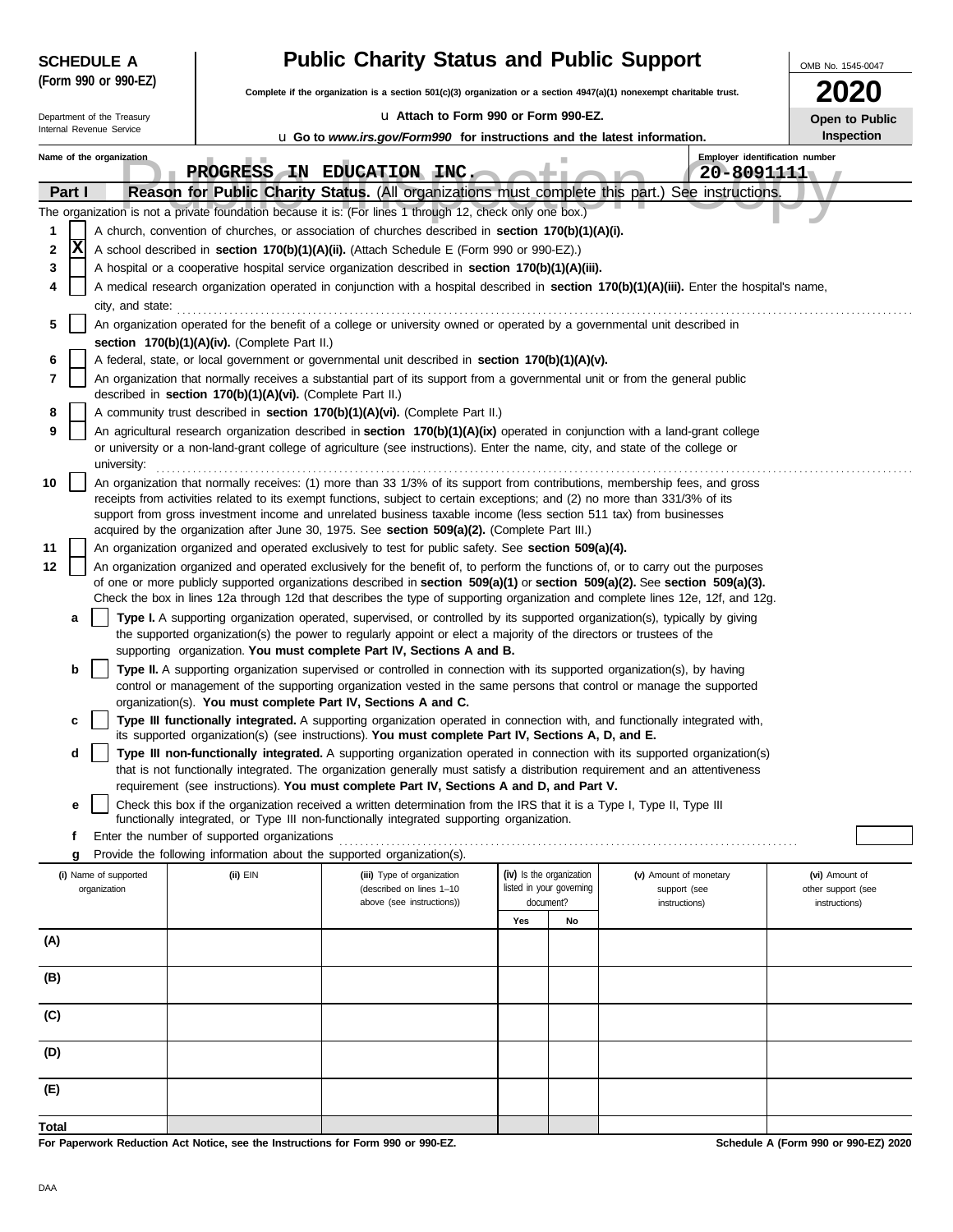|     | Part II<br>Support Schedule for Organizations Described in Sections 170(b)(1)(A)(iv) and 170(b)(1)(A)(vi)<br>(Complete only if you checked the box on line 5, 7, or 8 of Part I or if the organization failed to qualify under                       |          |          |            |            |            |           |
|-----|------------------------------------------------------------------------------------------------------------------------------------------------------------------------------------------------------------------------------------------------------|----------|----------|------------|------------|------------|-----------|
|     | Part III. If the organization fails to qualify under the tests listed below, please complete Part III.)<br><b>Section A. Public Support</b>                                                                                                          |          |          |            |            |            |           |
|     | Calendar year (or fiscal year beginning in)<br>u                                                                                                                                                                                                     | (a) 2016 | (b) 2017 | $(c)$ 2018 | $(d)$ 2019 | (e) $2020$ | (f) Total |
| 1   | Gifts, grants, contributions, and                                                                                                                                                                                                                    |          |          |            |            |            |           |
|     | membership fees received. (Do not<br>include any "unusual grants.")                                                                                                                                                                                  |          |          |            |            |            |           |
| 2   | Tax revenues levied for the<br>organization's benefit and either paid<br>to or expended on its behalf                                                                                                                                                |          |          |            |            |            |           |
| 3   | The value of services or facilities<br>furnished by a governmental unit to the<br>organization without charge                                                                                                                                        |          |          |            |            |            |           |
| 4   | Total. Add lines 1 through 3                                                                                                                                                                                                                         |          |          |            |            |            |           |
| 5   | The portion of total contributions by<br>each person (other than a<br>governmental unit or publicly<br>supported organization) included on<br>line 1 that exceeds 2% of the amount<br>shown on line 11, column (f)                                   |          |          |            |            |            |           |
| 6   | Public support. Subtract line 5 from line 4                                                                                                                                                                                                          |          |          |            |            |            |           |
|     | Section B. Total Support                                                                                                                                                                                                                             |          |          |            |            |            |           |
|     | Calendar year (or fiscal year beginning in)<br>$\mathbf{u}$                                                                                                                                                                                          | (a) 2016 | (b) 2017 | $(c)$ 2018 | $(d)$ 2019 | (e) $2020$ | (f) Total |
| 7   | Amounts from line 4                                                                                                                                                                                                                                  |          |          |            |            |            |           |
| 8   | Gross income from interest, dividends,<br>payments received on securities loans,<br>rents, royalties, and income from                                                                                                                                |          |          |            |            |            |           |
| 9   | Net income from unrelated business<br>activities, whether or not the business<br>is regularly carried on                                                                                                                                             |          |          |            |            |            |           |
| 10  | Other income. Do not include gain or<br>loss from the sale of capital assets                                                                                                                                                                         |          |          |            |            |            |           |
| 11  | Total support. Add lines 7 through 10                                                                                                                                                                                                                |          |          |            |            |            |           |
| 12  | Gross receipts from related activities, etc. (see instructions)                                                                                                                                                                                      |          |          |            |            |            | 12        |
| 13  | First 5 years. If the Form 990 is for the organization's first, second, third, fourth, or fifth tax year as a section 501(c)(3)                                                                                                                      |          |          |            |            |            |           |
|     | organization, check this box and stop here                                                                                                                                                                                                           |          |          |            |            |            |           |
|     | Section C. Computation of Public Support Percentage                                                                                                                                                                                                  |          |          |            |            |            |           |
| 14  | Public support percentage for 2020 (line 6, column (f) divided by line 11, column (f)) [[[[[[[[[[[[[[[[[[[[[[                                                                                                                                        |          |          |            |            |            | 14<br>%   |
| 15  |                                                                                                                                                                                                                                                      |          |          |            |            |            | 15<br>%   |
| 16a | 33 1/3% support test-2020. If the organization did not check the box on line 13, and line 14 is 33 1/3% or more, check this                                                                                                                          |          |          |            |            |            |           |
|     | box and stop here. The organization qualifies as a publicly supported organization <b>contained and stop here.</b> The organization                                                                                                                  |          |          |            |            |            |           |
| b   | 33 1/3% support test-2019. If the organization did not check a box on line 13 or 16a, and line 15 is 33 1/3% or more, check                                                                                                                          |          |          |            |            |            |           |
|     |                                                                                                                                                                                                                                                      |          |          |            |            |            |           |
|     | 17a 10%-facts-and-circumstances test-2020. If the organization did not check a box on line 13, 16a, or 16b, and line 14 is                                                                                                                           |          |          |            |            |            |           |
|     | 10% or more, and if the organization meets the "facts-and-circumstances" test, check this box and stop here. Explain in<br>Part VI how the organization meets the "facts-and-circumstances" test. The organization qualifies as a publicly supported |          |          |            |            |            |           |
|     | organization                                                                                                                                                                                                                                         |          |          |            |            |            |           |
| b   | 10%-facts-and-circumstances test-2019. If the organization did not check a box on line 13, 16a, 16b, or 17a, and line<br>15 is 10% or more, and if the organization meets the "facts-and-circumstances" test, check this box and stop here. Explain  |          |          |            |            |            |           |
|     | in Part VI how the organization meets the "facts-and-circumstances" test. The organization qualifies as a publicly supported                                                                                                                         |          |          |            |            |            |           |
|     | organization                                                                                                                                                                                                                                         |          |          |            |            |            |           |
| 18  | Private foundation. If the organization did not check a box on line 13, 16a, 16b, 17a, or 17b, check this box and see<br>instructions                                                                                                                |          |          |            |            |            |           |

Schedule A (Form 990 or 990-EZ) 2020 PR**OGRESS IN EDUCATION INC . 20-80911111** Pag**e 2** 

**PROGRESS IN EDUCATION INC. 20-8091111**

**Schedule A (Form 990 or 990-EZ) 2020**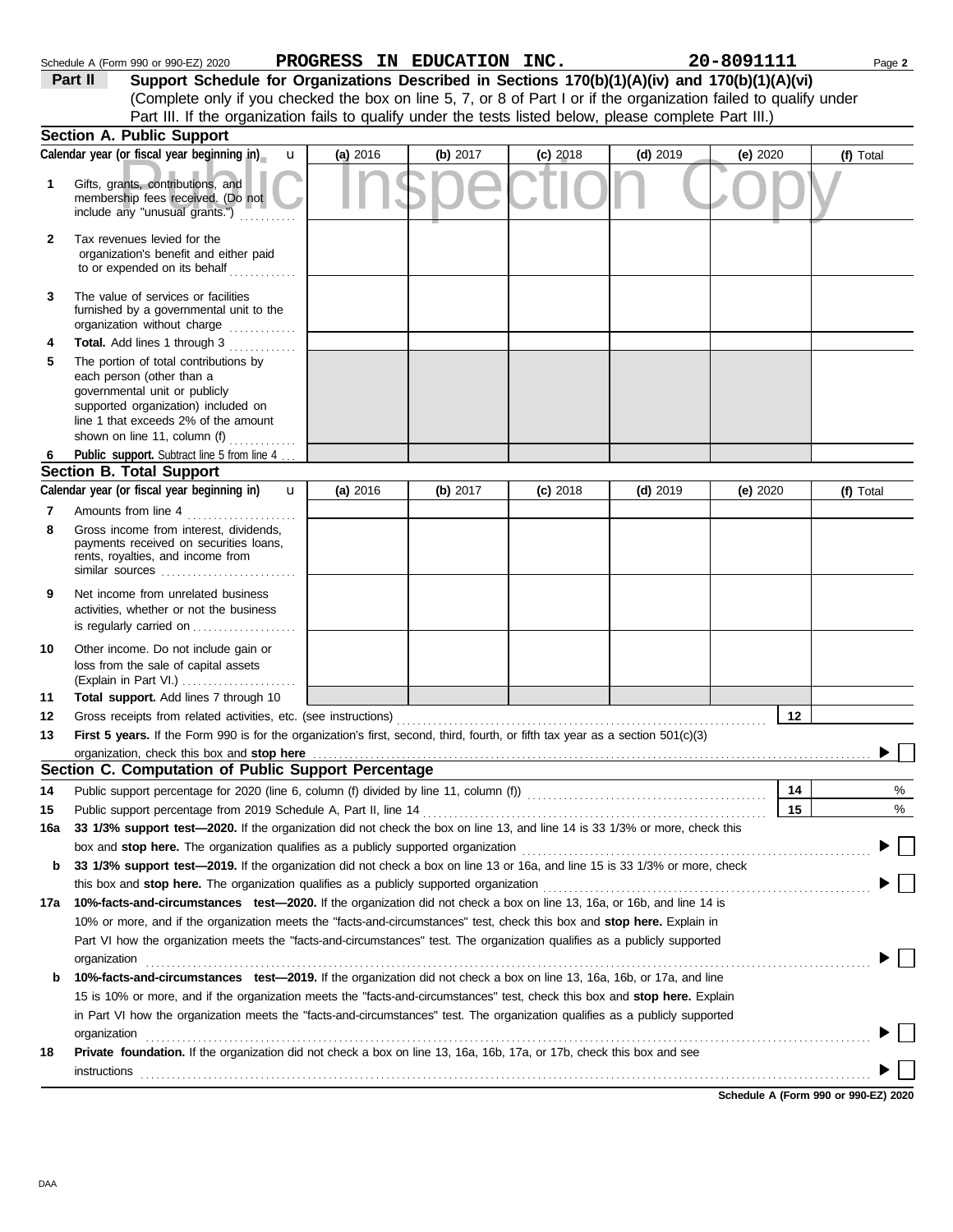| Gross receipts from activities that are not an<br>unrelated trade or business under section 513<br>Tax revenues levied for the<br>organization's benefit and either paid<br>to or expended on its behalf<br>The value of services or facilities<br>furnished by a governmental unit to the<br>organization without charge<br>Total. Add lines 1 through 5<br>an an Dùbhlachd an 1990.<br>Bhailtean an 1990<br>Amounts included on lines 1, 2, and 3<br>received from disqualified persons<br>.<br>Amounts included on lines 2 and 3<br>received from other than disqualified<br>persons that exceed the greater of \$5,000<br>or 1% of the amount on line 13 for the year<br>$\cdots$<br>Add lines 7a and 7b |                                                                                                                                                                                              |                                                                                                          |                                                                                                                                                                                                     |            |                                                                                                                                               |                                                                                                                              |                                                                                                                                                                                         |
|--------------------------------------------------------------------------------------------------------------------------------------------------------------------------------------------------------------------------------------------------------------------------------------------------------------------------------------------------------------------------------------------------------------------------------------------------------------------------------------------------------------------------------------------------------------------------------------------------------------------------------------------------------------------------------------------------------------|----------------------------------------------------------------------------------------------------------------------------------------------------------------------------------------------|----------------------------------------------------------------------------------------------------------|-----------------------------------------------------------------------------------------------------------------------------------------------------------------------------------------------------|------------|-----------------------------------------------------------------------------------------------------------------------------------------------|------------------------------------------------------------------------------------------------------------------------------|-----------------------------------------------------------------------------------------------------------------------------------------------------------------------------------------|
|                                                                                                                                                                                                                                                                                                                                                                                                                                                                                                                                                                                                                                                                                                              |                                                                                                                                                                                              |                                                                                                          |                                                                                                                                                                                                     |            |                                                                                                                                               |                                                                                                                              |                                                                                                                                                                                         |
|                                                                                                                                                                                                                                                                                                                                                                                                                                                                                                                                                                                                                                                                                                              |                                                                                                                                                                                              |                                                                                                          |                                                                                                                                                                                                     |            |                                                                                                                                               |                                                                                                                              |                                                                                                                                                                                         |
|                                                                                                                                                                                                                                                                                                                                                                                                                                                                                                                                                                                                                                                                                                              |                                                                                                                                                                                              |                                                                                                          |                                                                                                                                                                                                     |            |                                                                                                                                               |                                                                                                                              |                                                                                                                                                                                         |
|                                                                                                                                                                                                                                                                                                                                                                                                                                                                                                                                                                                                                                                                                                              |                                                                                                                                                                                              |                                                                                                          |                                                                                                                                                                                                     |            |                                                                                                                                               |                                                                                                                              |                                                                                                                                                                                         |
|                                                                                                                                                                                                                                                                                                                                                                                                                                                                                                                                                                                                                                                                                                              |                                                                                                                                                                                              |                                                                                                          |                                                                                                                                                                                                     |            |                                                                                                                                               |                                                                                                                              |                                                                                                                                                                                         |
|                                                                                                                                                                                                                                                                                                                                                                                                                                                                                                                                                                                                                                                                                                              |                                                                                                                                                                                              |                                                                                                          |                                                                                                                                                                                                     |            |                                                                                                                                               |                                                                                                                              |                                                                                                                                                                                         |
|                                                                                                                                                                                                                                                                                                                                                                                                                                                                                                                                                                                                                                                                                                              |                                                                                                                                                                                              |                                                                                                          |                                                                                                                                                                                                     |            |                                                                                                                                               |                                                                                                                              |                                                                                                                                                                                         |
| Public support. (Subtract line 7c from                                                                                                                                                                                                                                                                                                                                                                                                                                                                                                                                                                                                                                                                       |                                                                                                                                                                                              |                                                                                                          |                                                                                                                                                                                                     |            |                                                                                                                                               |                                                                                                                              |                                                                                                                                                                                         |
|                                                                                                                                                                                                                                                                                                                                                                                                                                                                                                                                                                                                                                                                                                              |                                                                                                                                                                                              |                                                                                                          |                                                                                                                                                                                                     |            |                                                                                                                                               |                                                                                                                              |                                                                                                                                                                                         |
|                                                                                                                                                                                                                                                                                                                                                                                                                                                                                                                                                                                                                                                                                                              |                                                                                                                                                                                              |                                                                                                          |                                                                                                                                                                                                     |            |                                                                                                                                               |                                                                                                                              |                                                                                                                                                                                         |
|                                                                                                                                                                                                                                                                                                                                                                                                                                                                                                                                                                                                                                                                                                              |                                                                                                                                                                                              |                                                                                                          |                                                                                                                                                                                                     |            |                                                                                                                                               |                                                                                                                              | (f) Total                                                                                                                                                                               |
| Gross income from interest, dividends,                                                                                                                                                                                                                                                                                                                                                                                                                                                                                                                                                                                                                                                                       |                                                                                                                                                                                              |                                                                                                          |                                                                                                                                                                                                     |            |                                                                                                                                               |                                                                                                                              |                                                                                                                                                                                         |
|                                                                                                                                                                                                                                                                                                                                                                                                                                                                                                                                                                                                                                                                                                              |                                                                                                                                                                                              |                                                                                                          |                                                                                                                                                                                                     |            |                                                                                                                                               |                                                                                                                              |                                                                                                                                                                                         |
| Unrelated business taxable income (less<br>section 511 taxes) from businesses                                                                                                                                                                                                                                                                                                                                                                                                                                                                                                                                                                                                                                |                                                                                                                                                                                              |                                                                                                          |                                                                                                                                                                                                     |            |                                                                                                                                               |                                                                                                                              |                                                                                                                                                                                         |
|                                                                                                                                                                                                                                                                                                                                                                                                                                                                                                                                                                                                                                                                                                              |                                                                                                                                                                                              |                                                                                                          |                                                                                                                                                                                                     |            |                                                                                                                                               |                                                                                                                              |                                                                                                                                                                                         |
| Net income from unrelated business<br>activities not included in line 10b, whether<br>or not the business is regularly carried on                                                                                                                                                                                                                                                                                                                                                                                                                                                                                                                                                                            |                                                                                                                                                                                              |                                                                                                          |                                                                                                                                                                                                     |            |                                                                                                                                               |                                                                                                                              |                                                                                                                                                                                         |
| Other income. Do not include gain or<br>loss from the sale of capital assets                                                                                                                                                                                                                                                                                                                                                                                                                                                                                                                                                                                                                                 |                                                                                                                                                                                              |                                                                                                          |                                                                                                                                                                                                     |            |                                                                                                                                               |                                                                                                                              |                                                                                                                                                                                         |
| Total support. (Add lines 9, 10c, 11,                                                                                                                                                                                                                                                                                                                                                                                                                                                                                                                                                                                                                                                                        |                                                                                                                                                                                              |                                                                                                          |                                                                                                                                                                                                     |            |                                                                                                                                               |                                                                                                                              |                                                                                                                                                                                         |
|                                                                                                                                                                                                                                                                                                                                                                                                                                                                                                                                                                                                                                                                                                              |                                                                                                                                                                                              |                                                                                                          |                                                                                                                                                                                                     |            |                                                                                                                                               |                                                                                                                              |                                                                                                                                                                                         |
|                                                                                                                                                                                                                                                                                                                                                                                                                                                                                                                                                                                                                                                                                                              |                                                                                                                                                                                              |                                                                                                          |                                                                                                                                                                                                     |            |                                                                                                                                               |                                                                                                                              |                                                                                                                                                                                         |
|                                                                                                                                                                                                                                                                                                                                                                                                                                                                                                                                                                                                                                                                                                              |                                                                                                                                                                                              |                                                                                                          |                                                                                                                                                                                                     |            |                                                                                                                                               |                                                                                                                              |                                                                                                                                                                                         |
|                                                                                                                                                                                                                                                                                                                                                                                                                                                                                                                                                                                                                                                                                                              |                                                                                                                                                                                              |                                                                                                          |                                                                                                                                                                                                     |            |                                                                                                                                               | 15                                                                                                                           | %                                                                                                                                                                                       |
|                                                                                                                                                                                                                                                                                                                                                                                                                                                                                                                                                                                                                                                                                                              |                                                                                                                                                                                              |                                                                                                          |                                                                                                                                                                                                     |            |                                                                                                                                               | 16                                                                                                                           | %                                                                                                                                                                                       |
|                                                                                                                                                                                                                                                                                                                                                                                                                                                                                                                                                                                                                                                                                                              |                                                                                                                                                                                              |                                                                                                          |                                                                                                                                                                                                     |            |                                                                                                                                               |                                                                                                                              |                                                                                                                                                                                         |
|                                                                                                                                                                                                                                                                                                                                                                                                                                                                                                                                                                                                                                                                                                              |                                                                                                                                                                                              |                                                                                                          |                                                                                                                                                                                                     |            |                                                                                                                                               | 17                                                                                                                           | %                                                                                                                                                                                       |
|                                                                                                                                                                                                                                                                                                                                                                                                                                                                                                                                                                                                                                                                                                              |                                                                                                                                                                                              |                                                                                                          |                                                                                                                                                                                                     |            |                                                                                                                                               | 18                                                                                                                           | %                                                                                                                                                                                       |
|                                                                                                                                                                                                                                                                                                                                                                                                                                                                                                                                                                                                                                                                                                              |                                                                                                                                                                                              |                                                                                                          |                                                                                                                                                                                                     |            |                                                                                                                                               |                                                                                                                              |                                                                                                                                                                                         |
|                                                                                                                                                                                                                                                                                                                                                                                                                                                                                                                                                                                                                                                                                                              |                                                                                                                                                                                              |                                                                                                          |                                                                                                                                                                                                     |            |                                                                                                                                               |                                                                                                                              |                                                                                                                                                                                         |
|                                                                                                                                                                                                                                                                                                                                                                                                                                                                                                                                                                                                                                                                                                              |                                                                                                                                                                                              |                                                                                                          |                                                                                                                                                                                                     |            |                                                                                                                                               |                                                                                                                              |                                                                                                                                                                                         |
|                                                                                                                                                                                                                                                                                                                                                                                                                                                                                                                                                                                                                                                                                                              |                                                                                                                                                                                              |                                                                                                          |                                                                                                                                                                                                     |            |                                                                                                                                               |                                                                                                                              |                                                                                                                                                                                         |
|                                                                                                                                                                                                                                                                                                                                                                                                                                                                                                                                                                                                                                                                                                              |                                                                                                                                                                                              |                                                                                                          |                                                                                                                                                                                                     |            |                                                                                                                                               |                                                                                                                              |                                                                                                                                                                                         |
|                                                                                                                                                                                                                                                                                                                                                                                                                                                                                                                                                                                                                                                                                                              |                                                                                                                                                                                              |                                                                                                          |                                                                                                                                                                                                     |            |                                                                                                                                               |                                                                                                                              |                                                                                                                                                                                         |
|                                                                                                                                                                                                                                                                                                                                                                                                                                                                                                                                                                                                                                                                                                              | <b>Section B. Total Support</b><br>Calendar year (or fiscal year beginning in)<br>payments received on securities loans, rents,<br>royalties, and income from similar sources<br>and $12.$ ) | (a) 2016<br>$\mathbf{u}$<br>Amounts from line 6<br>acquired after June 30, 1975<br>Add lines 10a and 10b | (b) $2017$<br>Section C. Computation of Public Support Percentage<br>Section D. Computation of Investment Income Percentage<br>Investment income percentage from 2019 Schedule A, Part III, line 17 | $(c)$ 2018 | $(d)$ 2019<br>First 5 years. If the Form 990 is for the organization's first, second, third, fourth, or fifth tax year as a section 501(c)(3) | 33 1/3% support tests-2020. If the organization did not check the box on line 14, and line 15 is more than 33 1/3%, and line | (e) $2020$<br>33 1/3% support tests—2019. If the organization did not check a box on line 14 or line 19a, and line 16 is more than 33 1/3%, and<br>Schedule A (Form 990 or 990-EZ) 2020 |

### **Part III Support Schedule for Organizations Described in Section 509(a)(2)** (Complete only if you checked the box on line 10 of Part I or if the organization failed to qualify under Part II. If the organization fails to qualify under the tests listed below, please complete Part II.)

or its Cal year Degitiming it by the California of the California Cal 2018<br>Do not include any "unusual grants."<br>Public Inspection admissions, merchandise<br>Philos Reformed or facilities

**(a)** 2016 **(b)** 2017 **(c)** 2018 **(d)** 2019 **(e)** 2020 **(f)** Total

**1**

Gifts, grants, contributions, and membership fees received. (Do not include any "unusual grants.")

**Section A. Public Support**

**Calendar year (or fiscal year beginning in)** 

Gross receipts from admissions, merchandise sold or services performed, or facilities

. . . . . . .

u

**2**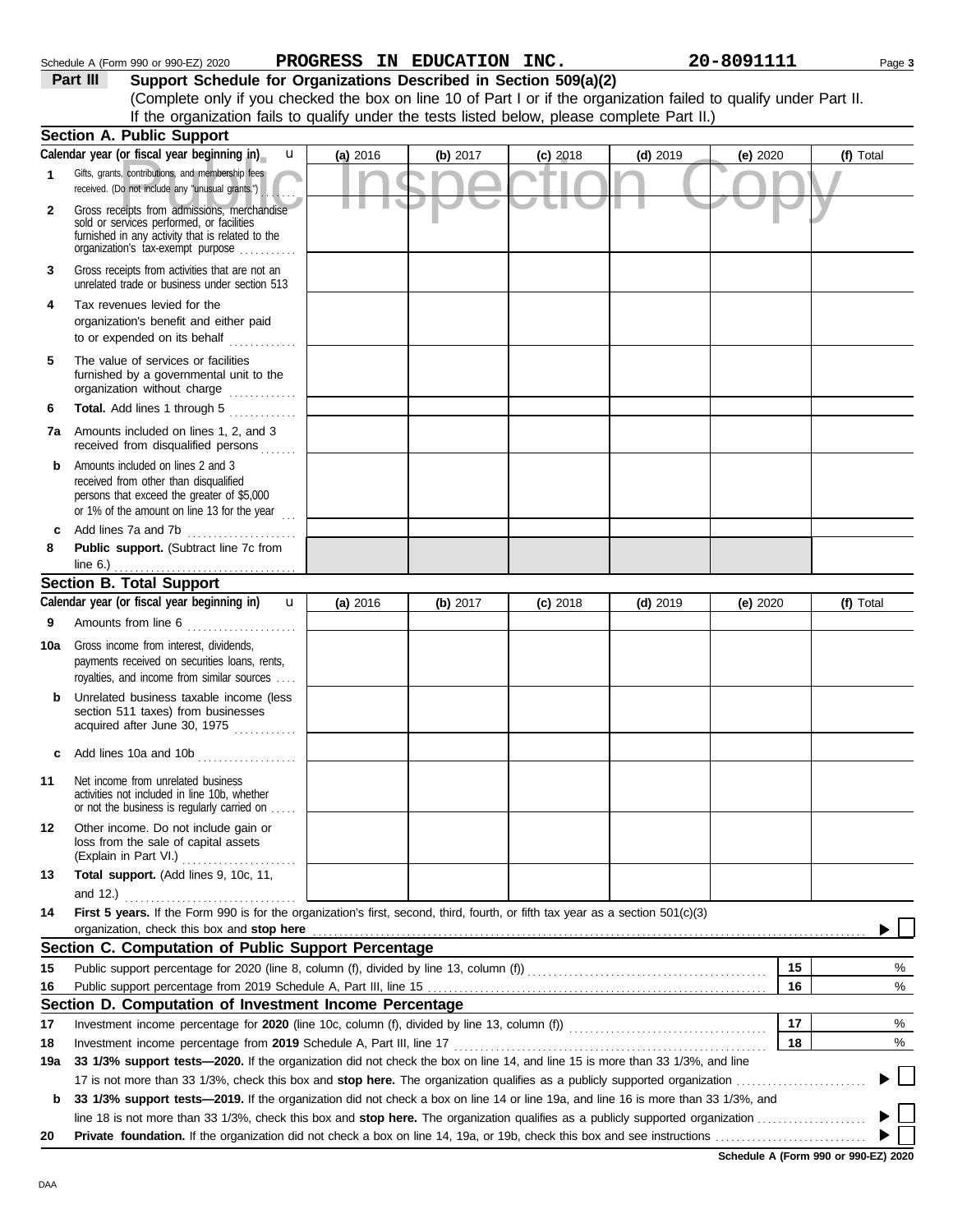|     | PROGRESS IN EDUCATION INC.<br>Schedule A (Form 990 or 990-EZ) 2020                                                    | 20-8091111     | Page 4 |
|-----|-----------------------------------------------------------------------------------------------------------------------|----------------|--------|
|     | Part IV<br><b>Supporting Organizations</b>                                                                            |                |        |
|     | (Complete only if you checked a box in line 12 on Part I. If you checked box 12a, Part I, complete Sections A         |                |        |
|     | and B. If you checked box 12b, Part I, complete Sections A and C. If you checked box 12c, Part I, complete            |                |        |
|     | Sections A, D, and E. If you checked box 12d, Part I, complete Sections A and D, and complete Part V.)                |                |        |
|     | Section A. All Supporting Organizations                                                                               |                |        |
|     |                                                                                                                       | Yes            | No     |
| 1   | Are all of the organization's supported organizations listed by name in the organization's governing                  |                |        |
|     | documents? If "No," describe in Part VI how the supported organizations are designated. If designated by              |                |        |
|     | class or purpose, describe the designation. If historic and continuing relationship, explain.                         | 1              |        |
| 2   | Did the organization have any supported organization that does not have an IRS determination of status                |                |        |
|     | under section 509(a)(1) or (2)? If "Yes," explain in Part VI how the organization determined that the supported       |                |        |
|     | organization was described in section 509(a)(1) or (2).                                                               | $\mathbf{2}$   |        |
| За  | Did the organization have a supported organization described in section $501(c)(4)$ , (5), or (6)? If "Yes," answer   |                |        |
|     | lines 3b and 3c below.                                                                                                | 3a             |        |
| b   | Did the organization confirm that each supported organization qualified under section $501(c)(4)$ , (5), or (6) and   |                |        |
|     | satisfied the public support tests under section 509(a)(2)? If "Yes," describe in Part VI when and how the            |                |        |
|     | organization made the determination.                                                                                  | 3b             |        |
| c   | Did the organization ensure that all support to such organizations was used exclusively for section $170(c)(2)(B)$    |                |        |
|     | purposes? If "Yes," explain in Part VI what controls the organization put in place to ensure such use.                | 3c             |        |
| 4a  | Was any supported organization not organized in the United States ("foreign supported organization")? If              |                |        |
|     | "Yes," and if you checked 12a or 12b in Part I, answer (b) and (c) below.                                             | 4a             |        |
| b   | Did the organization have ultimate control and discretion in deciding whether to make grants to the foreign           |                |        |
|     | supported organization? If "Yes," describe in Part VI how the organization had such control and discretion            |                |        |
|     | despite being controlled or supervised by or in connection with its supported organizations.                          | 4b             |        |
| c   | Did the organization support any foreign supported organization that does not have an IRS determination               |                |        |
|     | under sections $501(c)(3)$ and $509(a)(1)$ or $(2)?$ If "Yes," explain in Part VI what controls the organization used |                |        |
|     | to ensure that all support to the foreign supported organization was used exclusively for section $170(c)(2)(B)$      |                |        |
|     | purposes.                                                                                                             | 4c             |        |
| 5a  | Did the organization add, substitute, or remove any supported organizations during the tax year? If "Yes,"            |                |        |
|     | answer lines 5b and 5c below (if applicable). Also, provide detail in Part VI, including (i) the names and EIN        |                |        |
|     | numbers of the supported organizations added, substituted, or removed; (ii) the reasons for each such action;         |                |        |
|     | (iii) the authority under the organization's organizing document authorizing such action; and (iv) how the action     |                |        |
|     | was accomplished (such as by amendment to the organizing document).                                                   | 5a             |        |
| b   | Type I or Type II only. Was any added or substituted supported organization part of a class already                   |                |        |
|     | designated in the organization's organizing document?                                                                 | 5 <sub>b</sub> |        |
| c   | Substitutions only. Was the substitution the result of an event beyond the organization's control?                    | 5c             |        |
|     | Did the organization provide support (whether in the form of grants or the provision of services or facilities) to    |                |        |
|     | anyone other than (i) its supported organizations, (ii) individuals that are part of the charitable class benefited   |                |        |
|     | by one or more of its supported organizations, or (iii) other supporting organizations that also support or           |                |        |
|     | benefit one or more of the filing organization's supported organizations? If "Yes," provide detail in Part VI.        | 6              |        |
| 7   | Did the organization provide a grant, loan, compensation, or other similar payment to a substantial contributor       |                |        |
|     | (as defined in section $4958(c)(3)(C)$ ), a family member of a substantial contributor, or a 35% controlled entity    |                |        |
|     | with regard to a substantial contributor? If "Yes," complete Part I of Schedule L (Form 990 or 990-EZ).               | 7              |        |
| 8   | Did the organization make a loan to a disqualified person (as defined in section 4958) not described in line 7?       |                |        |
|     | If "Yes," complete Part I of Schedule L (Form 990 or 990-EZ).                                                         | 8              |        |
| 9а  | Was the organization controlled directly or indirectly at any time during the tax year by one or more                 |                |        |
|     | disqualified persons, as defined in section 4946 (other than foundation managers and organizations                    |                |        |
|     | described in section 509(a)(1) or (2))? If "Yes," provide detail in Part VI.                                          | 9а             |        |
| b   | Did one or more disqualified persons (as defined in line 9a) hold a controlling interest in any entity in which       |                |        |
|     | the supporting organization had an interest? If "Yes," provide detail in Part VI.                                     | 9b             |        |
| c   | Did a disqualified person (as defined in line 9a) have an ownership interest in, or derive any personal benefit       |                |        |
|     | from, assets in which the supporting organization also had an interest? If "Yes," provide detail in Part VI.          | 9c             |        |
| 10a | Was the organization subject to the excess business holdings rules of section 4943 because of section                 |                |        |
|     | 4943(f) (regarding certain Type II supporting organizations, and all Type III non-functionally integrated             |                |        |
|     | supporting organizations)? If "Yes," answer line 10b below.                                                           | 10a            |        |
| b   | Did the organization have any excess business holdings in the tax year? (Use Schedule C, Form 4720, to                |                |        |
|     | determine whether the organization had excess business holdings.)                                                     | 10b            |        |

**Schedule A (Form 990 or 990-EZ) 2020**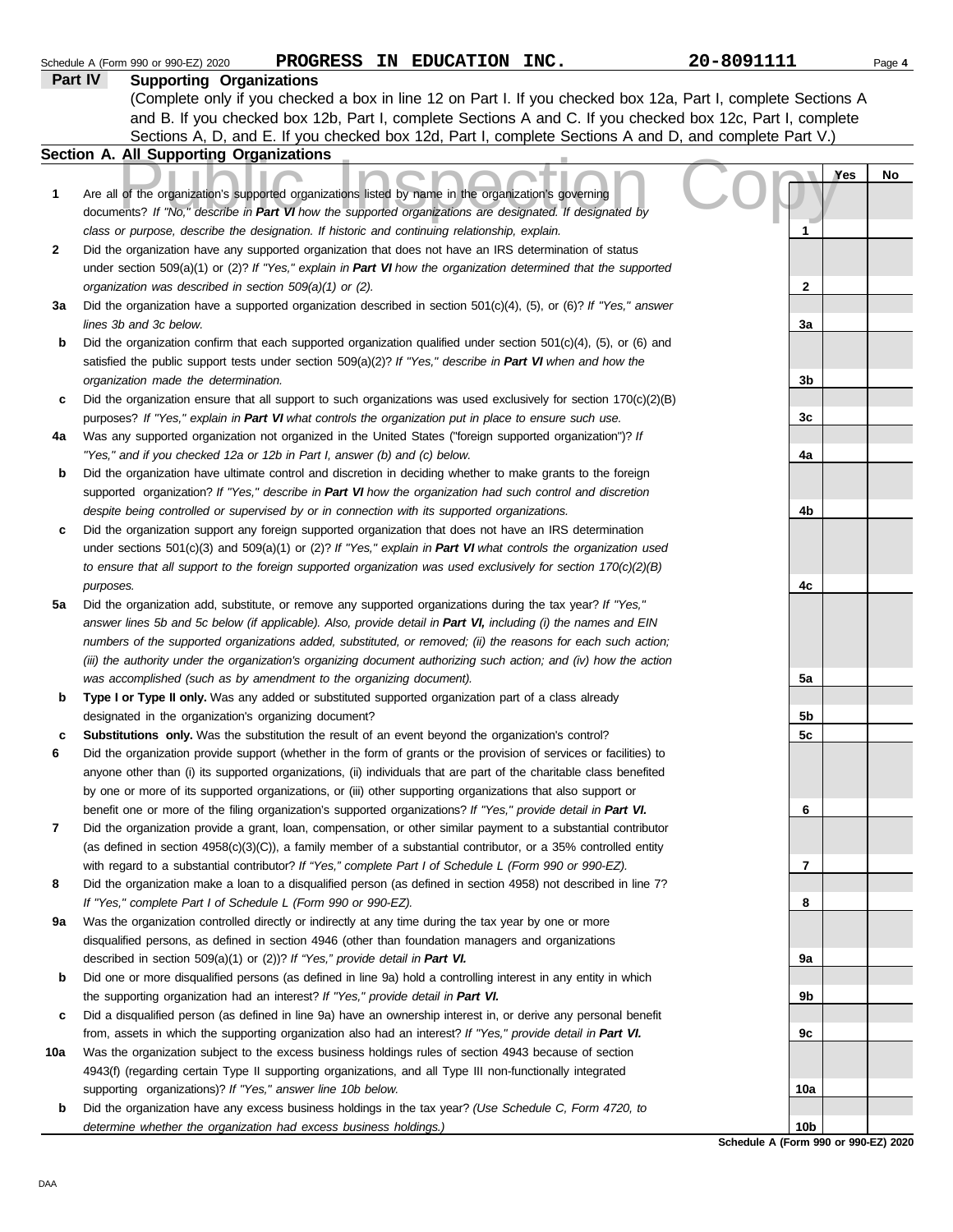|    |                                                                                                                                   |              | Yes | No |
|----|-----------------------------------------------------------------------------------------------------------------------------------|--------------|-----|----|
| 11 | Has the organization accepted a gift or contribution from any of the following persons?                                           |              |     |    |
| а  | A person who directly or indirectly controls, either alone or together with persons described in lines 11b and                    |              |     |    |
|    | 11c below, the governing body of a supported organization?                                                                        | 11a          |     |    |
| b  | A family member of a person described in line 11a above?                                                                          | 11b          |     |    |
| c  | A 35% controlled entity of a person described in line 11a or 11b above? If "Yes" to line 11a, 11b, or 11c, provide                |              |     |    |
|    | detail in Part VI.                                                                                                                | 11c          |     |    |
|    | <b>Section B. Type I Supporting Organizations</b>                                                                                 |              |     |    |
|    |                                                                                                                                   |              | Yes | No |
| 1  | Did the governing body, members of the governing body, officers acting in their official capacity, or membership of one or        |              |     |    |
|    | more supported organizations have the power to regularly appoint or elect at least a majority of the organization's officers,     |              |     |    |
|    | directors, or trustees at all times during the tax year? If "No," describe in Part VI how the supported organization(s)           |              |     |    |
|    | effectively operated, supervised, or controlled the organization's activities. If the organization had more than one supported    |              |     |    |
|    | organization, describe how the powers to appoint and/or remove officers, directors, or trustees were allocated among the          |              |     |    |
|    | supported organizations and what conditions or restrictions, if any, applied to such powers during the tax year.                  | 1            |     |    |
| 2  | Did the organization operate for the benefit of any supported organization other than the supported                               |              |     |    |
|    | organization(s) that operated, supervised, or controlled the supporting organization? If "Yes," explain in Part                   |              |     |    |
|    | VI how providing such benefit carried out the purposes of the supported organization(s) that operated,                            |              |     |    |
|    |                                                                                                                                   | $\mathbf{2}$ |     |    |
|    | supervised, or controlled the supporting organization.<br>Section C. Type II Supporting Organizations                             |              |     |    |
|    |                                                                                                                                   |              |     |    |
|    |                                                                                                                                   |              | Yes | No |
| 1  | Were a majority of the organization's directors or trustees during the tax year also a majority of the directors                  |              |     |    |
|    | or trustees of each of the organization's supported organization(s)? If "No," describe in Part VI how control                     |              |     |    |
|    | or management of the supporting organization was vested in the same persons that controlled or managed                            |              |     |    |
|    | the supported organization(s).                                                                                                    | 1            |     |    |
|    | Section D. All Type III Supporting Organizations                                                                                  |              |     |    |
|    |                                                                                                                                   |              | Yes | No |
| 1  | Did the organization provide to each of its supported organizations, by the last day of the fifth month of the                    |              |     |    |
|    | organization's tax year, (i) a written notice describing the type and amount of support provided during the prior tax             |              |     |    |
|    | year, (ii) a copy of the Form 990 that was most recently filed as of the date of notification, and (iii) copies of the            |              |     |    |
|    | organization's governing documents in effect on the date of notification, to the extent not previously provided?                  | 1            |     |    |
| 2  | Were any of the organization's officers, directors, or trustees either (i) appointed or elected by the supported                  |              |     |    |
|    | organization(s) or (ii) serving on the governing body of a supported organization? If "No," explain in Part VI how                |              |     |    |
|    | the organization maintained a close and continuous working relationship with the supported organization(s).                       | 2            |     |    |
| 3  | By reason of the relationship described in line 2, above, did the organization's supported organizations have                     |              |     |    |
|    | a significant voice in the organization's investment policies and in directing the use of the organization's                      |              |     |    |
|    | income or assets at all times during the tax year? If "Yes," describe in Part VI the role the organization's                      |              |     |    |
|    | supported organizations played in this regard.                                                                                    | 3            |     |    |
|    | Section E. Type III Functionally-Integrated Supporting Organizations                                                              |              |     |    |
| 1  | Check the box next to the method that the organization used to satisfy the Integral Part Test during the year (see instructions). |              |     |    |
| a  | The organization satisfied the Activities Test. Complete line 2 below.                                                            |              |     |    |
| b  | The organization is the parent of each of its supported organizations. Complete line 3 below.                                     |              |     |    |
| c  | The organization supported a governmental entity. Describe in Part VI how you supported a governmental entity (see instructions). |              |     |    |
| 2  | Activities Test. Answer lines 2a and 2b below.                                                                                    |              | Yes | No |
| а  | Did substantially all of the organization's activities during the tax year directly further the exempt purposes of                |              |     |    |
|    | the supported organization(s) to which the organization was responsive? If "Yes," then in Part VI identify                        |              |     |    |
|    | those supported organizations and explain how these activities directly furthered their exempt purposes,                          |              |     |    |
|    | how the organization was responsive to those supported organizations, and how the organization determined                         |              |     |    |
|    | that these activities constituted substantially all of its activities.                                                            | 2a           |     |    |
| b  | Did the activities described in line 2a, above, constitute activities that, but for the organization's involvement,               |              |     |    |
|    | one or more of the organization's supported organization(s) would have been engaged in? If "Yes," explain in                      |              |     |    |
|    |                                                                                                                                   |              |     |    |
|    | Part VI the reasons for the organization's position that its supported organization(s) would have engaged in                      |              |     |    |
|    | these activities but for the organization's involvement.                                                                          | 2b           |     |    |
| 3  | Parent of Supported Organizations. Answer lines 3a and 3b below.                                                                  |              |     |    |
| а  | Did the organization have the power to regularly appoint or elect a majority of the officers, directors, or                       |              |     |    |
|    | trustees of each of the supported organizations? If "Yes" or "No," provide details in Part VI.                                    | За           |     |    |
| b  | Did the organization exercise a substantial degree of direction over the policies, programs, and activities of each               |              |     |    |
|    | of its supported organizations? If "Yes," describe in Part VI the role played by the organization in this regard.                 | 3b           |     |    |

|         | Schedule A (Form 990 or 990-EZ) 2020 | <b>PROGRESS</b>                  | ΙN | <b>EDUCATION</b> | INC. | 20-8091111 | Page 5 |
|---------|--------------------------------------|----------------------------------|----|------------------|------|------------|--------|
| Part IV | Supporting                           | <b>Organizations</b> (continued) |    |                  |      |            |        |
|         |                                      |                                  |    |                  |      |            |        |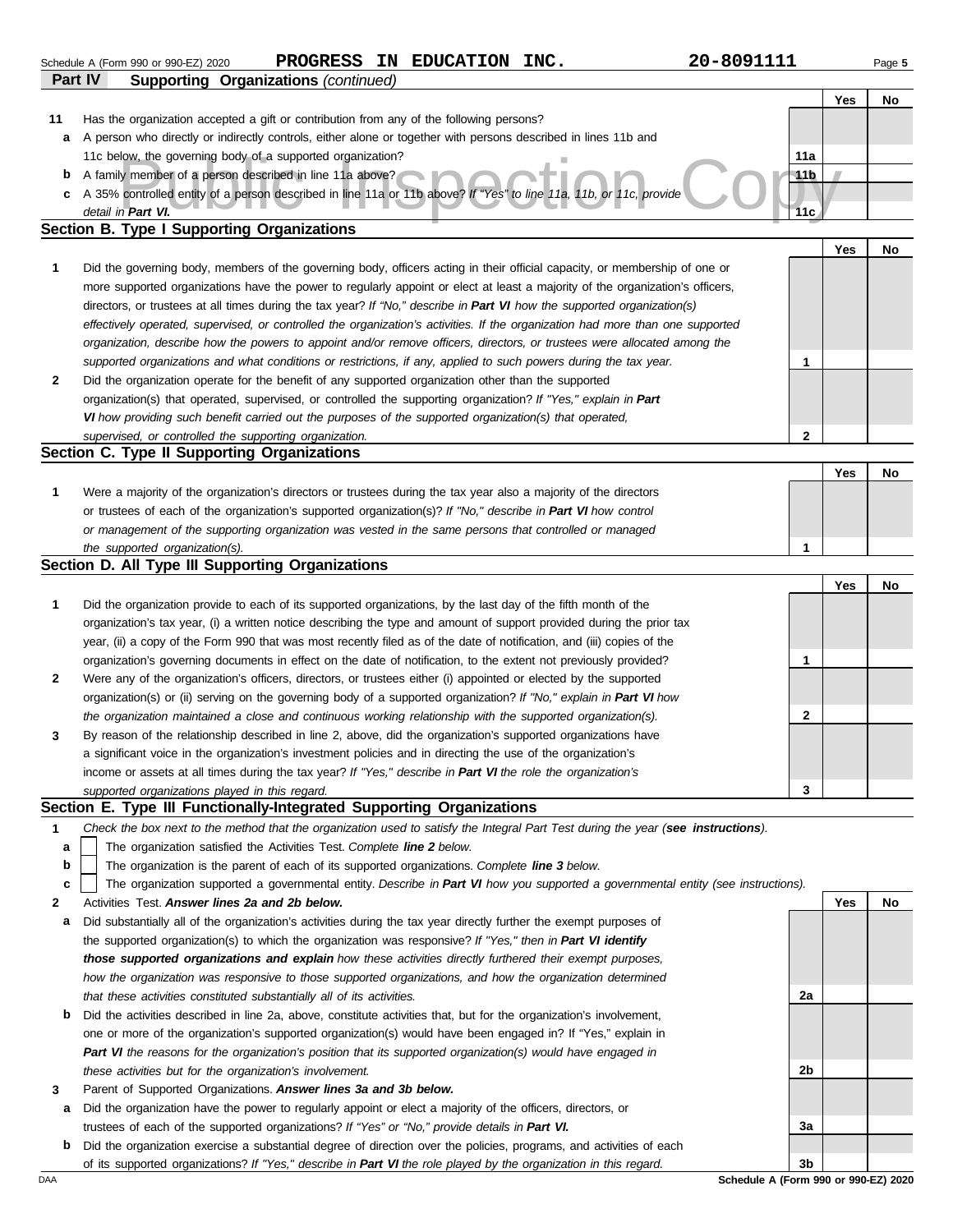|               | PROGRESS IN EDUCATION INC.<br>Schedule A (Form 990 or 990-EZ) 2020                                                               |                         | 20-8091111     |                                | Page 6 |
|---------------|----------------------------------------------------------------------------------------------------------------------------------|-------------------------|----------------|--------------------------------|--------|
| <b>Part V</b> | Type III Non-Functionally Integrated 509(a)(3) Supporting Organizations                                                          |                         |                |                                |        |
| $\mathbf{1}$  | Check here if the organization satisfied the Integral Part Test as a qualifying trust on Nov. 20, 1970 (explain in Part VI). See |                         |                |                                |        |
|               | <b>instructions.</b> All other Type III non-functionally integrated supporting organizations must complete Sections A through E. |                         |                |                                |        |
|               | Section A - Adjusted Net Income                                                                                                  |                         | (A) Prior Year | (B) Current Year               |        |
|               |                                                                                                                                  |                         |                | (optional)                     |        |
| 1             | Net short-term capital gain<br><b>M</b>                                                                                          | $\blacksquare$          |                |                                |        |
| 2             | Recoveries of prior-year distributions                                                                                           | $\overline{\mathbf{2}}$ |                |                                |        |
| 3             | Other gross income (see instructions)                                                                                            | $\overline{\mathbf{3}}$ |                |                                |        |
| 4             | Add lines 1 through 3.                                                                                                           | 4                       |                |                                |        |
| 5             | Depreciation and depletion                                                                                                       | 5                       |                |                                |        |
| 6             | Portion of operating expenses paid or incurred for production or collection of                                                   |                         |                |                                |        |
|               | gross income or for management, conservation, or maintenance of property                                                         |                         |                |                                |        |
|               | held for production of income (see instructions)                                                                                 | 6                       |                |                                |        |
| 7             | Other expenses (see instructions)                                                                                                | $\overline{7}$          |                |                                |        |
| 8             | <b>Adjusted Net Income</b> (subtract lines 5, 6, and 7 from line 4)                                                              | 8                       |                |                                |        |
|               | Section B - Minimum Asset Amount                                                                                                 |                         | (A) Prior Year | (B) Current Year<br>(optional) |        |
| 1             | Aggregate fair market value of all non-exempt-use assets (see                                                                    |                         |                |                                |        |
|               | instructions for short tax year or assets held for part of year):                                                                |                         |                |                                |        |
|               | a Average monthly value of securities                                                                                            | 1a                      |                |                                |        |
|               | <b>b</b> Average monthly cash balances                                                                                           | 1b                      |                |                                |        |
|               | c Fair market value of other non-exempt-use assets                                                                               | 1c                      |                |                                |        |
|               | <b>d Total</b> (add lines 1a, 1b, and 1c)                                                                                        | 1d                      |                |                                |        |
|               | <b>e</b> Discount claimed for blockage or other factors                                                                          |                         |                |                                |        |
|               | (explain in detail in Part VI):                                                                                                  |                         |                |                                |        |
|               | 2 Acquisition indebtedness applicable to non-exempt-use assets                                                                   | $\mathbf{2}$            |                |                                |        |
| 3             | Subtract line 2 from line 1d.                                                                                                    | 3                       |                |                                |        |
| 4             | Cash deemed held for exempt use. Enter 0.015 of line 3 (for greater amount,                                                      |                         |                |                                |        |
|               | see instructions).                                                                                                               | 4                       |                |                                |        |
| 5             | Net value of non-exempt-use assets (subtract line 4 from line 3)                                                                 | 5                       |                |                                |        |
| 6             | Multiply line 5 by 0.035.                                                                                                        | 6                       |                |                                |        |
| 7             | Recoveries of prior-year distributions                                                                                           | $\overline{\mathbf{r}}$ |                |                                |        |
| 8             | Minimum Asset Amount (add line 7 to line 6)                                                                                      | 8                       |                |                                |        |
|               | Section C - Distributable Amount                                                                                                 |                         |                | <b>Current Year</b>            |        |
| 1             | Adjusted net income for prior year (from Section A, line 8, column A)                                                            | 1                       |                |                                |        |
| 2             | Enter 0.85 of line 1.                                                                                                            | 2                       |                |                                |        |
| 3             | Minimum asset amount for prior year (from Section B, line 8, column A)                                                           | 3                       |                |                                |        |
| 4             | Enter greater of line 2 or line 3.                                                                                               | 4                       |                |                                |        |
| 5             | Income tax imposed in prior year                                                                                                 | 5                       |                |                                |        |
| 6             | <b>Distributable Amount.</b> Subtract line 5 from line 4, unless subject to                                                      |                         |                |                                |        |
|               | emergency temporary reduction (see instructions).                                                                                | 6                       |                |                                |        |

emergency temporary reduction (see instructions).

**7** (see instructions). Check here if the current year is the organization's first as a non-functionally integrated Type III supporting organization

**Schedule A (Form 990 or 990-EZ) 2020**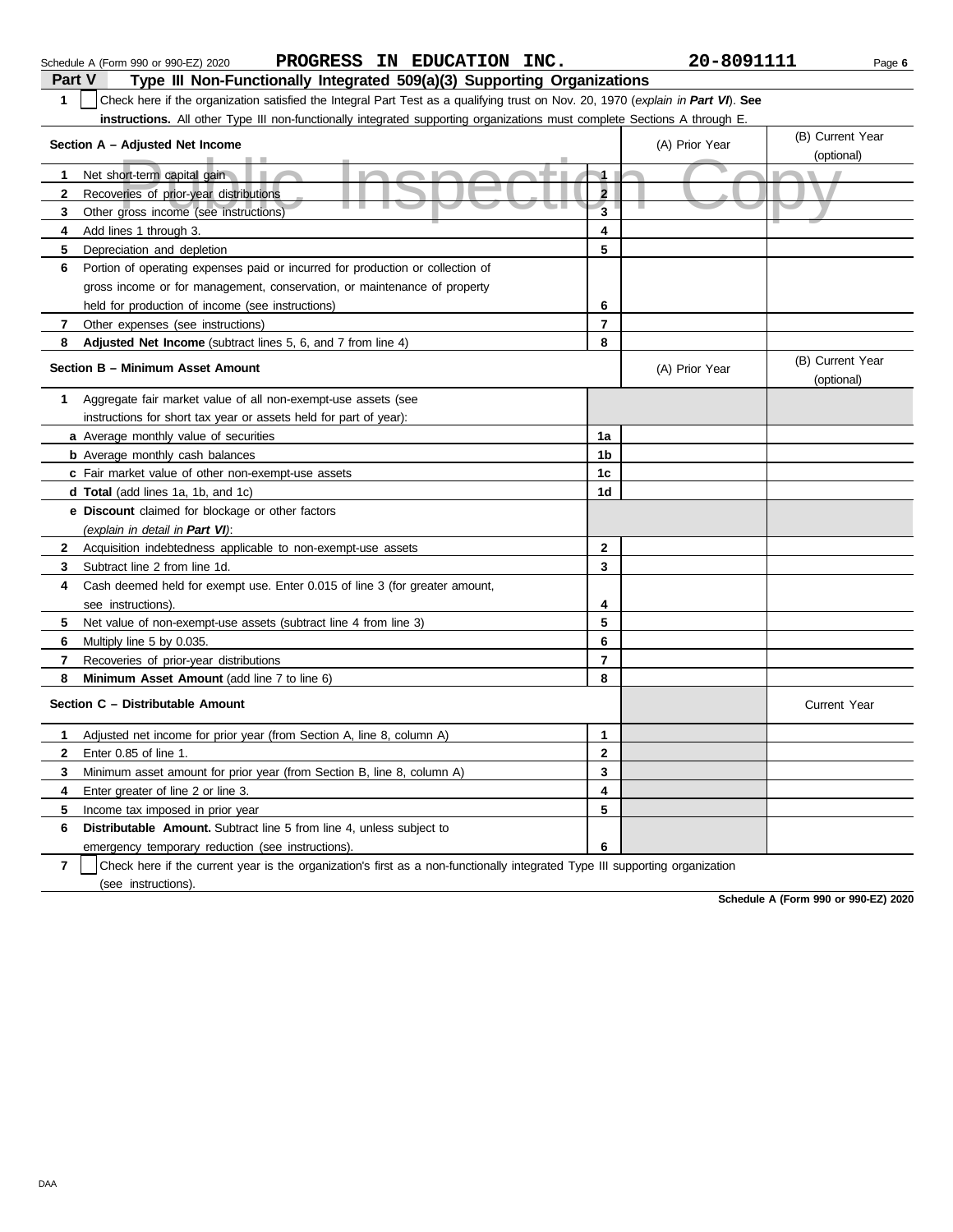| Part V | Type III Non-Fu |
|--------|-----------------|

|        | Schedule A (Form 990 or 990-EZ) 2020                                                |  | PROGRESS IN EDUCATION INC. | 20-8091111 | Page 7 |
|--------|-------------------------------------------------------------------------------------|--|----------------------------|------------|--------|
| Part V | Type III Non-Functionally Integrated 509(a)(3) Supporting Organizations (continued) |  |                            |            |        |
|        |                                                                                     |  |                            |            |        |

|                | Section D - Distributions                                                                  | <b>Current Year</b>         |                           |                      |
|----------------|--------------------------------------------------------------------------------------------|-----------------------------|---------------------------|----------------------|
| 1              | Amounts paid to supported organizations to accomplish exempt purposes                      |                             |                           |                      |
| $\mathbf{2}$   | Amounts paid to perform activity that directly furthers exempt purposes of supported       | п                           |                           |                      |
|                | organizations, in excess of income from activity                                           | . .                         |                           |                      |
| 3              | Administrative expenses paid to accomplish exempt purposes of supported organizations      |                             |                           |                      |
| 4              | Amounts paid to acquire exempt-use assets                                                  |                             |                           |                      |
| 5              | Qualified set-aside amounts (prior IRS approval required-provide details in Part VI)       |                             |                           |                      |
| 6              | Other distributions (describe in Part VI). See instructions.                               |                             |                           |                      |
| 7              | <b>Total annual distributions.</b> Add lines 1 through 6.                                  |                             |                           |                      |
| 8              | Distributions to attentive supported organizations to which the organization is responsive |                             |                           |                      |
|                | (provide details in Part VI). See instructions.                                            |                             |                           |                      |
| 9              | Distributable amount for 2020 from Section C, line 6                                       |                             |                           |                      |
| 10             | Line 8 amount divided by line 9 amount                                                     |                             |                           |                      |
|                |                                                                                            | (i)                         | (iii)                     | (iii)                |
|                | <b>Section E - Distribution Allocations (see instructions)</b>                             | <b>Excess Distributions</b> | <b>Underdistributions</b> | <b>Distributable</b> |
|                |                                                                                            |                             | Pre-2020                  | Amount for 2020      |
| 1              | Distributable amount for 2020 from Section C, line 6                                       |                             |                           |                      |
| $\mathbf{2}$   | Underdistributions, if any, for years prior to 2020                                        |                             |                           |                      |
|                | (reasonable cause required-explain in Part VI). See                                        |                             |                           |                      |
| 3              | instructions.<br>Excess distributions carryover, if any, to 2020                           |                             |                           |                      |
|                |                                                                                            |                             |                           |                      |
|                | <b>b</b> From $2016$<br>. <u>.</u> .                                                       |                             |                           |                      |
|                |                                                                                            |                             |                           |                      |
|                | $d$ From 2018                                                                              |                             |                           |                      |
|                | <b>e</b> From 2019                                                                         |                             |                           |                      |
|                | f Total of lines 3a through 3e                                                             |                             |                           |                      |
|                | <b>g</b> Applied to underdistributions of prior years                                      |                             |                           |                      |
|                | <b>h</b> Applied to 2020 distributable amount                                              |                             |                           |                      |
|                | Carryover from 2015 not applied (see instructions)                                         |                             |                           |                      |
|                | Remainder. Subtract lines 3g, 3h, and 3i from line 3f.                                     |                             |                           |                      |
| 4              | Distributions for 2020 from                                                                |                             |                           |                      |
|                | \$<br>Section D, line 7:                                                                   |                             |                           |                      |
|                | <b>a</b> Applied to underdistributions of prior years                                      |                             |                           |                      |
|                | <b>b</b> Applied to 2020 distributable amount                                              |                             |                           |                      |
|                | <b>c</b> Remainder. Subtract lines 4a and 4b from line 4.                                  |                             |                           |                      |
| 5              | Remaining underdistributions for years prior to 2020, if                                   |                             |                           |                      |
|                | any. Subtract lines 3g and 4a from line 2. For result                                      |                             |                           |                      |
|                | greater than zero, explain in Part VI. See instructions.                                   |                             |                           |                      |
| 6              | Remaining underdistributions for 2020 Subtract lines 3h                                    |                             |                           |                      |
|                | and 4b from line 1. For result greater than zero, explain in                               |                             |                           |                      |
|                | Part VI. See instructions.                                                                 |                             |                           |                      |
| $\overline{7}$ | Excess distributions carryover to 2021. Add lines 3j                                       |                             |                           |                      |
|                | and 4c.                                                                                    |                             |                           |                      |
| 8              | Breakdown of line 7:                                                                       |                             |                           |                      |
|                | a Excess from 2016                                                                         |                             |                           |                      |
|                |                                                                                            |                             |                           |                      |
|                | c Excess from 2018                                                                         |                             |                           |                      |
|                | <b>d</b> Excess from 2019                                                                  |                             |                           |                      |
|                | e Excess from 2020                                                                         |                             |                           |                      |

**Schedule A (Form 990 or 990-EZ) 2020**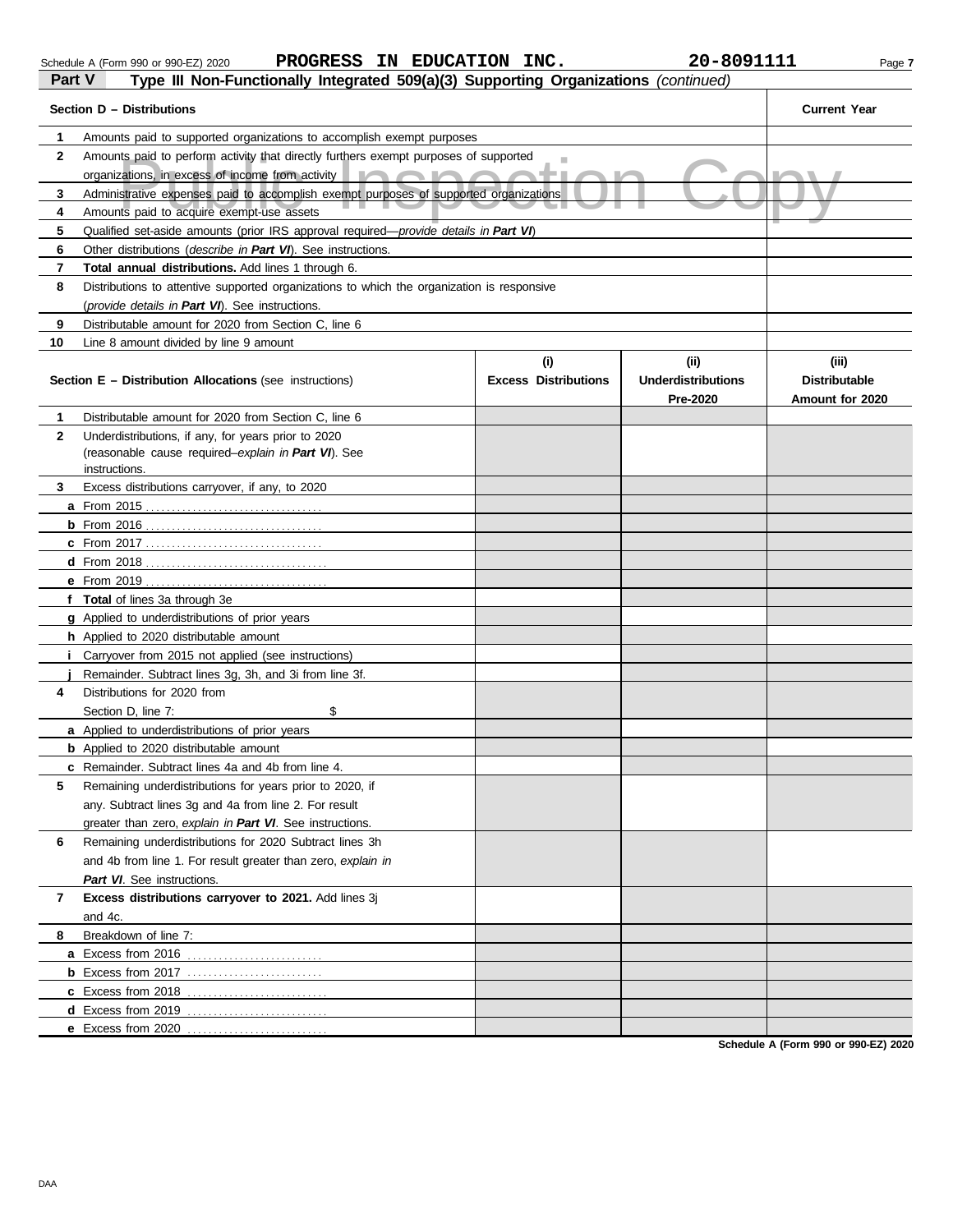| Part VI | Schedule A (Form 990 or 990-EZ) 2020 | lines 2, 5, and 6. Also complete this part for any additional information. (See instructions.) | PROGRESS IN EDUCATION INC. |  | 20-8091111<br>Supplemental Information. Provide the explanations required by Part II, line 10; Part II, line 17a or 17b; Part<br>III, line 12; Part IV, Section A, lines 1, 2, 3b, 3c, 4b, 4c, 5a, 6, 9a, 9b, 9c, 11a, 11b, and 11c; Part IV, Section<br>B, lines 1 and 2; Part IV, Section C, line 1; Part IV, Section D, lines 2 and 3; Part IV, Section E, lines 1c, 2a, 2b,<br>3a, and 3b; Part V, line 1; Part V, Section B, line 1e; Part V, Section D, lines 5, 6, and 8; and Part V, Section E, | Page 8 |
|---------|--------------------------------------|------------------------------------------------------------------------------------------------|----------------------------|--|---------------------------------------------------------------------------------------------------------------------------------------------------------------------------------------------------------------------------------------------------------------------------------------------------------------------------------------------------------------------------------------------------------------------------------------------------------------------------------------------------------|--------|
|         |                                      |                                                                                                |                            |  |                                                                                                                                                                                                                                                                                                                                                                                                                                                                                                         |        |
|         |                                      |                                                                                                |                            |  |                                                                                                                                                                                                                                                                                                                                                                                                                                                                                                         |        |
|         |                                      |                                                                                                |                            |  |                                                                                                                                                                                                                                                                                                                                                                                                                                                                                                         |        |
|         |                                      |                                                                                                |                            |  |                                                                                                                                                                                                                                                                                                                                                                                                                                                                                                         |        |
|         |                                      |                                                                                                |                            |  |                                                                                                                                                                                                                                                                                                                                                                                                                                                                                                         |        |
|         |                                      |                                                                                                |                            |  |                                                                                                                                                                                                                                                                                                                                                                                                                                                                                                         |        |
|         |                                      |                                                                                                |                            |  |                                                                                                                                                                                                                                                                                                                                                                                                                                                                                                         |        |
|         |                                      |                                                                                                |                            |  |                                                                                                                                                                                                                                                                                                                                                                                                                                                                                                         |        |
|         |                                      |                                                                                                |                            |  |                                                                                                                                                                                                                                                                                                                                                                                                                                                                                                         |        |
|         |                                      |                                                                                                |                            |  |                                                                                                                                                                                                                                                                                                                                                                                                                                                                                                         |        |
|         |                                      |                                                                                                |                            |  |                                                                                                                                                                                                                                                                                                                                                                                                                                                                                                         |        |
|         |                                      |                                                                                                |                            |  |                                                                                                                                                                                                                                                                                                                                                                                                                                                                                                         |        |
|         |                                      |                                                                                                |                            |  |                                                                                                                                                                                                                                                                                                                                                                                                                                                                                                         |        |
|         |                                      |                                                                                                |                            |  |                                                                                                                                                                                                                                                                                                                                                                                                                                                                                                         |        |
|         |                                      |                                                                                                |                            |  |                                                                                                                                                                                                                                                                                                                                                                                                                                                                                                         |        |
|         |                                      |                                                                                                |                            |  |                                                                                                                                                                                                                                                                                                                                                                                                                                                                                                         |        |
|         |                                      |                                                                                                |                            |  |                                                                                                                                                                                                                                                                                                                                                                                                                                                                                                         |        |
|         |                                      |                                                                                                |                            |  |                                                                                                                                                                                                                                                                                                                                                                                                                                                                                                         |        |
|         |                                      |                                                                                                |                            |  |                                                                                                                                                                                                                                                                                                                                                                                                                                                                                                         |        |
|         |                                      |                                                                                                |                            |  |                                                                                                                                                                                                                                                                                                                                                                                                                                                                                                         |        |
|         |                                      |                                                                                                |                            |  |                                                                                                                                                                                                                                                                                                                                                                                                                                                                                                         |        |
|         |                                      |                                                                                                |                            |  |                                                                                                                                                                                                                                                                                                                                                                                                                                                                                                         |        |
|         |                                      |                                                                                                |                            |  |                                                                                                                                                                                                                                                                                                                                                                                                                                                                                                         |        |
|         |                                      |                                                                                                |                            |  |                                                                                                                                                                                                                                                                                                                                                                                                                                                                                                         |        |
|         |                                      |                                                                                                |                            |  |                                                                                                                                                                                                                                                                                                                                                                                                                                                                                                         |        |
|         |                                      |                                                                                                |                            |  |                                                                                                                                                                                                                                                                                                                                                                                                                                                                                                         |        |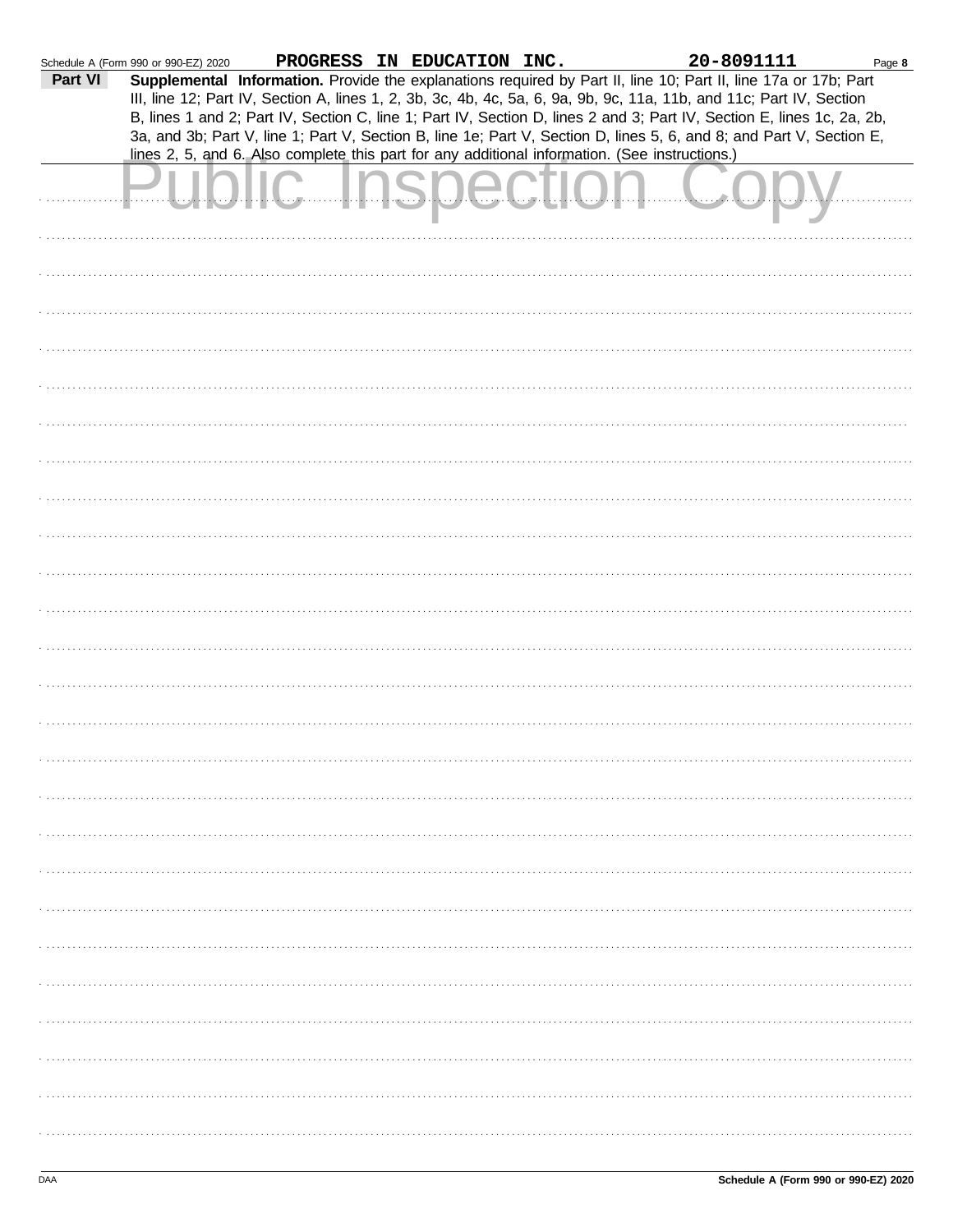| <b>Schedule B</b><br>(Form 990, 990-EZ,                              | <b>Schedule of Contributors</b>                                                                               |            | OMB No. 1545-0047              |
|----------------------------------------------------------------------|---------------------------------------------------------------------------------------------------------------|------------|--------------------------------|
| or 990-PF)<br>Department of the Treasury<br>Internal Revenue Service | u Attach to Form 990, Form 990-EZ, or Form 990-PF.<br>u Go to www.irs.gov/Form990 for the latest information. |            | 2020                           |
| Name of the organization                                             |                                                                                                               |            | Employer identification number |
| <b>PROGRESS</b><br>IN.<br>Organization type (check one):             | EDUCATION INC.                                                                                                | 20-8091111 |                                |
| Filers of:                                                           | Section:                                                                                                      |            |                                |
| Form 990 or 990-EZ                                                   | $\vert \mathbf{X} \vert$<br>) (enter number) organization<br>501(c)<br>3                                      |            |                                |
|                                                                      | $4947(a)(1)$ nonexempt charitable trust not treated as a private foundation                                   |            |                                |
|                                                                      | 527 political organization                                                                                    |            |                                |
| Form 990-PF                                                          | 501(c)(3) exempt private foundation                                                                           |            |                                |
|                                                                      | $4947(a)(1)$ nonexempt charitable trust treated as a private foundation                                       |            |                                |
|                                                                      | 501(c)(3) taxable private foundation                                                                          |            |                                |
|                                                                      |                                                                                                               |            |                                |

Check if your organization is covered by the **General Rule** or a **Special Rule. Note:** Only a section 501(c)(7), (8), or (10) organization can check boxes for both the General Rule and a Special Rule. See instructions.

## **General Rule**

For an organization filing Form 990, 990-EZ, or 990-PF that received, during the year, contributions totaling \$5,000 **X**or more (in money or property) from any one contributor. Complete Parts I and II. See instructions for determining a contributor's total contributions.

### **Special Rules**

| For an organization described in section 501(c)(3) filing Form 990 or 990-EZ that met the 33 <sup>1</sup> /3% support test of the |
|-----------------------------------------------------------------------------------------------------------------------------------|
| regulations under sections 509(a)(1) and 170(b)(1)(A)(vi), that checked Schedule A (Form 990 or 990-EZ), Part II, line            |
| 13, 16a, or 16b, and that received from any one contributor, during the year, total contributions of the greater of (1)           |
| \$5,000; or (2) 2% of the amount on (i) Form 990, Part VIII, line 1h; or (ii) Form 990-EZ, line 1. Complete Parts I and II.       |

literary, or educational purposes, or for the prevention of cruelty to children or animals. Complete Parts I (entering For an organization described in section 501(c)(7), (8), or (10) filing Form 990 or 990-EZ that received from any one contributor, during the year, total contributions of more than \$1,000 *exclusively* for religious, charitable, scientific, "N/A" in column (b) instead of the contributor name and address), II, and III.

For an organization described in section 501(c)(7), (8), or (10) filing Form 990 or 990-EZ that received from any one contributor, during the year, contributions *exclusively* for religious, charitable, etc., purposes, but no such contributions totaled more than \$1,000. If this box is checked, enter here the total contributions that were received during the year for an *exclusively* religious, charitable, etc., purpose. Don't complete any of the parts unless the **General Rule** applies to this organization because it received *nonexclusively* religious, charitable, etc., contributions totaling \$5,000 or more during the year . . . . . . . . . . . . . . . . . . . . . . . . . . . . . . . . . . . . . . . . . . . . . . . . . . . . . . . . . . . . . . . . . . . . . . . . . . . . . . . . .

990-EZ, or 990-PF), but it **must** answer "No" on Part IV, line 2, of its Form 990; or check the box on line H of its Form 990-EZ or on its Form 990-PF, Part I, line 2, to certify that it doesn't meet the filing requirements of Schedule B (Form 990, 990-EZ, or 990-PF). **Caution:** An organization that isn't covered by the General Rule and/or the Special Rules doesn't file Schedule B (Form 990,

**For Paperwork Reduction Act Notice, see the instructions for Form 990, 990-EZ, or 990-PF.**

 $\blacktriangleright$  \$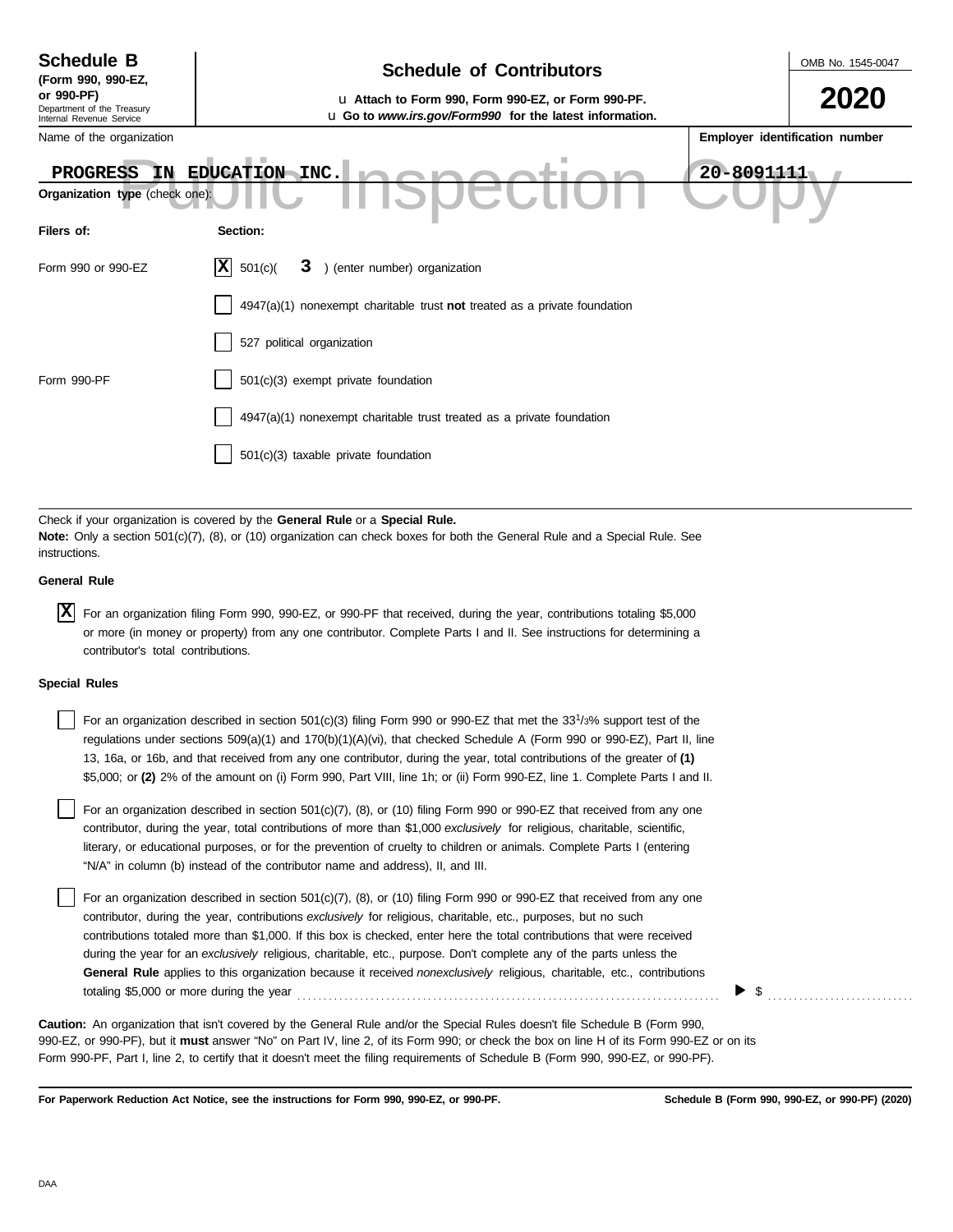| Schedule B (Form 990, 990-EZ, or 990-PF) (2020) | PAGE 1 OF 4 |            | Page 2                                |
|-------------------------------------------------|-------------|------------|---------------------------------------|
| Name of organization                            |             |            | <b>Employer identification number</b> |
| PROGRESS IN EDUCATION INC.                      |             | 20-8091111 |                                       |

**Part I Contributors** (see instructions). Use duplicate copies of Part I if additional space is needed.

| (a)               | (b)                        | (c)                        | (d)                                                                                          |
|-------------------|----------------------------|----------------------------|----------------------------------------------------------------------------------------------|
| No.               | Name, address, and ZIP + 4 | Total contributions        | Type of contribution                                                                         |
| $\mathbf{1}$      |                            | 25,000<br>\$               | X<br>Person<br>Payroll<br><b>Noncash</b><br>(Complete Part II for<br>noncash contributions.) |
| (a)               | (b)                        | (c)                        | (d)                                                                                          |
| No.               | Name, address, and ZIP + 4 | <b>Total contributions</b> | Type of contribution                                                                         |
| $\frac{2}{\cdot}$ |                            | 35,000<br>\$               | Χ<br>Person<br>Payroll<br><b>Noncash</b><br>(Complete Part II for<br>noncash contributions.) |
| (a)               | (b)                        | (c)                        | (d)                                                                                          |
| No.               | Name, address, and ZIP + 4 | <b>Total contributions</b> | Type of contribution                                                                         |
| $\mathbf{3}$      |                            | 95,000<br>\$               | Χ<br>Person<br>Payroll<br><b>Noncash</b><br>(Complete Part II for<br>noncash contributions.) |
| (a)               | (b)                        | (c)                        | (d)                                                                                          |
| No.               | Name, address, and ZIP + 4 | <b>Total contributions</b> | Type of contribution                                                                         |
| 4                 |                            | 15,000<br>\$               | Χ<br>Person<br>Payroll<br><b>Noncash</b><br>(Complete Part II for<br>noncash contributions.) |
| (a)               | (b)                        | (c)                        | (d)                                                                                          |
| No.               | Name, address, and ZIP + 4 | <b>Total contributions</b> | Type of contribution                                                                         |
| 5 <sub>1</sub>    |                            | 92,000<br>\$               | X<br>Person<br>Payroll<br>Noncash<br>(Complete Part II for<br>noncash contributions.)        |
| (a)               | (b)                        | (c)                        | (d)                                                                                          |
| No.               |                            |                            | Type of contribution                                                                         |
|                   | Name, address, and ZIP + 4 | <b>Total contributions</b> |                                                                                              |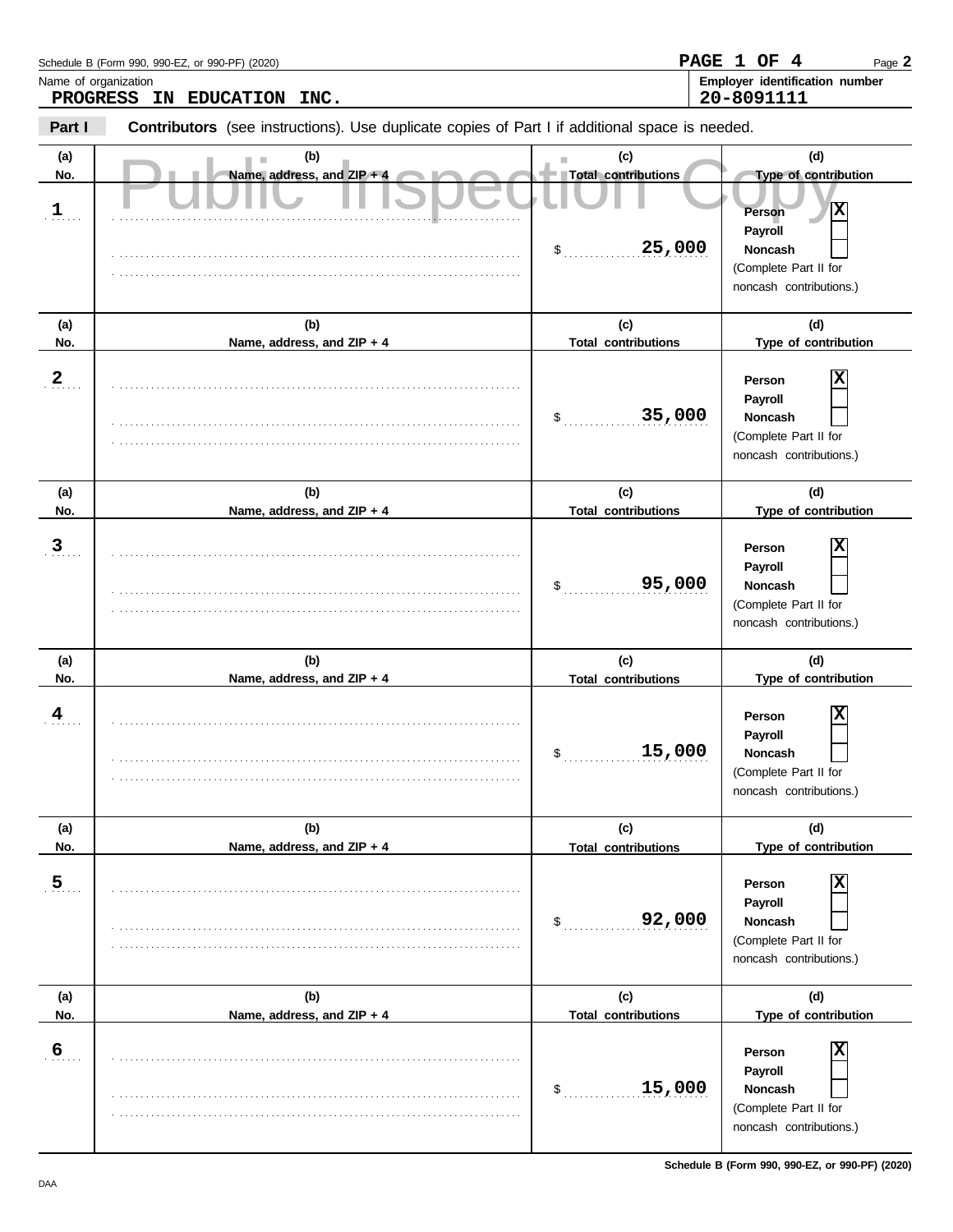| Schedule B (Form 990, 990-EZ, or 990-PF) (2020)    | PAGE 2 OF<br>Page $\bm{2}$                          |
|----------------------------------------------------|-----------------------------------------------------|
| Name of organization<br>PROGRESS IN EDUCATION INC. | <b>Employer identification number</b><br>20-8091111 |
|                                                    |                                                     |

**Part I Contributors** (see instructions). Use duplicate copies of Part I if additional space is needed.

| (a)<br>No.     | (b)<br>Name, address, and ZIP + 4 | (c)<br>×<br>Total contributions            | (d)<br>Type of contribution                                                                                   |
|----------------|-----------------------------------|--------------------------------------------|---------------------------------------------------------------------------------------------------------------|
| $\overline{z}$ |                                   | 52,008<br>\$                               | X<br>Person<br>Payroll<br><b>Noncash</b><br>(Complete Part II for<br>noncash contributions.)                  |
| (a)<br>No.     | (b)<br>Name, address, and ZIP + 4 | (c)<br><b>Total contributions</b>          | (d)<br>Type of contribution                                                                                   |
| $\overline{8}$ |                                   | 25,000<br>\$                               | х<br>Person<br>Payroll<br>Noncash<br>(Complete Part II for<br>noncash contributions.)                         |
| (a)<br>No.     | (b)<br>Name, address, and ZIP + 4 | (c)<br><b>Total contributions</b>          | (d)<br>Type of contribution                                                                                   |
| <u>ِ و</u>     |                                   | 20,000<br>\$                               | Person<br>Payroll<br>Noncash<br>(Complete Part II for<br>noncash contributions.)                              |
|                |                                   |                                            |                                                                                                               |
| (a)            | (b)                               | (c)                                        | (d)                                                                                                           |
| No.<br>10      | Name, address, and ZIP + 4        | <b>Total contributions</b><br>30,000<br>\$ | Type of contribution<br>х<br>Person<br>Payroll<br>Noncash<br>(Complete Part II for<br>noncash contributions.) |
| (a)            | (b)                               | (c)                                        | (d)                                                                                                           |
| No.<br>11      | Name, address, and ZIP + 4        | <b>Total contributions</b><br>25,000<br>\$ | Type of contribution<br>Person<br>Payroll<br>Noncash<br>(Complete Part II for<br>noncash contributions.)      |
| (a)<br>No.     | (b)<br>Name, address, and ZIP + 4 | (c)<br><b>Total contributions</b>          | (d)<br>Type of contribution                                                                                   |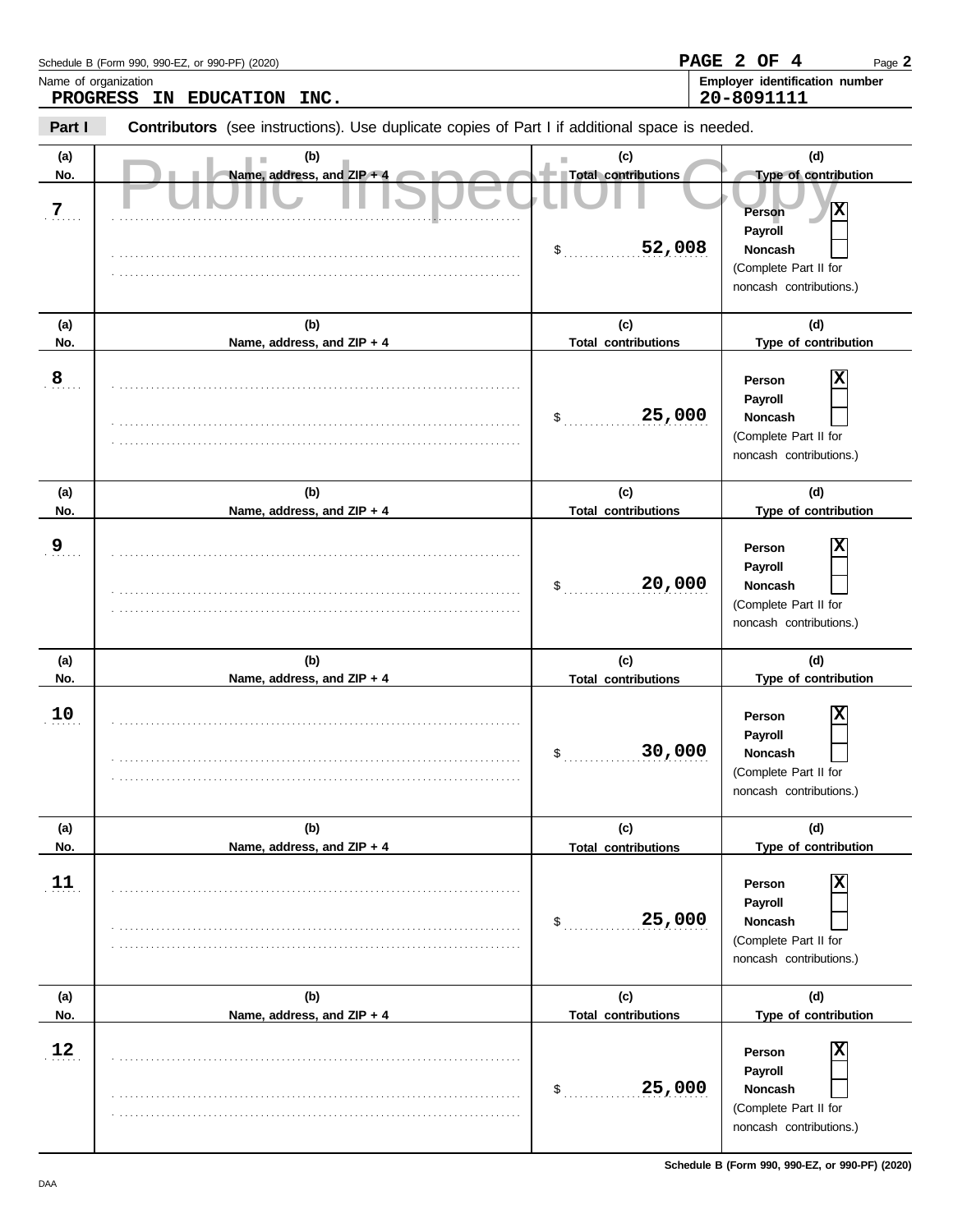| Schedule B (Form 990, 990-EZ, or 990-PF) (2020) | PAGE 3 OF |            | Page 2                                |
|-------------------------------------------------|-----------|------------|---------------------------------------|
| Name of organization                            |           |            | <b>Employer identification number</b> |
| <b>PROGRESS IN</b><br>INC.<br><b>EDUCATION</b>  |           | 20-8091111 |                                       |

| Part I |  | <b>Contributors</b> (see instructions). Use duplicate copies of Part I if additional space is needed. |  |  |  |  |  |  |
|--------|--|-------------------------------------------------------------------------------------------------------|--|--|--|--|--|--|
|--------|--|-------------------------------------------------------------------------------------------------------|--|--|--|--|--|--|

| (a)        | (b)                               | (c)<br>ш                                  | (d)                                                                                                                                 |
|------------|-----------------------------------|-------------------------------------------|-------------------------------------------------------------------------------------------------------------------------------------|
| No.<br>13  | Name, address, and ZIP + 4        | Total contributions<br>19,350<br>\$       | Type of contribution<br>$\overline{\mathbf{x}}$<br>Person<br>Payroll<br>Noncash<br>(Complete Part II for<br>noncash contributions.) |
| (a)<br>No. | (b)<br>Name, address, and ZIP + 4 | (c)<br><b>Total contributions</b>         | (d)<br>Type of contribution                                                                                                         |
| 14         |                                   | 10,000<br>\$                              | X<br>Person<br>Payroll<br>Noncash<br>(Complete Part II for<br>noncash contributions.)                                               |
| (a)<br>No. | (b)<br>Name, address, and ZIP + 4 | (c)<br><b>Total contributions</b>         | (d)<br>Type of contribution                                                                                                         |
| 15         |                                   | 6,340<br>\$                               | X<br>Person<br>Payroll<br>Noncash<br>(Complete Part II for<br>noncash contributions.)                                               |
| (a)        | (b)                               | (c)                                       | (d)                                                                                                                                 |
| No.        | Name, address, and ZIP + 4        | <b>Total contributions</b>                | Type of contribution                                                                                                                |
| 16         |                                   | 5,260<br>\$                               | X<br>Person<br>Payroll<br>Noncash<br>(Complete Part II for<br>noncash contributions.)                                               |
| (a)<br>No. | (b)<br>Name, address, and ZIP + 4 | (c)                                       | (d)<br>Type of contribution                                                                                                         |
| 17         |                                   | <b>Total contributions</b><br>5,031<br>\$ | X<br>Person<br>Payroll<br>Noncash<br>(Complete Part II for<br>noncash contributions.)                                               |
| (a)<br>No. | (b)<br>Name, address, and ZIP + 4 | (c)<br><b>Total contributions</b>         | (d)<br>Type of contribution                                                                                                         |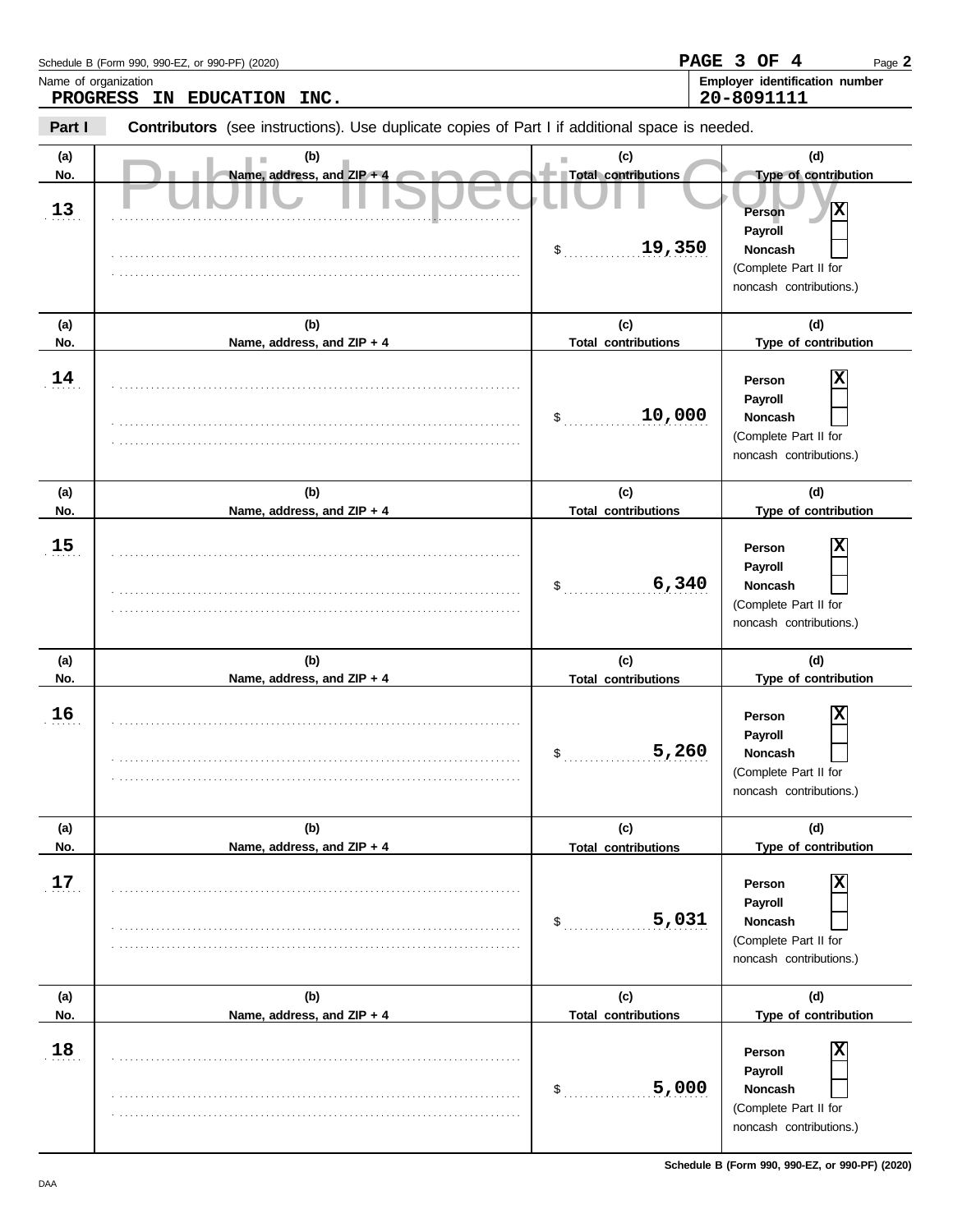|            | Schedule B (Form 990, 990-EZ, or 990-PF) (2020)                                                       |                                   | PAGE 4 OF<br>-4<br>Page 2                    |
|------------|-------------------------------------------------------------------------------------------------------|-----------------------------------|----------------------------------------------|
|            | Name of organization<br><b>PROGRESS</b><br>EDUCATION INC.<br>IN.                                      |                                   | Employer identification number<br>20-8091111 |
| Part I     | <b>Contributors</b> (see instructions). Use duplicate copies of Part I if additional space is needed. |                                   |                                              |
| (a)<br>No. | (b)<br>Name, address, and $ZIP + 4$                                                                   | (c)<br><b>Total contributions</b> | (d)<br><b>Type of contribution</b>           |
| 19<br>.    |                                                                                                       |                                   | x<br>Person                                  |
|            |                                                                                                       | 5,000                             | Payroll<br><b>Noncash</b><br>.               |

|            |                                   |                                   | (Complete Part II for<br>noncash contributions.)                                 |
|------------|-----------------------------------|-----------------------------------|----------------------------------------------------------------------------------|
| (a)<br>No. | (b)<br>Name, address, and ZIP + 4 | (c)<br><b>Total contributions</b> | (d)<br>Type of contribution                                                      |
| 20         |                                   | 5,000<br>$\sim$                   | Person<br>Payroll<br>Noncash<br>(Complete Part II for<br>noncash contributions.) |
| (a)        | (b)                               | (c)                               | (d)                                                                              |
| No.        | Name, address, and ZIP + 4        | <b>Total contributions</b>        | Type of contribution                                                             |
| 21         |                                   | 5,000<br>$\mathfrak{S}^-$         | Person<br>Payroll<br>Noncash<br>(Complete Part II for<br>noncash contributions.) |
| (a)        | (b)                               | (c)                               | (d)                                                                              |
| No.        | Name, address, and ZIP + 4        | <b>Total contributions</b>        | Type of contribution                                                             |
| 22         |                                   | 5,000<br>\$                       | Person<br>Payroll<br>Noncash<br>(Complete Part II for<br>noncash contributions.) |
| (a)        | (b)                               | (c)                               | (d)                                                                              |
| No.        | Name, address, and ZIP + 4        | <b>Total contributions</b>        | Type of contribution                                                             |
| 23         |                                   | 5,000<br>\$                       | Person<br>Payroll<br>Noncash<br>(Complete Part II for<br>noncash contributions.) |
| (a)        | (b)                               | (c)                               | (d)                                                                              |
| No.        | Name, address, and ZIP + 4        | <b>Total contributions</b>        | Type of contribution                                                             |
|            |                                   | \$                                | Person<br>Payroll<br>Noncash<br>(Complete Part II for<br>noncash contributions.) |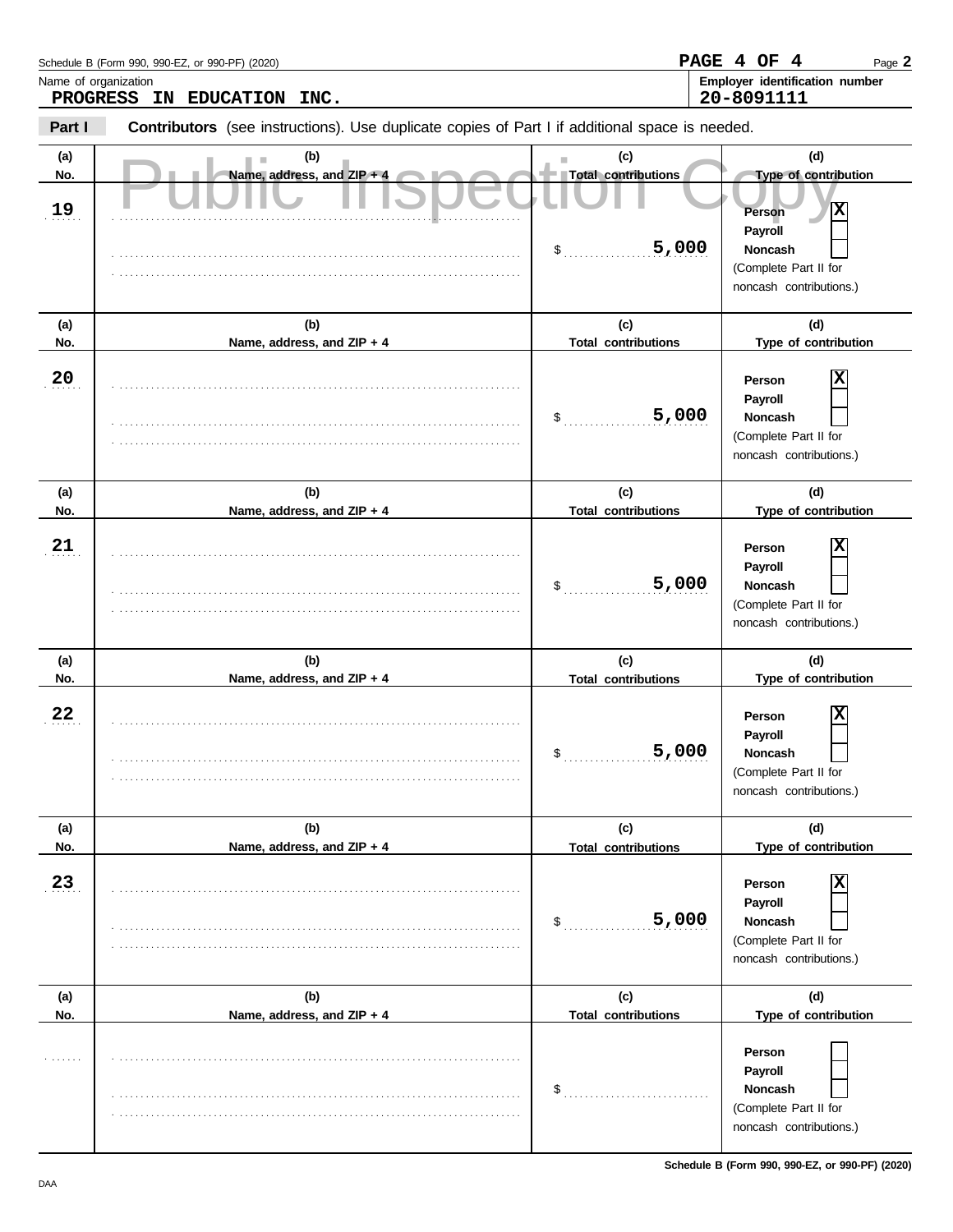| <b>SCHEDULE D</b> |  |
|-------------------|--|
| (Form 990)        |  |

Department of the Treasury Internal Revenue Service

# **SCHEDULE D Supplemental Financial Statements**

**Part IV, line 6, 7, 8, 9, 10, 11a, 11b, 11c, 11d, 11e, 11f, 12a, or 12b.** u **Complete if the organization answered "Yes" on Form 990,**

u **Attach to Form 990.** 

**2020 Open to Public Inspection**

OMB No. 1545-0047

**Employer identification number** u **Go to** *www.irs.gov/Form990* **for instructions and the latest information.**

|   | Name of the organization                                                                                                                                                                    | Employer identification number  |
|---|---------------------------------------------------------------------------------------------------------------------------------------------------------------------------------------------|---------------------------------|
|   | PROGRESS IN EDUCATION INC.                                                                                                                                                                  | 20-8091111                      |
|   | Organizations Maintaining Donor Advised Funds or Other Similar Funds or Accounts.<br>Part I<br>Complete if the organization answered "Yes" on Form 990, Part IV, line 6.                    |                                 |
|   | (a) Donor advised funds                                                                                                                                                                     | (b) Funds and other accounts    |
| 1 | Total number at end of year                                                                                                                                                                 |                                 |
| 2 | Aggregate value of contributions to (during year) [11] [11] Aggregate value of contributions to (during year)<br>the control of the control of the control of the control of the control of |                                 |
| 3 |                                                                                                                                                                                             |                                 |
| 4 | Aggregate value at end of year                                                                                                                                                              |                                 |
| 5 | Did the organization inform all donors and donor advisors in writing that the assets held in donor advised                                                                                  |                                 |
|   | funds are the organization's property, subject to the organization's exclusive legal control?                                                                                               | Yes<br>No                       |
| 6 | Did the organization inform all grantees, donors, and donor advisors in writing that grant funds can be used                                                                                |                                 |
|   | only for charitable purposes and not for the benefit of the donor or donor advisor, or for any other purpose                                                                                |                                 |
|   |                                                                                                                                                                                             | Yes<br>No                       |
|   | Part II<br><b>Conservation Easements.</b>                                                                                                                                                   |                                 |
|   | Complete if the organization answered "Yes" on Form 990, Part IV, line 7.                                                                                                                   |                                 |
|   | Purpose(s) of conservation easements held by the organization (check all that apply).                                                                                                       |                                 |
|   | Preservation of land for public use (for example, recreation or education)<br>Preservation of a historically important land area                                                            |                                 |
|   | Protection of natural habitat<br>Preservation of a certified historic structure                                                                                                             |                                 |
|   | Preservation of open space                                                                                                                                                                  |                                 |
| 2 | Complete lines 2a through 2d if the organization held a qualified conservation contribution in the form of a conservation                                                                   |                                 |
|   | easement on the last day of the tax year.                                                                                                                                                   | Held at the End of the Tax Year |
| а | Total number of conservation easements                                                                                                                                                      | 2a                              |
| b |                                                                                                                                                                                             | 2 <sub>b</sub>                  |
|   | Number of conservation easements on a certified historic structure included in (a) [[[[[[[[[[[[[[[[[[[[[[[[[]]]]]]]                                                                         | 2c                              |
| d | Number of conservation easements included in (c) acquired after 7/25/06, and not on a                                                                                                       |                                 |
|   | historic structure listed in the National Register                                                                                                                                          | 2d                              |
| 3 | Number of conservation easements modified, transferred, released, extinguished, or terminated by the organization during the                                                                |                                 |
|   | tax year <b>u</b>                                                                                                                                                                           |                                 |
|   | Number of states where property subject to conservation easement is located $\mathbf u$                                                                                                     |                                 |
| 5 | Does the organization have a written policy regarding the periodic monitoring, inspection, handling of                                                                                      |                                 |
|   |                                                                                                                                                                                             | <b>Yes</b><br>No                |
|   | Staff and volunteer hours devoted to monitoring, inspecting, handling of violations, and enforcing conservation easements during the year                                                   |                                 |
|   |                                                                                                                                                                                             |                                 |
|   | Amount of expenses incurred in monitoring, inspecting, handling of violations, and enforcing conservation easements during the year                                                         |                                 |
|   | u \$<br>Does each conservation easement reported on line 2(d) above satisfy the requirements of section 170(h)(4)(B)(i)                                                                     |                                 |
| 8 | and section $170(h)(4)(B)(ii)?$                                                                                                                                                             | Yes<br>No                       |
| 9 | In Part XIII, describe how the organization reports conservation easements in its revenue and expense statement and                                                                         |                                 |
|   | balance sheet, and include, if applicable, the text of the footnote to the organization's financial statements that describes the                                                           |                                 |
|   | organization's accounting for conservation easements.                                                                                                                                       |                                 |
|   | Organizations Maintaining Collections of Art, Historical Treasures, or Other Similar Assets.<br>Part III                                                                                    |                                 |
|   | Complete if the organization answered "Yes" on Form 990, Part IV, line 8.                                                                                                                   |                                 |
|   | 1a If the organization elected, as permitted under FASB ASC 958, not to report in its revenue statement and balance sheet works                                                             |                                 |
|   | of art, historical treasures, or other similar assets held for public exhibition, education, or research in furtherance of public                                                           |                                 |
|   | service, provide in Part XIII the text of the footnote to its financial statements that describes these items.                                                                              |                                 |
| b | If the organization elected, as permitted under FASB ASC 958, to report in its revenue statement and balance sheet works of                                                                 |                                 |
|   | art, historical treasures, or other similar assets held for public exhibition, education, or research in furtherance of public service,                                                     |                                 |
|   | provide the following amounts relating to these items:                                                                                                                                      |                                 |
|   | (i)                                                                                                                                                                                         | u \$                            |
|   | (ii) Assets included in Form 990, Part X                                                                                                                                                    | $\mathbf{u}$ \$                 |
| 2 | If the organization received or held works of art, historical treasures, or other similar assets for financial gain, provide the                                                            |                                 |
|   | following amounts required to be reported under FASB ASC 958 relating to these items:                                                                                                       |                                 |
| а |                                                                                                                                                                                             | u \$                            |
|   |                                                                                                                                                                                             | u \$                            |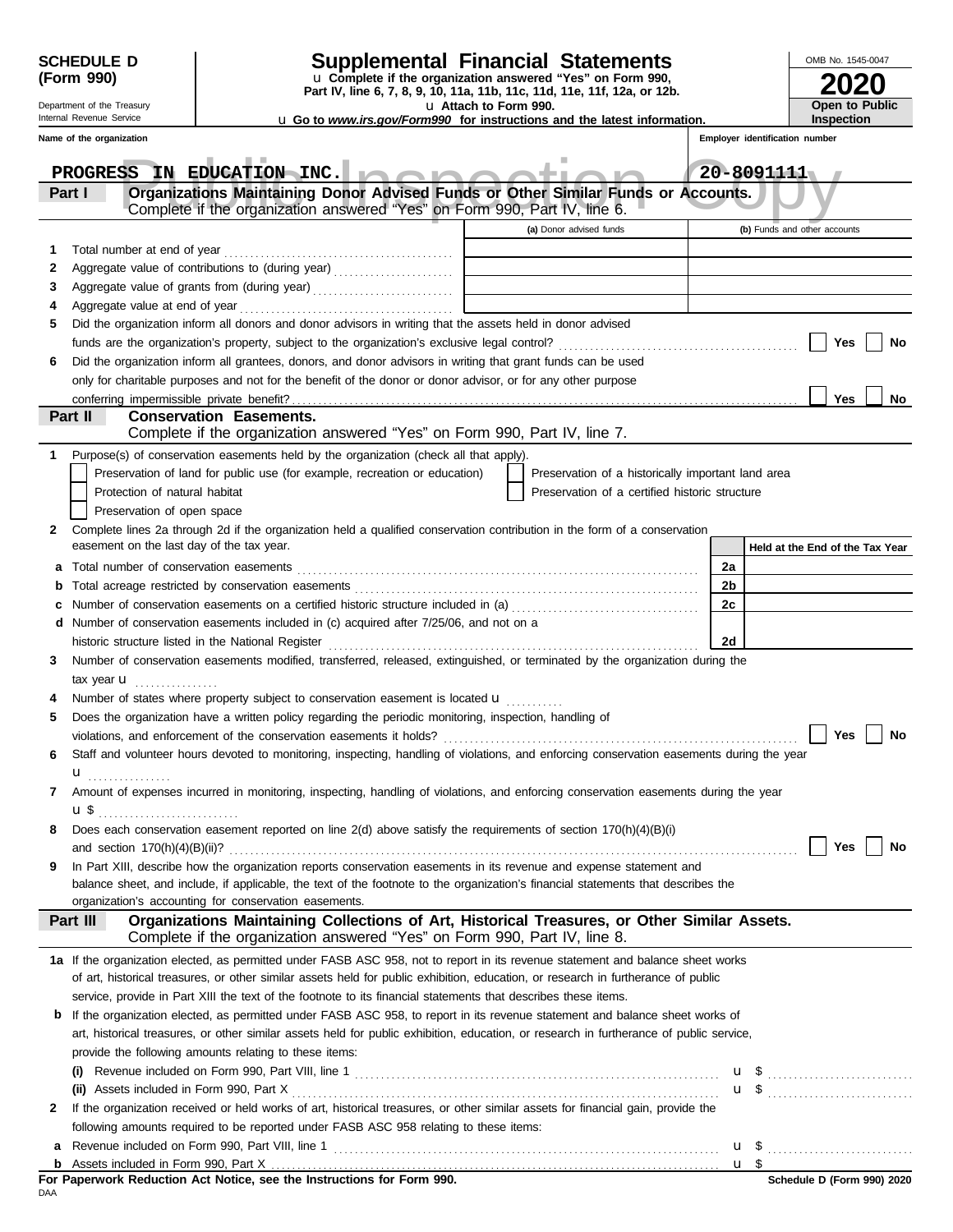|    | Schedule D (Form 990) 2020 PROGRESS IN EDUCATION INC.                                                                                                                                                                                |  |                                         |  |                                    |                    | 20-8091111 |                                 |                      |                | Page 2              |
|----|--------------------------------------------------------------------------------------------------------------------------------------------------------------------------------------------------------------------------------------|--|-----------------------------------------|--|------------------------------------|--------------------|------------|---------------------------------|----------------------|----------------|---------------------|
|    | Organizations Maintaining Collections of Art, Historical Treasures, or Other Similar Assets (continued)<br>Part III                                                                                                                  |  |                                         |  |                                    |                    |            |                                 |                      |                |                     |
| 3  | Using the organization's acquisition, accession, and other records, check any of the following that make significant use of its<br>collection items (check all that apply):                                                          |  |                                         |  |                                    |                    |            |                                 |                      |                |                     |
| a  | Public exhibition                                                                                                                                                                                                                    |  | d                                       |  | Loan or exchange program           |                    |            |                                 |                      |                |                     |
| b  | Scholarly research                                                                                                                                                                                                                   |  | е                                       |  |                                    |                    |            |                                 |                      |                |                     |
| c  | Preservation for future generations                                                                                                                                                                                                  |  |                                         |  |                                    |                    |            |                                 |                      |                |                     |
|    | Provide a description of the organization's collections and explain how they further the organization's exempt purpose in Part<br>II IV<br>XIII.                                                                                     |  |                                         |  |                                    |                    |            |                                 |                      |                |                     |
| 5. | During the year, did the organization solicit or receive donations of art, historical treasures, or other similar                                                                                                                    |  |                                         |  |                                    |                    |            |                                 |                      |                |                     |
|    |                                                                                                                                                                                                                                      |  |                                         |  |                                    |                    |            |                                 |                      | <b>Yes</b>     | No                  |
|    | <b>Part IV</b><br><b>Escrow and Custodial Arrangements.</b>                                                                                                                                                                          |  |                                         |  |                                    |                    |            |                                 |                      |                |                     |
|    | Complete if the organization answered "Yes" on Form 990, Part IV, line 9, or reported an amount on Form<br>990, Part X, line 21.                                                                                                     |  |                                         |  |                                    |                    |            |                                 |                      |                |                     |
|    | 1a Is the organization an agent, trustee, custodian or other intermediary for contributions or other assets not                                                                                                                      |  |                                         |  |                                    |                    |            |                                 |                      |                |                     |
|    |                                                                                                                                                                                                                                      |  |                                         |  |                                    |                    |            |                                 |                      | Yes            | No                  |
|    | <b>b</b> If "Yes," explain the arrangement in Part XIII and complete the following table:                                                                                                                                            |  |                                         |  |                                    |                    |            |                                 |                      |                |                     |
|    |                                                                                                                                                                                                                                      |  |                                         |  |                                    |                    |            |                                 |                      | Amount         |                     |
|    | c Beginning balance <b>contract the contract of the contract of the contract of the contract of the contract of the contract of the contract of the contract of the contract of the contract of the contract of the contract of </b> |  |                                         |  |                                    |                    |            |                                 | 1c                   |                |                     |
|    |                                                                                                                                                                                                                                      |  |                                         |  |                                    |                    |            |                                 | 1d                   |                |                     |
|    | Distributions during the year <i>manufacture contained and a contained a contained and a contained a contained and a</i>                                                                                                             |  |                                         |  |                                    |                    |            |                                 | 1e                   |                |                     |
|    |                                                                                                                                                                                                                                      |  |                                         |  |                                    |                    |            |                                 | 1f                   |                |                     |
|    | 2a Did the organization include an amount on Form 990, Part X, line 21, for escrow or custodial account liability?                                                                                                                   |  |                                         |  |                                    |                    |            |                                 |                      | <b>Yes</b>     | No                  |
|    | <b>Endowment Funds.</b>                                                                                                                                                                                                              |  |                                         |  |                                    |                    |            |                                 |                      |                |                     |
|    | <b>Part V</b><br>Complete if the organization answered "Yes" on Form 990, Part IV, line 10.                                                                                                                                          |  |                                         |  |                                    |                    |            |                                 |                      |                |                     |
|    |                                                                                                                                                                                                                                      |  | (a) Current year                        |  | (b) Prior year                     | (c) Two years back |            |                                 | (d) Three years back |                | (e) Four years back |
|    |                                                                                                                                                                                                                                      |  |                                         |  |                                    |                    |            |                                 |                      |                |                     |
|    | 1a Beginning of year balance                                                                                                                                                                                                         |  |                                         |  |                                    |                    |            |                                 |                      |                |                     |
|    | c Net investment earnings, gains, and                                                                                                                                                                                                |  |                                         |  |                                    |                    |            |                                 |                      |                |                     |
|    |                                                                                                                                                                                                                                      |  |                                         |  |                                    |                    |            |                                 |                      |                |                     |
|    | d Grants or scholarships                                                                                                                                                                                                             |  |                                         |  |                                    |                    |            |                                 |                      |                |                     |
|    | e Other expenditures for facilities and                                                                                                                                                                                              |  |                                         |  |                                    |                    |            |                                 |                      |                |                     |
|    |                                                                                                                                                                                                                                      |  |                                         |  |                                    |                    |            |                                 |                      |                |                     |
|    | f Administrative expenses                                                                                                                                                                                                            |  |                                         |  |                                    |                    |            |                                 |                      |                |                     |
|    | End of year balance <i>contained</i> and the same of the same of the same of the same of the same of the same of the s                                                                                                               |  |                                         |  |                                    |                    |            |                                 |                      |                |                     |
|    | Provide the estimated percentage of the current year end balance (line 1g, column (a)) held as:                                                                                                                                      |  |                                         |  |                                    |                    |            |                                 |                      |                |                     |
|    | a Board designated or quasi-endowment u                                                                                                                                                                                              |  |                                         |  |                                    |                    |            |                                 |                      |                |                     |
|    | <b>b</b> Permanent endowment <b>u</b> %                                                                                                                                                                                              |  |                                         |  |                                    |                    |            |                                 |                      |                |                     |
|    | c Term endowment <b>u</b> %                                                                                                                                                                                                          |  |                                         |  |                                    |                    |            |                                 |                      |                |                     |
|    | The percentages on lines 2a, 2b, and 2c should equal 100%.                                                                                                                                                                           |  |                                         |  |                                    |                    |            |                                 |                      |                |                     |
|    | 3a Are there endowment funds not in the possession of the organization that are held and administered for the                                                                                                                        |  |                                         |  |                                    |                    |            |                                 |                      |                |                     |
|    | organization by:                                                                                                                                                                                                                     |  |                                         |  |                                    |                    |            |                                 |                      |                | <b>Yes</b><br>No    |
|    |                                                                                                                                                                                                                                      |  |                                         |  |                                    |                    |            |                                 |                      | 3a(i)          |                     |
|    |                                                                                                                                                                                                                                      |  |                                         |  |                                    |                    |            |                                 |                      | 3a(ii)         |                     |
|    |                                                                                                                                                                                                                                      |  |                                         |  |                                    |                    |            |                                 |                      | 3b             |                     |
|    | Describe in Part XIII the intended uses of the organization's endowment funds.                                                                                                                                                       |  |                                         |  |                                    |                    |            |                                 |                      |                |                     |
|    | Land, Buildings, and Equipment.<br><b>Part VI</b>                                                                                                                                                                                    |  |                                         |  |                                    |                    |            |                                 |                      |                |                     |
|    | Complete if the organization answered "Yes" on Form 990, Part IV, line 11a. See Form 990, Part X, line 10.                                                                                                                           |  |                                         |  |                                    |                    |            |                                 |                      |                |                     |
|    | Description of property                                                                                                                                                                                                              |  | (a) Cost or other basis<br>(investment) |  | (b) Cost or other basis<br>(other) |                    |            | (c) Accumulated<br>depreciation |                      | (d) Book value |                     |
|    |                                                                                                                                                                                                                                      |  |                                         |  |                                    | 450,400            |            |                                 |                      |                | 450,400             |
|    |                                                                                                                                                                                                                                      |  |                                         |  |                                    | 3,092,085          |            |                                 | 340,979              |                | 2,751,106           |
|    |                                                                                                                                                                                                                                      |  |                                         |  |                                    | 937,747            |            |                                 | 261,425              |                | 676,322             |
|    | c Leasehold improvements                                                                                                                                                                                                             |  |                                         |  |                                    | 145,179            |            |                                 | 102,341              |                | 42,838              |
|    |                                                                                                                                                                                                                                      |  |                                         |  |                                    |                    |            |                                 |                      |                |                     |
|    | Total. Add lines 1a through 1e. (Column (d) must equal Form 990, Part X, column (B), line 10c.)                                                                                                                                      |  |                                         |  |                                    |                    |            |                                 | u                    |                | 3,920,666           |
|    |                                                                                                                                                                                                                                      |  |                                         |  |                                    |                    |            |                                 |                      |                |                     |

**Schedule D (Form 990) 2020**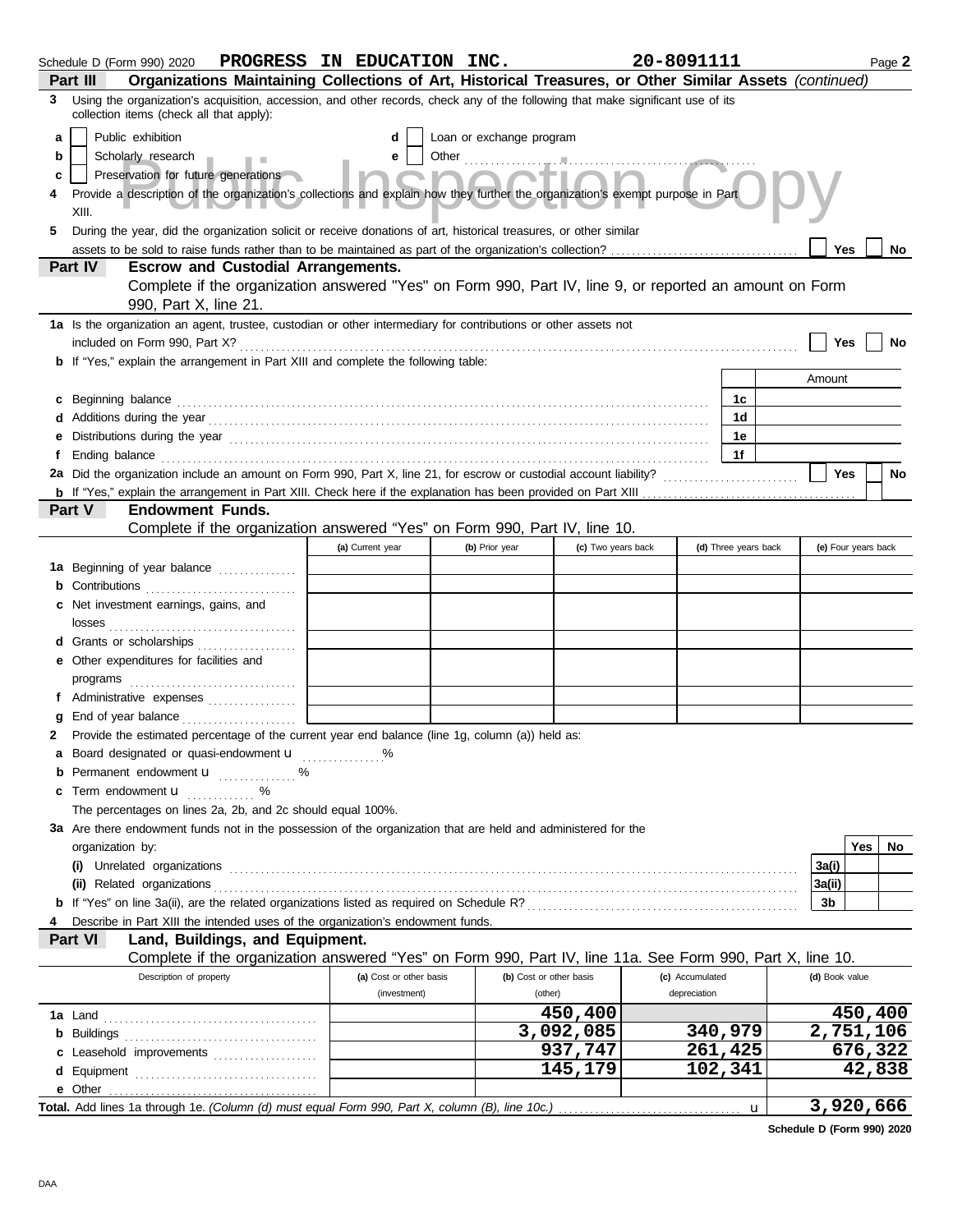| Schedule D (Form 990) 2020 | PROGRESS IN EDUCATION                                                                                                                                | INC.           | 20-8091111                                                   | Page 3         |
|----------------------------|------------------------------------------------------------------------------------------------------------------------------------------------------|----------------|--------------------------------------------------------------|----------------|
| <b>Part VII</b>            | <b>Investments - Other Securities.</b>                                                                                                               |                |                                                              |                |
|                            | Complete if the organization answered "Yes" on Form 990, Part IV, line 11b. See Form 990, Part X, line 12.                                           |                |                                                              |                |
|                            | (a) Description of security or category<br>(including name of security)                                                                              | (b) Book value | (c) Method of valuation:<br>Cost or end-of-year market value |                |
| (1) Financial derivatives  |                                                                                                                                                      |                |                                                              |                |
|                            | (2) Closely held equity interests                                                                                                                    |                |                                                              |                |
| $(3)$ Other                |                                                                                                                                                      |                |                                                              |                |
| (A)                        |                                                                                                                                                      |                |                                                              |                |
| (B)                        |                                                                                                                                                      |                |                                                              |                |
| (C)                        |                                                                                                                                                      |                |                                                              |                |
| (D)                        |                                                                                                                                                      |                |                                                              |                |
| (E)                        |                                                                                                                                                      |                |                                                              |                |
| (F)<br>(G)                 |                                                                                                                                                      |                |                                                              |                |
| (H)                        |                                                                                                                                                      |                |                                                              |                |
|                            | Total. (Column (b) must equal Form 990, Part X, col. (B) line 12.)                                                                                   | u              |                                                              |                |
| Part VIII                  | Investments - Program Related.                                                                                                                       |                |                                                              |                |
|                            | Complete if the organization answered "Yes" on Form 990, Part IV, line 11c. See Form 990, Part X, line 13.                                           |                |                                                              |                |
|                            | (a) Description of investment                                                                                                                        | (b) Book value | (c) Method of valuation:                                     |                |
|                            |                                                                                                                                                      |                | Cost or end-of-year market value                             |                |
| (1)                        |                                                                                                                                                      |                |                                                              |                |
| (2)                        |                                                                                                                                                      |                |                                                              |                |
| (3)<br>(4)                 |                                                                                                                                                      |                |                                                              |                |
| (5)                        |                                                                                                                                                      |                |                                                              |                |
| (6)                        |                                                                                                                                                      |                |                                                              |                |
| (7)                        |                                                                                                                                                      |                |                                                              |                |
| (8)                        |                                                                                                                                                      |                |                                                              |                |
| (9)                        |                                                                                                                                                      |                |                                                              |                |
|                            | <b>Total.</b> (Column (b) must equal Form 990, Part X, col. (B) line 13.) $\ldots \ldots \mathbf{u}$                                                 |                |                                                              |                |
| Part IX                    | Other Assets.                                                                                                                                        |                |                                                              |                |
|                            | Complete if the organization answered "Yes" on Form 990, Part IV, line 11d. See Form 990, Part X, line 15.<br>(a) Description                        |                |                                                              | (b) Book value |
| (1)                        |                                                                                                                                                      |                |                                                              |                |
| (2)                        |                                                                                                                                                      |                |                                                              |                |
| (3)                        |                                                                                                                                                      |                |                                                              |                |
| (4)                        |                                                                                                                                                      |                |                                                              |                |
| (5)                        |                                                                                                                                                      |                |                                                              |                |
| (6)                        |                                                                                                                                                      |                |                                                              |                |
| (7)                        |                                                                                                                                                      |                |                                                              |                |
| (8)                        |                                                                                                                                                      |                |                                                              |                |
| (9)                        |                                                                                                                                                      |                |                                                              |                |
| Part X                     | Other Liabilities.                                                                                                                                   |                | u                                                            |                |
|                            | Complete if the organization answered "Yes" on Form 990, Part IV, line 11e or 11f. See Form 990, Part X,                                             |                |                                                              |                |
|                            | line $25$ .                                                                                                                                          |                |                                                              |                |
| 1.                         | (a) Description of liability                                                                                                                         |                |                                                              | (b) Book value |
| (1)                        | Federal income taxes                                                                                                                                 |                |                                                              |                |
| (2)                        |                                                                                                                                                      |                |                                                              |                |
| (3)                        |                                                                                                                                                      |                |                                                              |                |
| (4)                        |                                                                                                                                                      |                |                                                              |                |
| (5)                        |                                                                                                                                                      |                |                                                              |                |
| (6)                        |                                                                                                                                                      |                |                                                              |                |
| (7)                        |                                                                                                                                                      |                |                                                              |                |
| (8)                        |                                                                                                                                                      |                |                                                              |                |
| (9)                        | Total. (Column (b) must equal Form 990, Part X, col. (B) line 25.)                                                                                   |                | u                                                            |                |
|                            | 2. Liability for uncertain tax positions. In Part XIII, provide the text of the footnote to the organization's financial statements that reports the |                |                                                              |                |
|                            | organization's liability for uncertain tax positions under FASB ASC 740. Check here if the text of the footnote has been provided in Part XIII       |                |                                                              |                |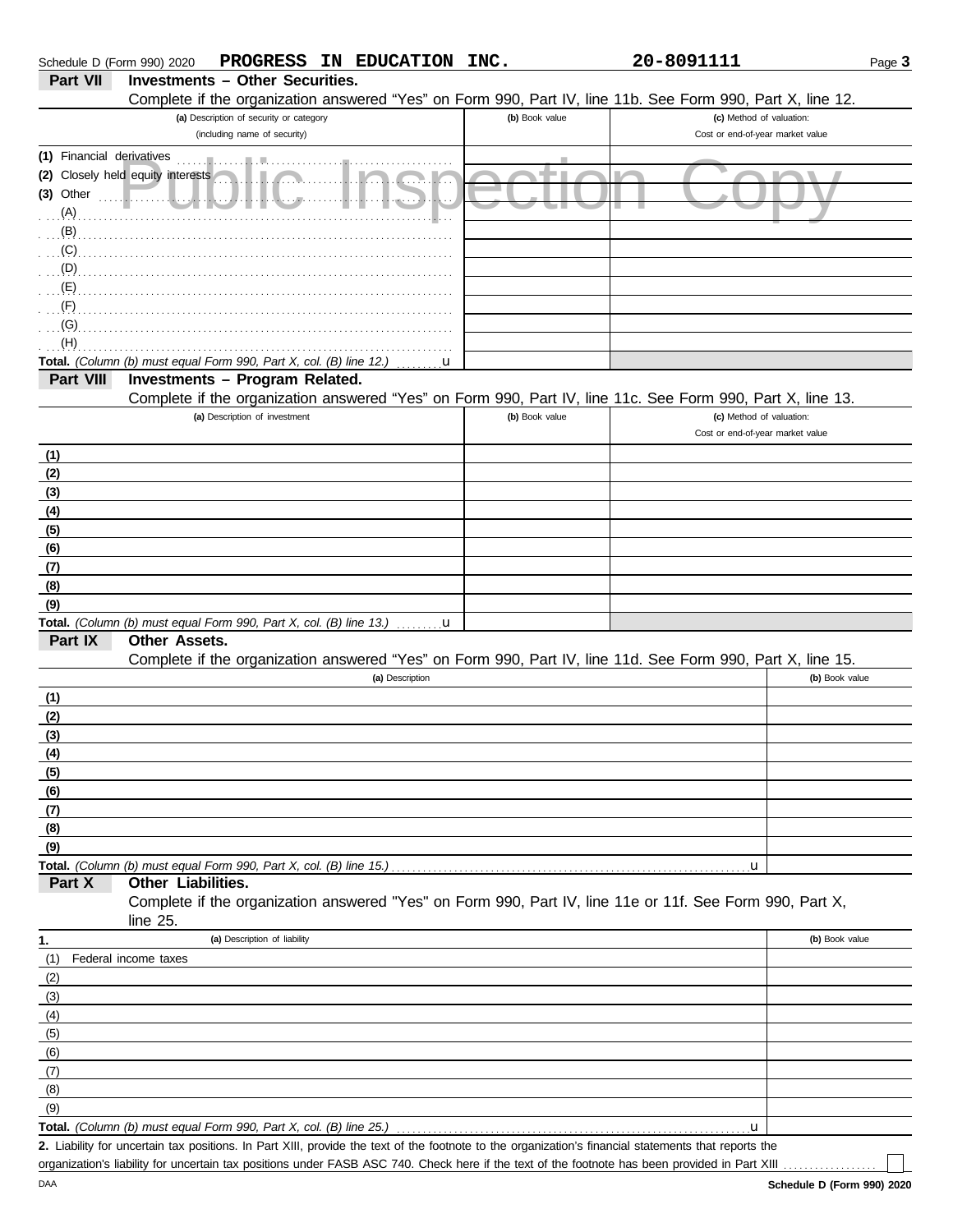|    | Schedule D (Form 990) 2020 PROGRESS IN EDUCATION INC.                                                                                              |                | 20-8091111 |                      | Page 4    |
|----|----------------------------------------------------------------------------------------------------------------------------------------------------|----------------|------------|----------------------|-----------|
|    | Reconciliation of Revenue per Audited Financial Statements With Revenue per Return.<br>Part XI                                                     |                |            |                      |           |
|    | Complete if the organization answered "Yes" on Form 990, Part IV, line 12a.                                                                        |                |            |                      |           |
| 1. | Total revenue, gains, and other support per audited financial statements                                                                           |                |            | $\mathbf{1}$         | 7,914,197 |
| 2  | Amounts included on line 1 but not on Form 990, Part VIII, line 12:                                                                                |                |            |                      |           |
|    |                                                                                                                                                    | -2a            |            |                      |           |
| b  |                                                                                                                                                    | 2 <sub>b</sub> |            |                      |           |
| c  |                                                                                                                                                    | 2c             |            |                      |           |
| d  |                                                                                                                                                    | 2d             | 22,391     |                      |           |
| е  | Add lines 2a through 2d                                                                                                                            |                |            | 2e                   | 22,391    |
| 3  |                                                                                                                                                    |                |            | 3                    | 7,891,806 |
|    | Amounts included on Form 990. Part VIII. line 12, but not on line 1:                                                                               |                |            |                      |           |
|    |                                                                                                                                                    | 4a             |            |                      |           |
| b  |                                                                                                                                                    | 4 <sub>b</sub> | 912,500    |                      |           |
|    | Add lines 4a and 4b                                                                                                                                |                |            | 4c                   | 912,500   |
|    |                                                                                                                                                    |                |            | 5                    | 8,804,306 |
|    | Reconciliation of Expenses per Audited Financial Statements With Expenses per Return.<br>Part XII                                                  |                |            |                      |           |
|    | Complete if the organization answered "Yes" on Form 990, Part IV, line 12a.                                                                        |                |            |                      |           |
|    | Total expenses and losses per audited financial statements                                                                                         |                |            | $\blacktriangleleft$ | 7,364,838 |
|    | Amounts included on line 1 but not on Form 990, Part IX, line 25:                                                                                  |                |            |                      |           |
| 2  |                                                                                                                                                    |                |            |                      |           |
|    |                                                                                                                                                    | 2a             |            |                      |           |
| b  |                                                                                                                                                    | 2 <sub>b</sub> |            |                      |           |
|    |                                                                                                                                                    | 2c             |            |                      |           |
|    |                                                                                                                                                    | 2d             | 22,391     |                      |           |
| е  | Add lines 2a through 2d [11] Add [12] Add [12] Add lines 2a through 2d [12] Add lines 2a through 2d                                                |                |            | 2e                   | 22,391    |
| 3  |                                                                                                                                                    |                |            | 3                    | 7,342,447 |
|    | Amounts included on Form 990, Part IX, line 25, but not on line 1:                                                                                 |                |            |                      |           |
|    |                                                                                                                                                    | 4a             |            |                      |           |
| b  |                                                                                                                                                    | 4 <sub>b</sub> |            |                      |           |
|    | Add lines 4a and 4b                                                                                                                                |                |            | 4c                   |           |
| 5  |                                                                                                                                                    |                |            | 5                    | 7,342,447 |
|    | Part XIII Supplemental Information.                                                                                                                |                |            |                      |           |
|    | Provide the descriptions required for Part II, lines 3, 5, and 9; Part III, lines 1a and 4; Part IV, lines 1b and 2b; Part V, line 4; Part X, line |                |            |                      |           |
|    | 2; Part XI, lines 2d and 4b; and Part XII, lines 2d and 4b. Also complete this part to provide any additional information.                         |                |            |                      |           |
|    | PART XI, LINE 2D - REVENUE AMOUNTS INCLUDED IN FINANCIALS - OTHER                                                                                  |                |            |                      |           |
|    |                                                                                                                                                    |                |            |                      |           |
|    | <b>FUNDRAISING EXPENSES</b>                                                                                                                        |                | \$         |                      | 22,391    |
|    |                                                                                                                                                    |                |            |                      |           |
|    |                                                                                                                                                    |                |            |                      |           |
|    |                                                                                                                                                    |                |            |                      |           |
|    | PART XI, LINE 4B - REVENUE AMOUNTS INCLUDED ON RETURN - OTHER                                                                                      |                |            |                      |           |
|    |                                                                                                                                                    |                |            |                      |           |
|    | FORGIVENESS OF PAYCHECK PROTECTION PROGRAM                                                                                                         |                |            |                      | \$912,500 |
|    |                                                                                                                                                    |                |            |                      |           |
|    |                                                                                                                                                    |                |            |                      |           |
|    |                                                                                                                                                    |                |            |                      |           |
|    | PART XII, LINE 2D - EXPENSE AMOUNTS INCLUDED IN FINANCIALS - OTHER                                                                                 |                |            |                      |           |
|    |                                                                                                                                                    |                |            |                      |           |
|    | <b>FUNDRAISING EXPENSES</b>                                                                                                                        |                | \$         |                      | 22,391    |
|    |                                                                                                                                                    |                |            |                      |           |
|    |                                                                                                                                                    |                |            |                      |           |
|    |                                                                                                                                                    |                |            |                      |           |
|    |                                                                                                                                                    |                |            |                      |           |
|    |                                                                                                                                                    |                |            |                      |           |
|    |                                                                                                                                                    |                |            |                      |           |
|    |                                                                                                                                                    |                |            |                      |           |
|    |                                                                                                                                                    |                |            |                      |           |
|    |                                                                                                                                                    |                |            |                      |           |
|    |                                                                                                                                                    |                |            |                      |           |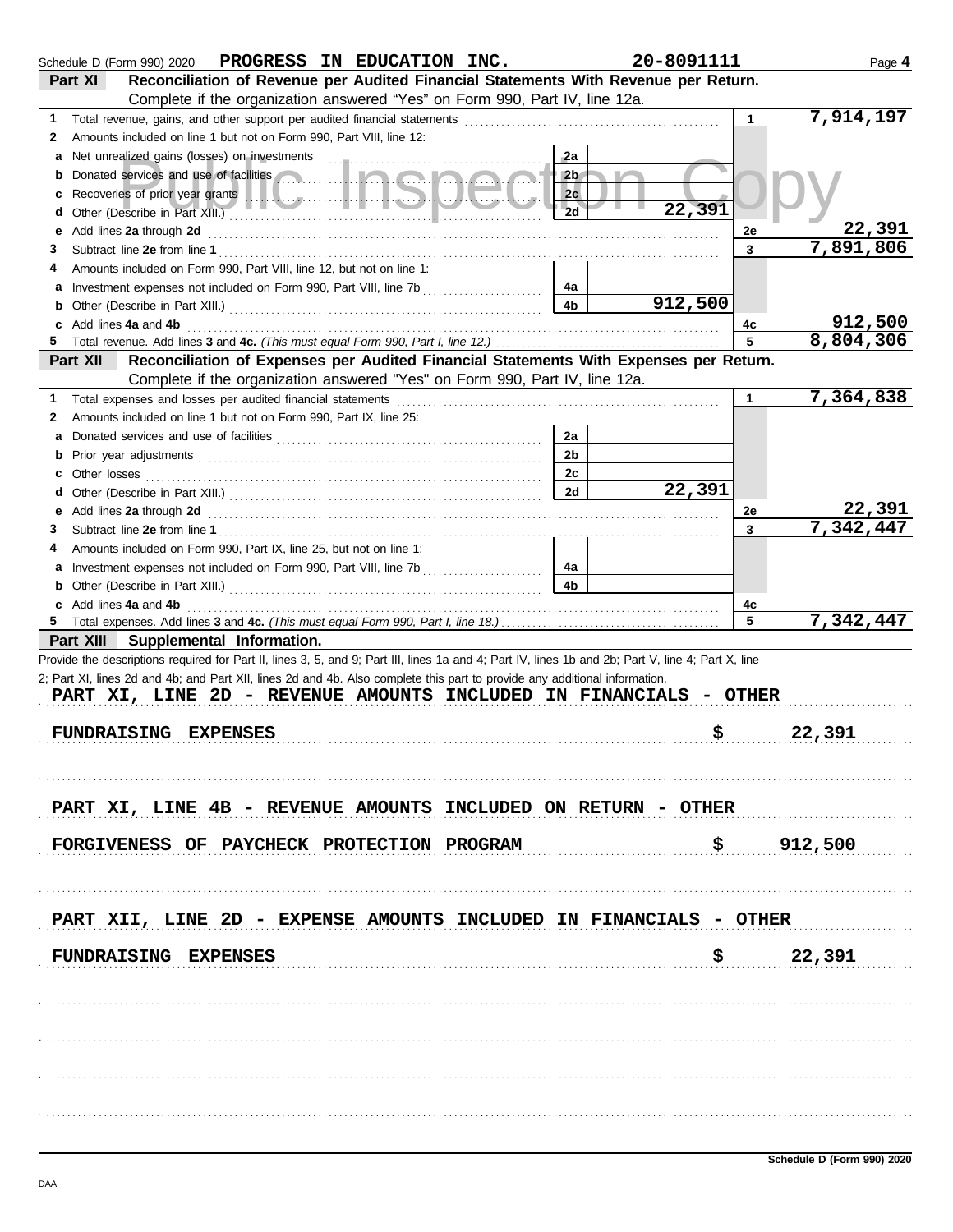| Schedule D (Form 990) 2020 |                                             | PROGRESS IN EDUCATION INC. |  |
|----------------------------|---------------------------------------------|----------------------------|--|
| Part XIII                  | <b>Supplemental Information (continued)</b> |                            |  |

Page 5

| <b>Public Inspection Copy</b> |
|-------------------------------|
|                               |
|                               |
|                               |
|                               |
|                               |
|                               |
|                               |
|                               |
|                               |
|                               |
|                               |
|                               |
|                               |
|                               |
|                               |
|                               |
|                               |
|                               |
|                               |
|                               |
|                               |
|                               |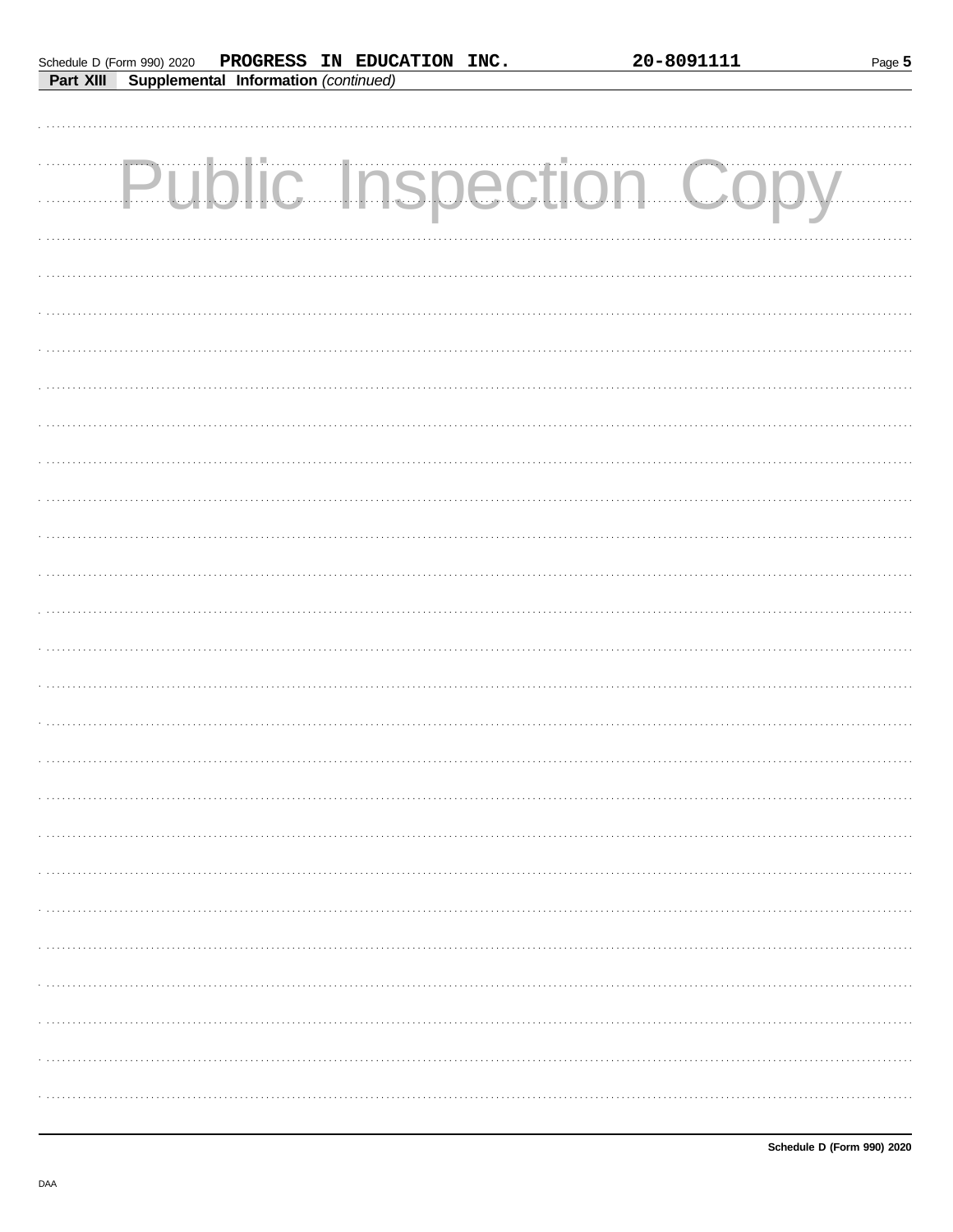|        | <b>SCHEDULE E</b>                                      | <b>Schools</b>                                                                                                                                                                                                                                                                                                                                                                                                                                                                                                                                                                                                                                                       | OMB No. 1545-0047 |                       |           |
|--------|--------------------------------------------------------|----------------------------------------------------------------------------------------------------------------------------------------------------------------------------------------------------------------------------------------------------------------------------------------------------------------------------------------------------------------------------------------------------------------------------------------------------------------------------------------------------------------------------------------------------------------------------------------------------------------------------------------------------------------------|-------------------|-----------------------|-----------|
|        | (Form 990 or 990-EZ)                                   | u Complete if the organization answered "Yes" on Form 990,<br>Part IV, line 13, or Form 990-EZ, Part VI, line 48.                                                                                                                                                                                                                                                                                                                                                                                                                                                                                                                                                    |                   |                       |           |
|        | Department of the Treasury<br>Internal Revenue Service | u Attach to Form 990 or Form 990-EZ.<br>u Go to www.irs.gov/Form990 for the latest information.                                                                                                                                                                                                                                                                                                                                                                                                                                                                                                                                                                      | <b>Inspection</b> | <b>Open to Public</b> |           |
|        | Name of the organization                               | Employer identification number                                                                                                                                                                                                                                                                                                                                                                                                                                                                                                                                                                                                                                       |                   |                       |           |
|        |                                                        | PROGRESS IN EDUCATION INC.<br>20-8091111                                                                                                                                                                                                                                                                                                                                                                                                                                                                                                                                                                                                                             |                   |                       |           |
|        | Part I                                                 |                                                                                                                                                                                                                                                                                                                                                                                                                                                                                                                                                                                                                                                                      |                   | <b>YES</b>            | <b>NO</b> |
| 1      |                                                        | Does the organization have a racially nondiscriminatory policy toward students by statement in its charter,<br>bylaws, other governing instrument, or in a resolution of its governing body?                                                                                                                                                                                                                                                                                                                                                                                                                                                                         | 1                 | x                     |           |
| 2      |                                                        | Does the organization include a statement of its racially nondiscriminatory policy toward students in all its brochures,<br>catalogues, and other written communications with the public dealing with student admissions, programs, and scholarships?                                                                                                                                                                                                                                                                                                                                                                                                                | $\overline{2}$    | x                     |           |
| 3      |                                                        | Has the organization publicized its racially nondiscriminatory policy on its primary publicly accessible Internet<br>homepage at all times during its taxable year in a manner reasonably expected to be noticed by visitors to the<br>homepage, or through newspaper or broadcast media during the period of solicitation for students, or during the<br>registration period if it has no solicitation program, in a way that makes the policy known to all parts of the general<br>community it serves? If "Yes," please describe. If "No," please explain. If you need more space, use Part II<br>POLICY IS INCLUDED ON WEBSITE, ENROLLMENT FORMS AND IN ALL NEWS | 3                 | x                     |           |
|        |                                                        | PAPER ADVERTISEMENTS AND BROCHURES.                                                                                                                                                                                                                                                                                                                                                                                                                                                                                                                                                                                                                                  |                   |                       |           |
|        |                                                        |                                                                                                                                                                                                                                                                                                                                                                                                                                                                                                                                                                                                                                                                      |                   |                       |           |
|        |                                                        |                                                                                                                                                                                                                                                                                                                                                                                                                                                                                                                                                                                                                                                                      |                   |                       |           |
|        |                                                        |                                                                                                                                                                                                                                                                                                                                                                                                                                                                                                                                                                                                                                                                      |                   |                       |           |
| 4      |                                                        | Does the organization maintain the following?                                                                                                                                                                                                                                                                                                                                                                                                                                                                                                                                                                                                                        |                   | х                     |           |
| a<br>b |                                                        | Records indicating the racial composition of the student body, faculty, and administrative staff? [ [ [ [ [ ] ]<br>Records documenting that scholarships and other financial assistance are awarded on a racially                                                                                                                                                                                                                                                                                                                                                                                                                                                    | 4a                |                       |           |
| c      | nondiscriminatory basis?                               | Copies of all catalogues, brochures, announcements, and other written communications to the public dealing                                                                                                                                                                                                                                                                                                                                                                                                                                                                                                                                                           | 4b                | х                     |           |
|        |                                                        | with student admissions, programs, and scholarships?                                                                                                                                                                                                                                                                                                                                                                                                                                                                                                                                                                                                                 | 4c                | х                     |           |
| d      |                                                        |                                                                                                                                                                                                                                                                                                                                                                                                                                                                                                                                                                                                                                                                      | 4d                | $\mathbf x$           |           |
|        |                                                        | If you answered "No" to any of the above, please explain. If you need more space, use Part II.                                                                                                                                                                                                                                                                                                                                                                                                                                                                                                                                                                       |                   |                       |           |
|        |                                                        |                                                                                                                                                                                                                                                                                                                                                                                                                                                                                                                                                                                                                                                                      |                   |                       |           |
|        |                                                        |                                                                                                                                                                                                                                                                                                                                                                                                                                                                                                                                                                                                                                                                      |                   |                       |           |
| 5      |                                                        | Does the organization discriminate by race in any way with respect to:                                                                                                                                                                                                                                                                                                                                                                                                                                                                                                                                                                                               |                   |                       |           |
| a      |                                                        |                                                                                                                                                                                                                                                                                                                                                                                                                                                                                                                                                                                                                                                                      | 5a                |                       | x         |
|        |                                                        |                                                                                                                                                                                                                                                                                                                                                                                                                                                                                                                                                                                                                                                                      |                   |                       |           |
|        | Admissions policies?                                   |                                                                                                                                                                                                                                                                                                                                                                                                                                                                                                                                                                                                                                                                      | 5b                |                       | X         |
|        |                                                        |                                                                                                                                                                                                                                                                                                                                                                                                                                                                                                                                                                                                                                                                      |                   |                       | х         |
| c      |                                                        |                                                                                                                                                                                                                                                                                                                                                                                                                                                                                                                                                                                                                                                                      | 5c                |                       |           |
| d      |                                                        |                                                                                                                                                                                                                                                                                                                                                                                                                                                                                                                                                                                                                                                                      | 5d                |                       | х         |
|        |                                                        |                                                                                                                                                                                                                                                                                                                                                                                                                                                                                                                                                                                                                                                                      |                   |                       |           |
| е      |                                                        |                                                                                                                                                                                                                                                                                                                                                                                                                                                                                                                                                                                                                                                                      | 5e                |                       | х         |
|        |                                                        |                                                                                                                                                                                                                                                                                                                                                                                                                                                                                                                                                                                                                                                                      |                   |                       |           |
|        |                                                        |                                                                                                                                                                                                                                                                                                                                                                                                                                                                                                                                                                                                                                                                      | 5f                |                       | х         |
| g      |                                                        |                                                                                                                                                                                                                                                                                                                                                                                                                                                                                                                                                                                                                                                                      | 5g                |                       | х         |
|        |                                                        |                                                                                                                                                                                                                                                                                                                                                                                                                                                                                                                                                                                                                                                                      |                   |                       |           |
| h.     |                                                        |                                                                                                                                                                                                                                                                                                                                                                                                                                                                                                                                                                                                                                                                      | 5h                |                       | x         |
|        |                                                        | If you answered "Yes" to any of the above, please explain. If you need more space, use Part II.                                                                                                                                                                                                                                                                                                                                                                                                                                                                                                                                                                      |                   |                       |           |
|        |                                                        |                                                                                                                                                                                                                                                                                                                                                                                                                                                                                                                                                                                                                                                                      |                   |                       |           |
|        |                                                        |                                                                                                                                                                                                                                                                                                                                                                                                                                                                                                                                                                                                                                                                      |                   |                       |           |
|        |                                                        |                                                                                                                                                                                                                                                                                                                                                                                                                                                                                                                                                                                                                                                                      |                   |                       |           |
| 6а     |                                                        |                                                                                                                                                                                                                                                                                                                                                                                                                                                                                                                                                                                                                                                                      | 6a                | X                     |           |
| b      |                                                        |                                                                                                                                                                                                                                                                                                                                                                                                                                                                                                                                                                                                                                                                      | 6b                |                       | x         |
|        |                                                        | If you answered "Yes" on either line 6a or line 6b, explain on Part II.                                                                                                                                                                                                                                                                                                                                                                                                                                                                                                                                                                                              |                   |                       |           |
| 7      |                                                        | Does the organization certify that it has complied with the applicable requirements of sections 4.01 through                                                                                                                                                                                                                                                                                                                                                                                                                                                                                                                                                         |                   |                       |           |
|        |                                                        |                                                                                                                                                                                                                                                                                                                                                                                                                                                                                                                                                                                                                                                                      | $\overline{7}$    | х                     |           |

**For Paperwork Reduction Act Notice, see the Instructions for Form 990 or Form 990-EZ.**

**Schedule E (Form 990 or 990-EZ) 2020**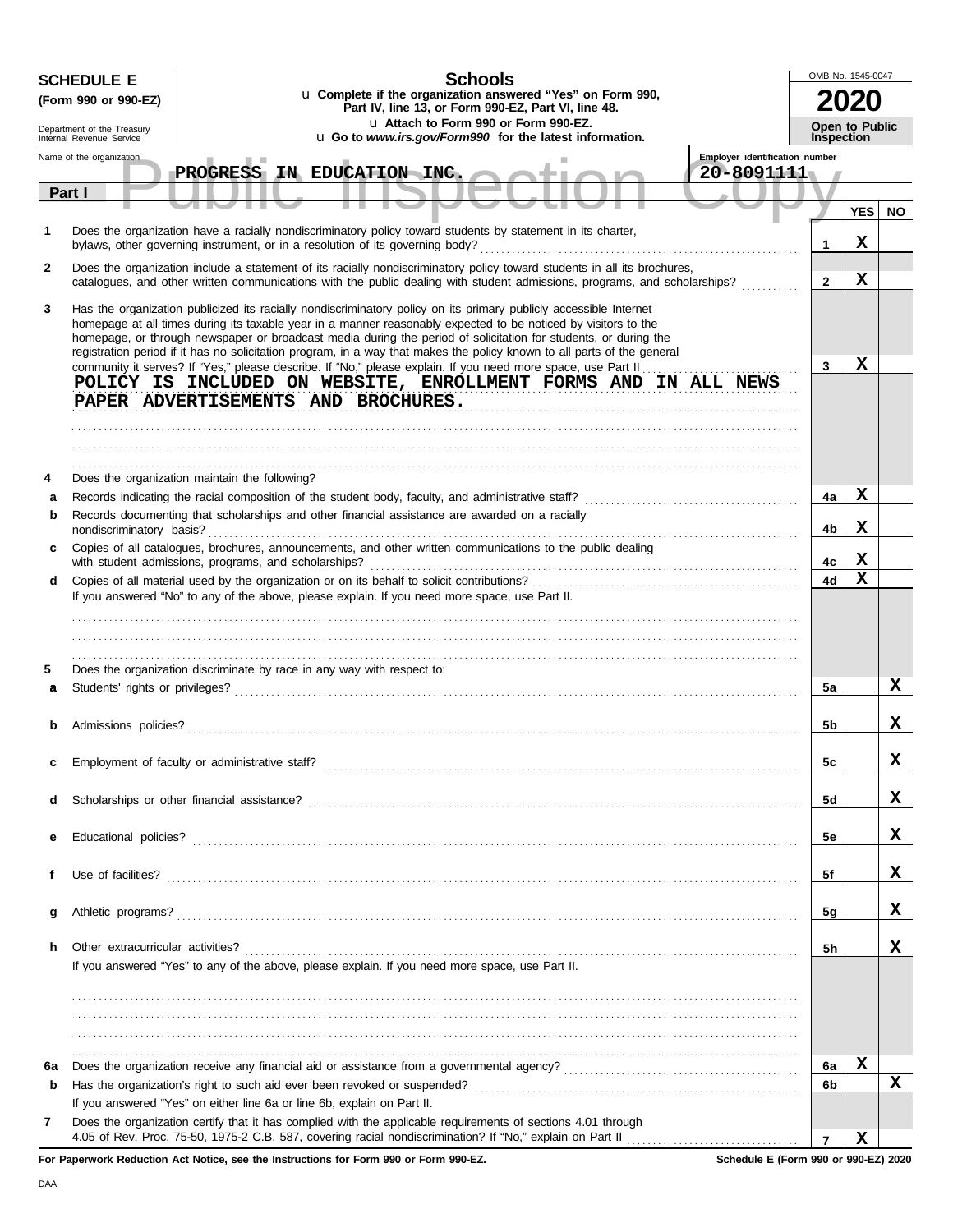|            | Schedule E (Form 990 or 990-EZ) 2020 |  | PROGRESS IN EDUCATION INC.                                                   |                                                                                                       | 20-8091111 | Page 2 |
|------------|--------------------------------------|--|------------------------------------------------------------------------------|-------------------------------------------------------------------------------------------------------|------------|--------|
| Part II    |                                      |  | applicable. Also provide any other additional information. See instructions. | Supplemental Information. Provide the explanations required by Part I, lines 3, 4d, 5h, 6b, and 7, as |            |        |
|            |                                      |  |                                                                              | SCH E - FINANCIAL AID OR GOVERNMENT ASSISTANCE EXPLANATION                                            |            |        |
|            |                                      |  |                                                                              | THE ORGANIZATION RECEIVES FEDERAL AND STATE OF MISSOURI SCHOOL                                        |            |        |
|            |                                      |  |                                                                              | FUNDING PASSED THROUGH THE MISSOURI DEPARTMENT OF ELEMENTARY AND SECONDARY                            |            |        |
| EDUCATION. |                                      |  |                                                                              |                                                                                                       |            |        |
|            |                                      |  |                                                                              |                                                                                                       |            |        |
|            |                                      |  |                                                                              |                                                                                                       |            |        |
|            |                                      |  |                                                                              |                                                                                                       |            |        |
|            |                                      |  |                                                                              |                                                                                                       |            |        |
|            |                                      |  |                                                                              |                                                                                                       |            |        |
|            |                                      |  |                                                                              |                                                                                                       |            |        |
|            |                                      |  |                                                                              |                                                                                                       |            |        |
|            |                                      |  |                                                                              |                                                                                                       |            |        |
|            |                                      |  |                                                                              |                                                                                                       |            |        |
|            |                                      |  |                                                                              |                                                                                                       |            |        |
|            |                                      |  |                                                                              |                                                                                                       |            |        |
|            |                                      |  |                                                                              |                                                                                                       |            |        |
|            |                                      |  |                                                                              |                                                                                                       |            |        |
|            |                                      |  |                                                                              |                                                                                                       |            |        |
|            |                                      |  |                                                                              |                                                                                                       |            |        |
|            |                                      |  |                                                                              |                                                                                                       |            |        |
|            |                                      |  |                                                                              |                                                                                                       |            |        |
|            |                                      |  |                                                                              |                                                                                                       |            |        |
|            |                                      |  |                                                                              |                                                                                                       |            |        |
|            |                                      |  |                                                                              |                                                                                                       |            |        |
|            |                                      |  |                                                                              |                                                                                                       |            |        |
|            |                                      |  |                                                                              |                                                                                                       |            |        |
|            |                                      |  |                                                                              |                                                                                                       |            |        |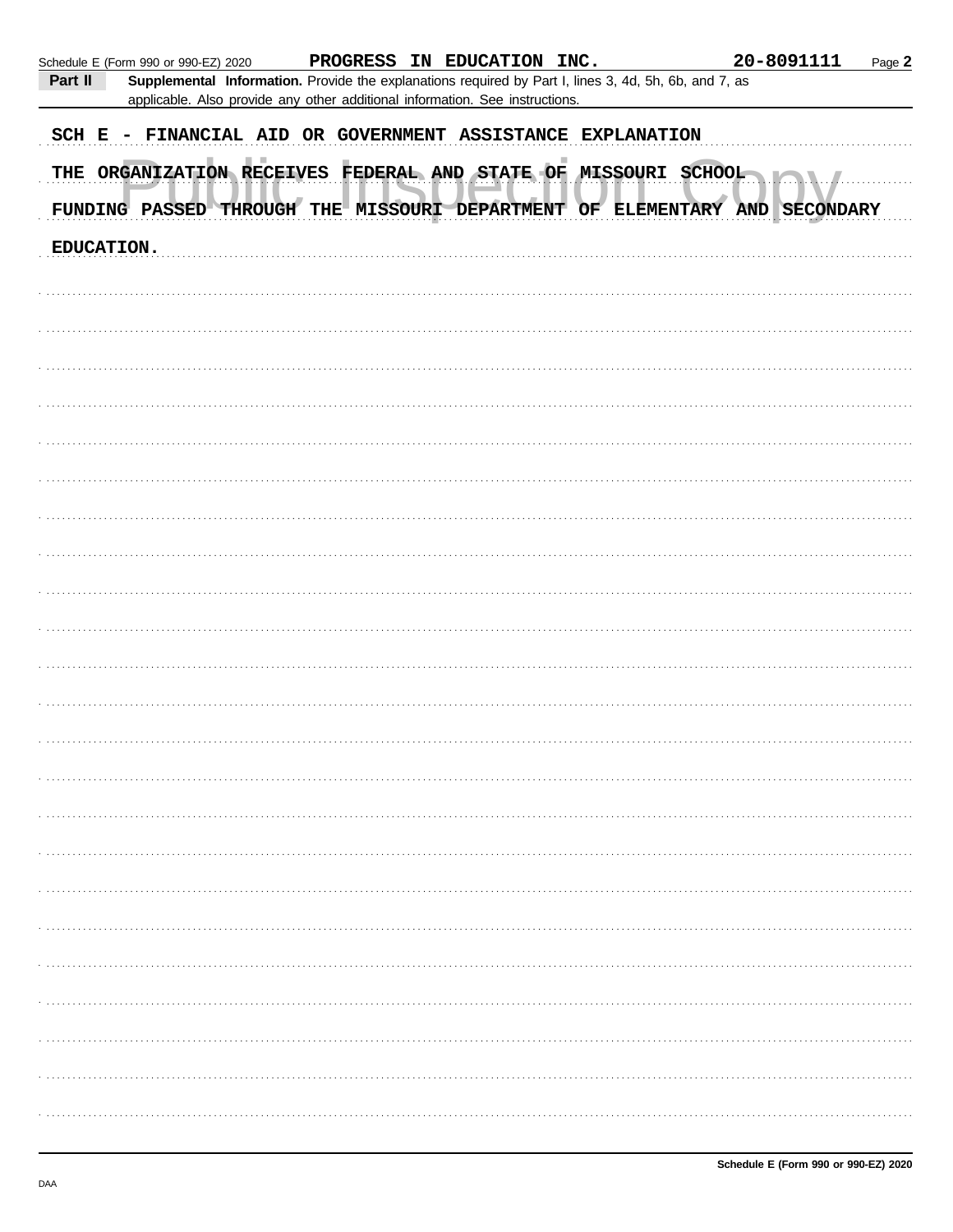| <b>SCHEDULE G</b><br>(Form 990 or 990-EZ)                                                                                                                                                 |                                  | Supplemental Information Regarding Fundraising or Gaming Activities<br>Complete if the organization answered "Yes" on Form 990, Part IV, line 17, 18, or 19, or if the<br>organization entered more than \$15,000 on Form 990-EZ, line 6a. |                                   |                                                           |                 |                                       |                                                      |                                  | OMB No. 1545-0047   |  |
|-------------------------------------------------------------------------------------------------------------------------------------------------------------------------------------------|----------------------------------|--------------------------------------------------------------------------------------------------------------------------------------------------------------------------------------------------------------------------------------------|-----------------------------------|-----------------------------------------------------------|-----------------|---------------------------------------|------------------------------------------------------|----------------------------------|---------------------|--|
| L1 Attach to Form 990 or Form 990-EZ.<br>Department of the Treasury<br><b>u</b> Go to <i>www.irs.gov/Form990</i> for instructions and the latest information.<br>Internal Revenue Service |                                  |                                                                                                                                                                                                                                            |                                   | Open to Public<br>Inspection                              |                 |                                       |                                                      |                                  |                     |  |
| Name of the organization                                                                                                                                                                  |                                  |                                                                                                                                                                                                                                            |                                   |                                                           |                 |                                       |                                                      | Employer identification number   |                     |  |
|                                                                                                                                                                                           |                                  | PROGRESS IN EDUCATION INC.                                                                                                                                                                                                                 |                                   |                                                           |                 |                                       |                                                      | 20-8091111                       |                     |  |
| Part I                                                                                                                                                                                    |                                  | Fundraising Activities. Complete if the organization answered "Yes" on Form 990, Part IV, line 17.<br>Form 990-EZ filers are not required to complete this part.                                                                           |                                   |                                                           |                 |                                       |                                                      |                                  |                     |  |
| 1                                                                                                                                                                                         |                                  | Indicate whether the organization raised funds through any of the following activities. Check all that apply.                                                                                                                              |                                   |                                                           |                 |                                       |                                                      |                                  |                     |  |
| a                                                                                                                                                                                         | Mail solicitations               |                                                                                                                                                                                                                                            | е                                 |                                                           |                 | Solicitation of non-government grants |                                                      |                                  |                     |  |
| b                                                                                                                                                                                         | Internet and email solicitations | f                                                                                                                                                                                                                                          | Solicitation of government grants |                                                           |                 |                                       |                                                      |                                  |                     |  |
|                                                                                                                                                                                           | Phone solicitations              |                                                                                                                                                                                                                                            | Special fundraising events<br>q   |                                                           |                 |                                       |                                                      |                                  |                     |  |
| d                                                                                                                                                                                         | In-person solicitations          |                                                                                                                                                                                                                                            |                                   |                                                           |                 |                                       |                                                      |                                  |                     |  |
|                                                                                                                                                                                           |                                  | 2a Did the organization have a written or oral agreement with any individual (including officers, directors, trustees,<br>or key employees listed in Form 990, Part VII) or entity in connection with professional fundraising services?   |                                   |                                                           |                 |                                       |                                                      |                                  | No<br>Yes           |  |
|                                                                                                                                                                                           |                                  | b If "Yes," list the 10 highest paid individuals or entities (fundraisers) pursuant to agreements under which the fundraiser is to be                                                                                                      |                                   |                                                           |                 |                                       |                                                      |                                  |                     |  |
|                                                                                                                                                                                           |                                  | compensated at least \$5,000 by the organization.                                                                                                                                                                                          |                                   |                                                           | (iii) Did fund- |                                       |                                                      | (v) Amount paid to               | (vi) Amount paid to |  |
|                                                                                                                                                                                           |                                  | (i) Name and address of individual<br>or entity (fundraiser)                                                                                                                                                                               | (ii) Activity                     | raiser have<br>custody or<br>control of<br>contributions? |                 | (iv) Gross receipts<br>from activity  | (or retained by)<br>fundraiser listed in<br>col. (i) | (or retained by)<br>organization |                     |  |
|                                                                                                                                                                                           |                                  |                                                                                                                                                                                                                                            |                                   |                                                           |                 |                                       |                                                      |                                  |                     |  |
|                                                                                                                                                                                           |                                  |                                                                                                                                                                                                                                            |                                   | Yes                                                       | No              |                                       |                                                      |                                  |                     |  |
| 1                                                                                                                                                                                         |                                  |                                                                                                                                                                                                                                            |                                   |                                                           |                 |                                       |                                                      |                                  |                     |  |
| $\mathbf{2}$                                                                                                                                                                              |                                  |                                                                                                                                                                                                                                            |                                   |                                                           |                 |                                       |                                                      |                                  |                     |  |
|                                                                                                                                                                                           |                                  |                                                                                                                                                                                                                                            |                                   |                                                           |                 |                                       |                                                      |                                  |                     |  |
|                                                                                                                                                                                           |                                  |                                                                                                                                                                                                                                            |                                   |                                                           |                 |                                       |                                                      |                                  |                     |  |
| 3                                                                                                                                                                                         |                                  |                                                                                                                                                                                                                                            |                                   |                                                           |                 |                                       |                                                      |                                  |                     |  |
|                                                                                                                                                                                           |                                  |                                                                                                                                                                                                                                            |                                   |                                                           |                 |                                       |                                                      |                                  |                     |  |
| 4                                                                                                                                                                                         |                                  |                                                                                                                                                                                                                                            |                                   |                                                           |                 |                                       |                                                      |                                  |                     |  |
|                                                                                                                                                                                           |                                  |                                                                                                                                                                                                                                            |                                   |                                                           |                 |                                       |                                                      |                                  |                     |  |
| 5                                                                                                                                                                                         |                                  |                                                                                                                                                                                                                                            |                                   |                                                           |                 |                                       |                                                      |                                  |                     |  |
|                                                                                                                                                                                           |                                  |                                                                                                                                                                                                                                            |                                   |                                                           |                 |                                       |                                                      |                                  |                     |  |
|                                                                                                                                                                                           |                                  |                                                                                                                                                                                                                                            |                                   |                                                           |                 |                                       |                                                      |                                  |                     |  |
| 6                                                                                                                                                                                         |                                  |                                                                                                                                                                                                                                            |                                   |                                                           |                 |                                       |                                                      |                                  |                     |  |
|                                                                                                                                                                                           |                                  |                                                                                                                                                                                                                                            |                                   |                                                           |                 |                                       |                                                      |                                  |                     |  |
| 7                                                                                                                                                                                         |                                  |                                                                                                                                                                                                                                            |                                   |                                                           |                 |                                       |                                                      |                                  |                     |  |
|                                                                                                                                                                                           |                                  |                                                                                                                                                                                                                                            |                                   |                                                           |                 |                                       |                                                      |                                  |                     |  |
| 8                                                                                                                                                                                         |                                  |                                                                                                                                                                                                                                            |                                   |                                                           |                 |                                       |                                                      |                                  |                     |  |
|                                                                                                                                                                                           |                                  |                                                                                                                                                                                                                                            |                                   |                                                           |                 |                                       |                                                      |                                  |                     |  |
| 9                                                                                                                                                                                         |                                  |                                                                                                                                                                                                                                            |                                   |                                                           |                 |                                       |                                                      |                                  |                     |  |
|                                                                                                                                                                                           |                                  |                                                                                                                                                                                                                                            |                                   |                                                           |                 |                                       |                                                      |                                  |                     |  |
|                                                                                                                                                                                           |                                  |                                                                                                                                                                                                                                            |                                   |                                                           |                 |                                       |                                                      |                                  |                     |  |
| 10                                                                                                                                                                                        |                                  |                                                                                                                                                                                                                                            |                                   |                                                           |                 |                                       |                                                      |                                  |                     |  |
|                                                                                                                                                                                           |                                  |                                                                                                                                                                                                                                            |                                   |                                                           |                 |                                       |                                                      |                                  |                     |  |
| Total                                                                                                                                                                                     |                                  |                                                                                                                                                                                                                                            |                                   |                                                           |                 |                                       |                                                      |                                  |                     |  |
| 3                                                                                                                                                                                         | registration or licensing.       | List all states in which the organization is registered or licensed to solicit contributions or has been notified it is exempt from                                                                                                        |                                   |                                                           |                 |                                       |                                                      |                                  |                     |  |
|                                                                                                                                                                                           |                                  |                                                                                                                                                                                                                                            |                                   |                                                           |                 |                                       |                                                      |                                  |                     |  |
|                                                                                                                                                                                           |                                  |                                                                                                                                                                                                                                            |                                   |                                                           |                 |                                       |                                                      |                                  |                     |  |
|                                                                                                                                                                                           |                                  |                                                                                                                                                                                                                                            |                                   |                                                           |                 |                                       |                                                      |                                  |                     |  |
|                                                                                                                                                                                           |                                  |                                                                                                                                                                                                                                            |                                   |                                                           |                 |                                       |                                                      |                                  |                     |  |
|                                                                                                                                                                                           |                                  |                                                                                                                                                                                                                                            |                                   |                                                           |                 |                                       |                                                      |                                  |                     |  |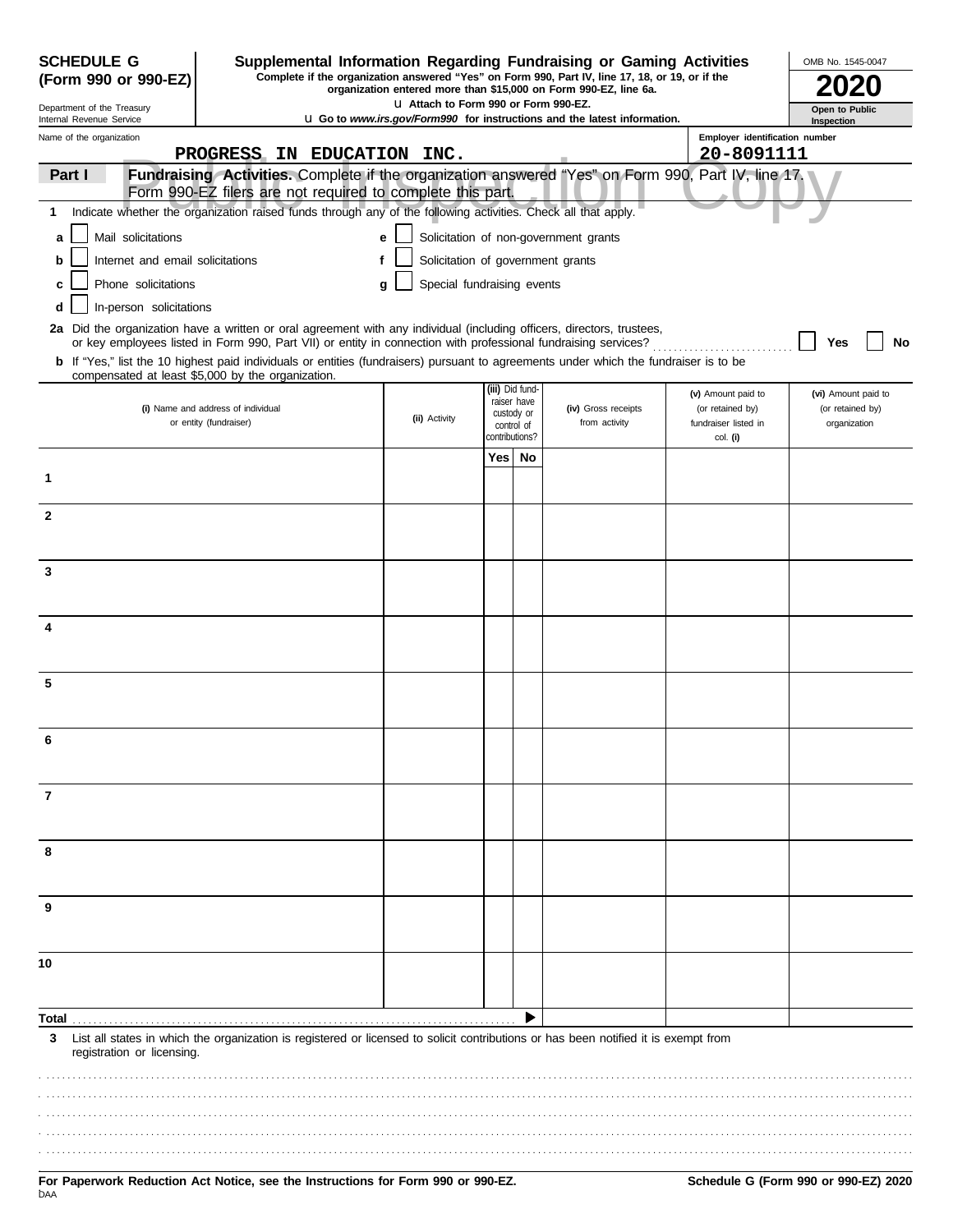**Part II Fundraising Events.** Complete if the organization answered "Yes" on Form 990, Part IV, line 18, or reported more gross receipts greater than \$5,000. than \$15,000 of fundraising event contributions and gross income on Form 990-EZ, lines 1 and 6b. List events with

|                 |          |                                                  | (a) Event #1                      | (b) Event $#2$                                                                                           | (c) Other events              |                                                          |  |  |
|-----------------|----------|--------------------------------------------------|-----------------------------------|----------------------------------------------------------------------------------------------------------|-------------------------------|----------------------------------------------------------|--|--|
|                 |          |                                                  | TMOC GALA<br>(event type)         | <b>TOPGOLF</b><br>(event type)                                                                           | <b>NONE</b><br>(total number) | (d) Total events<br>(add col. (a) through<br>$col.$ (c)) |  |  |
| Revenue         |          | 1 Gross receipts                                 | 97,266                            | 8,773                                                                                                    |                               | 106,039                                                  |  |  |
|                 |          | 2 Less: Contributions                            | 97,266                            | 8,773                                                                                                    |                               | 106,039                                                  |  |  |
|                 |          | 3 Gross income (line 1 minus<br>line 2) $\ldots$ |                                   |                                                                                                          |                               |                                                          |  |  |
|                 |          |                                                  |                                   |                                                                                                          |                               |                                                          |  |  |
|                 |          | 4 Cash prizes                                    |                                   |                                                                                                          |                               |                                                          |  |  |
|                 |          | 5 Noncash prizes                                 |                                   |                                                                                                          |                               |                                                          |  |  |
|                 |          | 6 Rent/facility costs                            |                                   |                                                                                                          |                               |                                                          |  |  |
| Direct Expenses |          | 7 Food and beverages                             | 3,969                             | 2,524                                                                                                    |                               | 6,493                                                    |  |  |
|                 |          | 8 Entertainment                                  | 1,500                             |                                                                                                          |                               | 1,500                                                    |  |  |
|                 |          | 9 Other direct expenses                          | 12,596                            | 1,802                                                                                                    |                               | 14,398                                                   |  |  |
|                 |          |                                                  |                                   |                                                                                                          |                               |                                                          |  |  |
|                 |          |                                                  |                                   |                                                                                                          |                               | 22,391<br>-22,391                                        |  |  |
|                 | Part III |                                                  |                                   | Gaming. Complete if the organization answered "Yes" on Form 990, Part IV, line 19, or reported more than |                               |                                                          |  |  |
|                 |          |                                                  | \$15,000 on Form 990-EZ, line 6a. |                                                                                                          |                               |                                                          |  |  |
|                 |          |                                                  | (a) Bingo                         | (b) Pull tabs/instant<br>bingo/progressive bingo                                                         | (c) Other gaming              | (d) Total gaming (add<br>col. (a) through col. (c))      |  |  |
| Revenue         |          | 1 Gross revenue                                  |                                   |                                                                                                          |                               |                                                          |  |  |
|                 |          |                                                  |                                   |                                                                                                          |                               |                                                          |  |  |
|                 |          | 2 Cash prizes                                    |                                   |                                                                                                          |                               |                                                          |  |  |
| Expenses        |          | 3 Noncash prizes                                 |                                   |                                                                                                          |                               |                                                          |  |  |
| Direct          |          | 4 Rent/facility costs                            |                                   |                                                                                                          |                               |                                                          |  |  |
|                 |          | 5 Other direct expenses                          |                                   |                                                                                                          |                               |                                                          |  |  |
|                 |          |                                                  | Yes<br>. $\%$                     | . $\%$<br>Yes                                                                                            | %<br>Yes                      |                                                          |  |  |
|                 |          | 6 Volunteer labor                                | No                                | <b>No</b>                                                                                                | No                            |                                                          |  |  |
|                 |          |                                                  |                                   |                                                                                                          | ▶                             |                                                          |  |  |
|                 |          |                                                  |                                   |                                                                                                          |                               |                                                          |  |  |
|                 |          |                                                  |                                   |                                                                                                          |                               |                                                          |  |  |
| 9               |          |                                                  |                                   |                                                                                                          |                               |                                                          |  |  |
|                 |          | <b>b</b> If "No," explain:                       |                                   |                                                                                                          |                               | Yes<br>No                                                |  |  |
|                 |          |                                                  |                                   |                                                                                                          |                               |                                                          |  |  |
|                 |          |                                                  |                                   |                                                                                                          |                               | Yes<br>No                                                |  |  |
|                 |          | <b>b</b> If "Yes," explain:                      |                                   |                                                                                                          |                               |                                                          |  |  |
|                 |          |                                                  |                                   |                                                                                                          |                               |                                                          |  |  |
|                 |          |                                                  |                                   |                                                                                                          |                               |                                                          |  |  |
| DAA             |          |                                                  |                                   |                                                                                                          |                               | Schedule G (Form 990 or 990-EZ) 2020                     |  |  |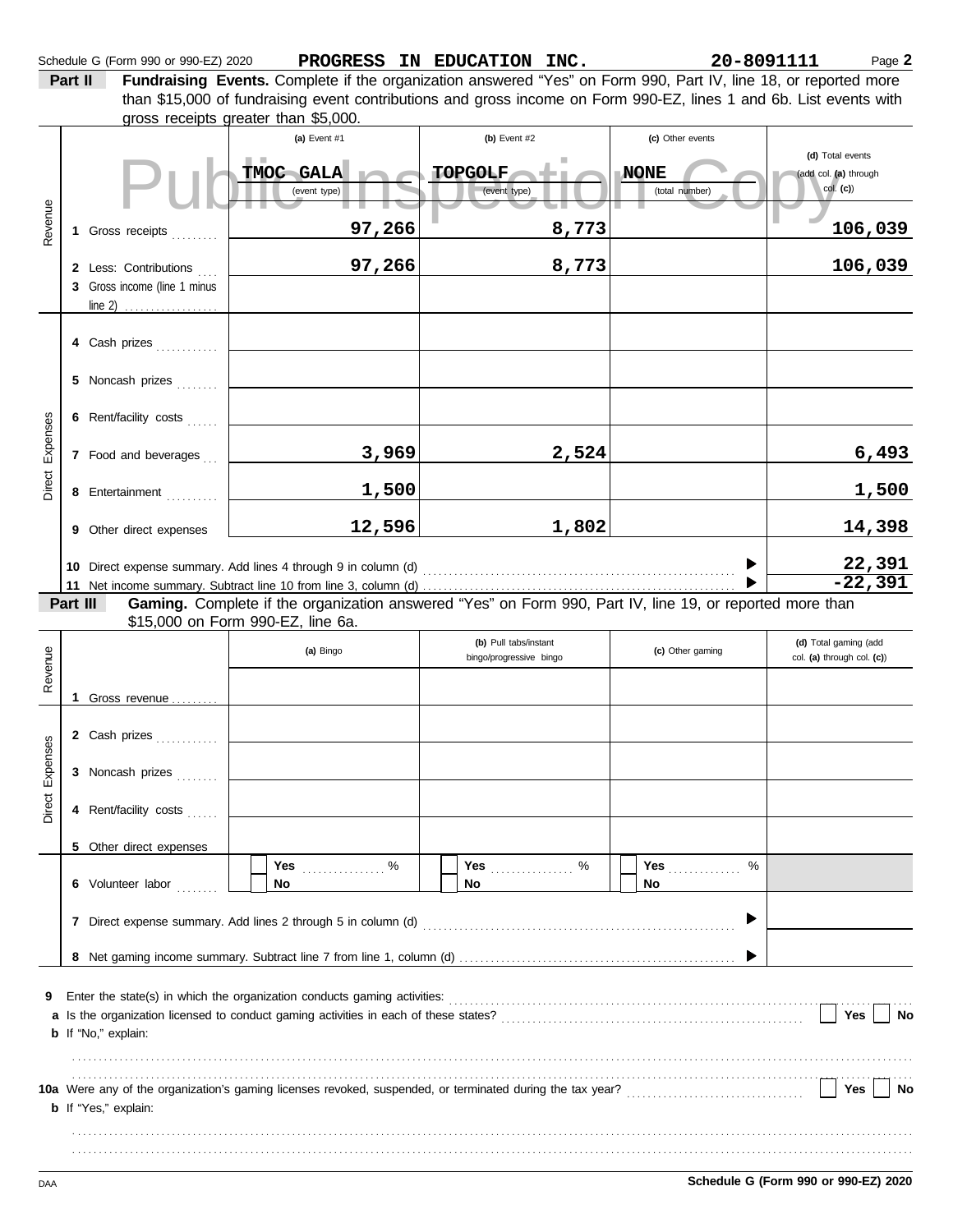|     | Schedule G (Form 990 or 990-EZ) 2020<br>PROGRESS IN EDUCATION INC.                                                                                                                                                             | 20-8091111 | Page 3 |
|-----|--------------------------------------------------------------------------------------------------------------------------------------------------------------------------------------------------------------------------------|------------|--------|
| 11  |                                                                                                                                                                                                                                | Yes        | No     |
| 12  | Is the organization a grantor, beneficiary or trustee of a trust, or a member of a partnership or other entity                                                                                                                 |            |        |
|     |                                                                                                                                                                                                                                | Yes        | No     |
| 13  | Indicate the percentage of gaming activity conducted in:                                                                                                                                                                       |            |        |
| а   | The organization's facility contains a control of the control of the control of the control of the control of the control of the control of the control of the control of the control of the control of the control of the con | 13a        | %      |
| b   |                                                                                                                                                                                                                                | 13b        | %      |
| 14  | Enter the name and address of the person who prepares the organization's gaming/special events books and<br>records:                                                                                                           |            |        |
|     |                                                                                                                                                                                                                                |            |        |
|     | Address <b>u</b>                                                                                                                                                                                                               |            |        |
| 15a | Does the organization have a contract with a third party from whom the organization receives gaming                                                                                                                            | Yes        | No     |
| b   | If "Yes," enter the amount of gaming revenue received by the organization $\mathbf{u} = \mathbf{s}$ [[[[[[[[[[[[[[[[[[[[[[[[]]]]]]]]]]]] and the                                                                               |            |        |
|     |                                                                                                                                                                                                                                |            |        |
|     | If "Yes," enter name and address of the third party:                                                                                                                                                                           |            |        |
|     |                                                                                                                                                                                                                                |            |        |
|     |                                                                                                                                                                                                                                |            |        |
|     |                                                                                                                                                                                                                                |            |        |
|     | Address <b>u</b>                                                                                                                                                                                                               |            |        |
| 16  | Gaming manager information:                                                                                                                                                                                                    |            |        |
|     |                                                                                                                                                                                                                                |            |        |
|     |                                                                                                                                                                                                                                |            |        |
|     |                                                                                                                                                                                                                                |            |        |
|     |                                                                                                                                                                                                                                |            |        |
|     |                                                                                                                                                                                                                                |            |        |
|     | Director/officer<br>Employee<br>    Independent contractor                                                                                                                                                                     |            |        |
|     |                                                                                                                                                                                                                                |            |        |
| 17  | Mandatory distributions:                                                                                                                                                                                                       |            |        |
| a   | Is the organization required under state law to make charitable distributions from the gaming proceeds to                                                                                                                      |            |        |
|     |                                                                                                                                                                                                                                | Yes        | No     |
|     | <b>b</b> Enter the amount of distributions required under state law to be distributed to other exempt organizations or                                                                                                         |            |        |
|     | spent in the organization's own exempt activities during the tax year u<br>S                                                                                                                                                   |            |        |
|     | Supplemental Information. Provide the explanations required by Part I, line 2b, columns (iii) and (v); and<br>Part IV                                                                                                          |            |        |
|     | Part III, lines 9, 9b, 10b, 15b, 15c, 16, and 17b, as applicable. Also provide any additional information.<br>See instructions.                                                                                                |            |        |
|     |                                                                                                                                                                                                                                |            |        |
|     |                                                                                                                                                                                                                                |            |        |
|     |                                                                                                                                                                                                                                |            |        |
|     |                                                                                                                                                                                                                                |            |        |
|     |                                                                                                                                                                                                                                |            |        |
|     |                                                                                                                                                                                                                                |            |        |
|     |                                                                                                                                                                                                                                |            |        |
|     |                                                                                                                                                                                                                                |            |        |
|     |                                                                                                                                                                                                                                |            |        |
|     |                                                                                                                                                                                                                                |            |        |
|     |                                                                                                                                                                                                                                |            |        |
|     |                                                                                                                                                                                                                                |            |        |
|     |                                                                                                                                                                                                                                |            |        |

Schedule G (Form 990 or 990-EZ) 2020